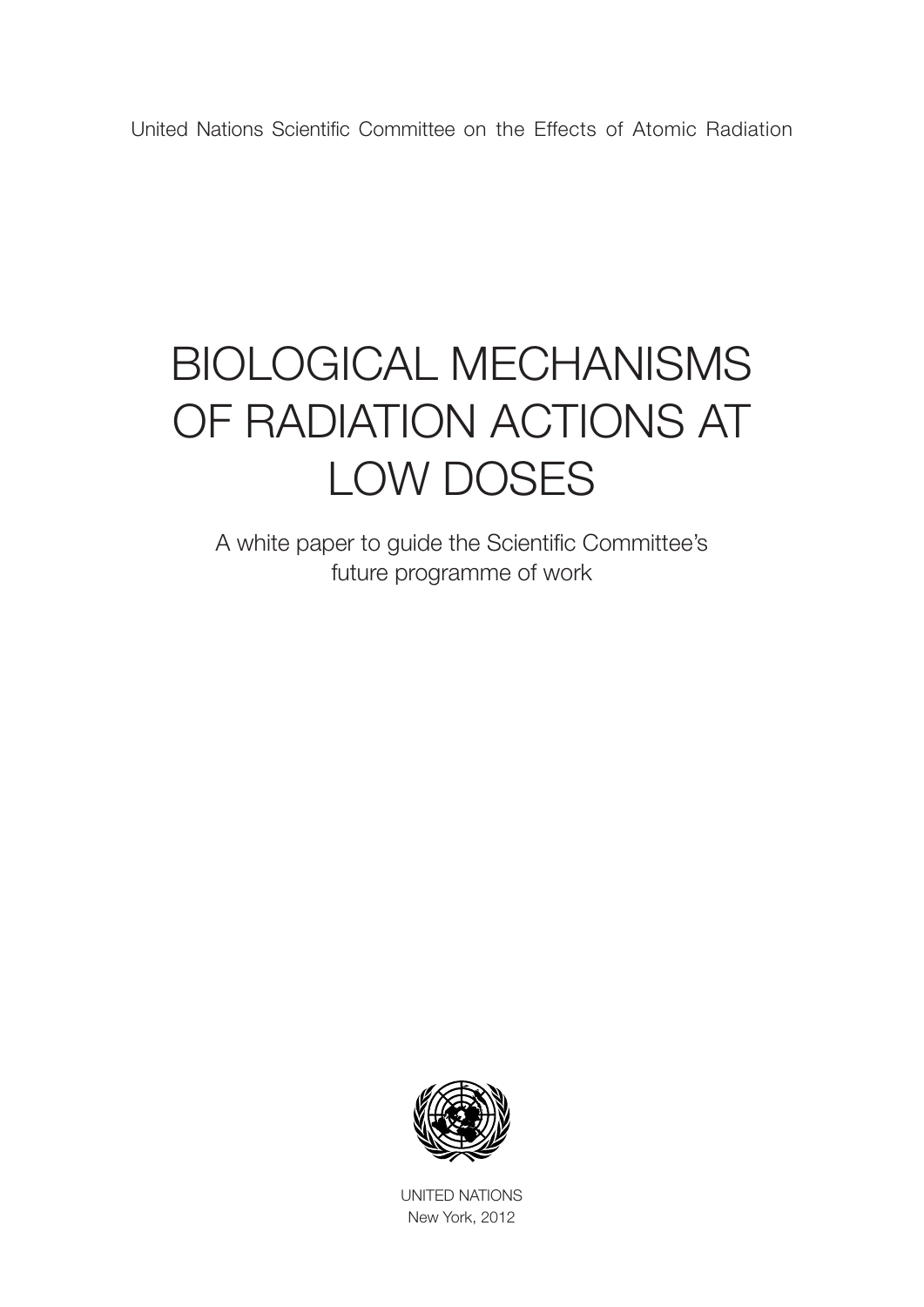This document is only available on the UNSCEAR website at www.unscear.org. Any inquiries regarding this document should be sent to the UNSCEAR secretariat (unscear@unscear.org).

> The views expressed herein are those of the authors and editors and do not necessarily reflect the views of the United Nations.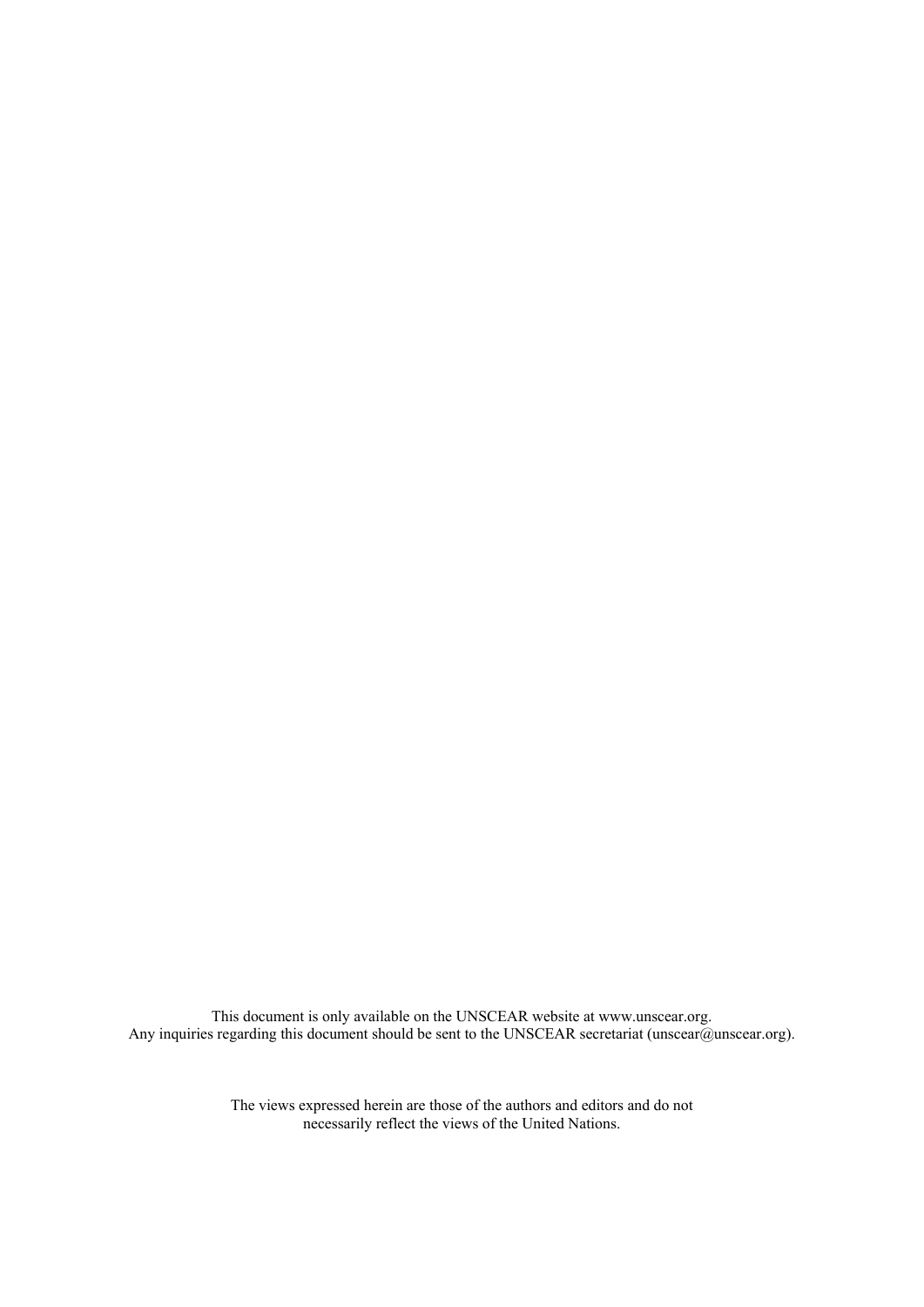# **CONTENTS**

| $\mathbf{L}$ |  |
|--------------|--|
|              |  |
|              |  |
|              |  |
|              |  |
|              |  |
|              |  |
|              |  |
|              |  |
| F.           |  |
|              |  |
|              |  |
| I.           |  |
|              |  |
|              |  |
|              |  |
|              |  |
|              |  |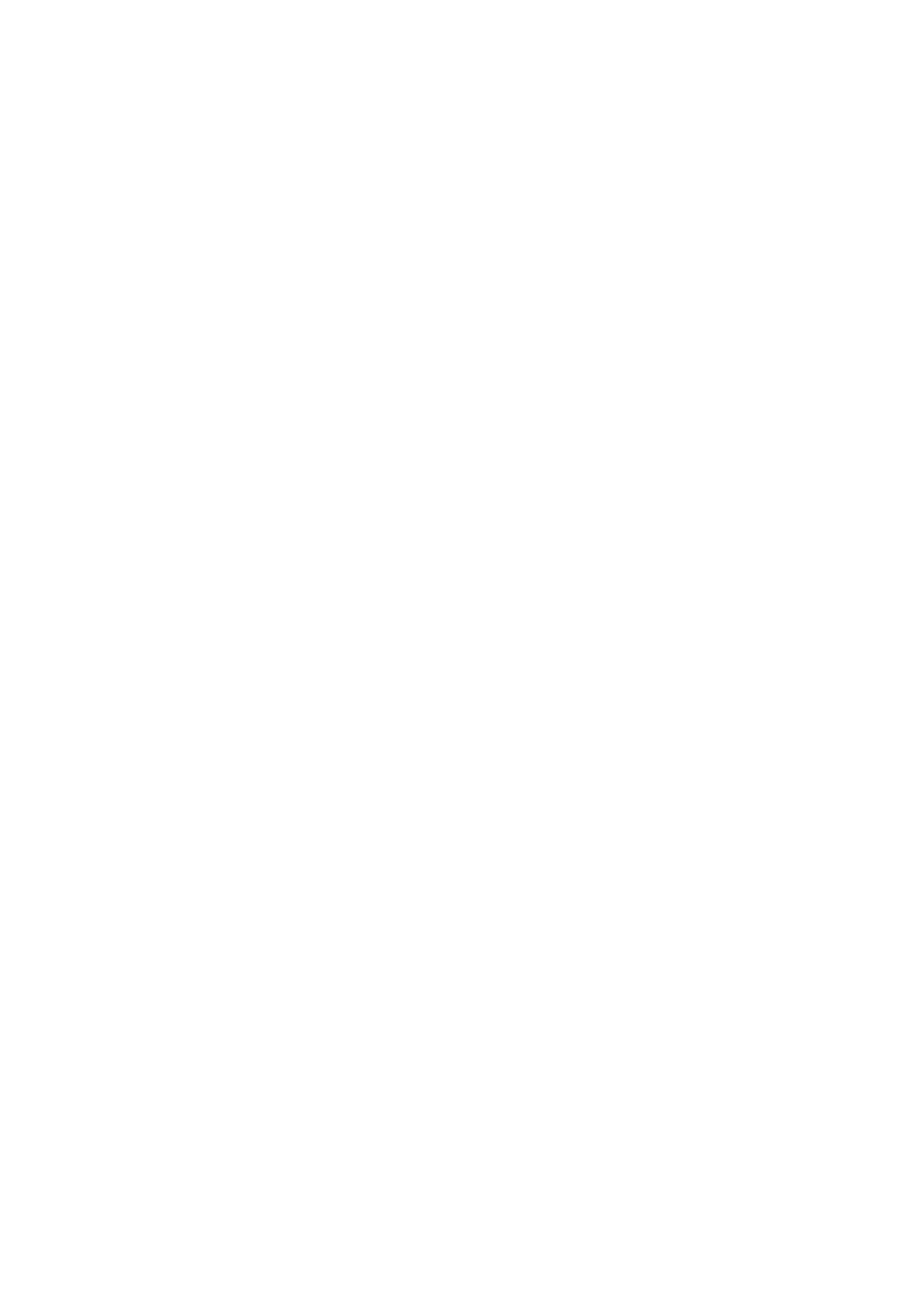#### **EXECUTIVE SUMMARY**

At its fifty-ninth session (21–25 May 2012), the Scientific Committee considered a short review document on the biological mechanisms of radiation actions at low doses. That document, unlike the Committee's standard full evaluations, was not intended to be comprehensive; it was rather intended to highlight major advances in the field that would provide guidance for developing the Committee's future programme of work. Because the document would be of wider interest, the Committee requested the secretariat to investigate means to issue it as a public document on its website.

The document concludes that understanding of the mechanisms of so-called non-targeted and delayed effects is improving and that there is some evidence for differential responses in gene and protein expression for high- and low-dose radiation exposures, but there is a lack of consistency and coherence among reports. There is as yet no indication of a causal association of those phenomena with radiation-related disease. With regard to immune response and inflammatory reactions, there is a clearer association with disease, but there is no consensus on the impact of radiation exposure, particularly at low doses, on those physiological processes. While the document focuses on mechanisms relevant to carcinogenesis, some of the processes considered may be relevant for tissue reactions, and improved understanding may therefore be helpful for assessing the potential risk of non-cancer diseases at low and protracted exposures.

The Committee agreed to:

- *(a)* Continue to encourage research into the mechanistic understanding of low-dose radiation action that may contribute to disease in humans;
- *(b)* Consider further developing biologically based risk models and a systems biology framework to integrate mechanistic data into risk assessment;
- *(c)* Make the document publicly available; and
- *(d)* Review the subject again in three to four years, as appropriate.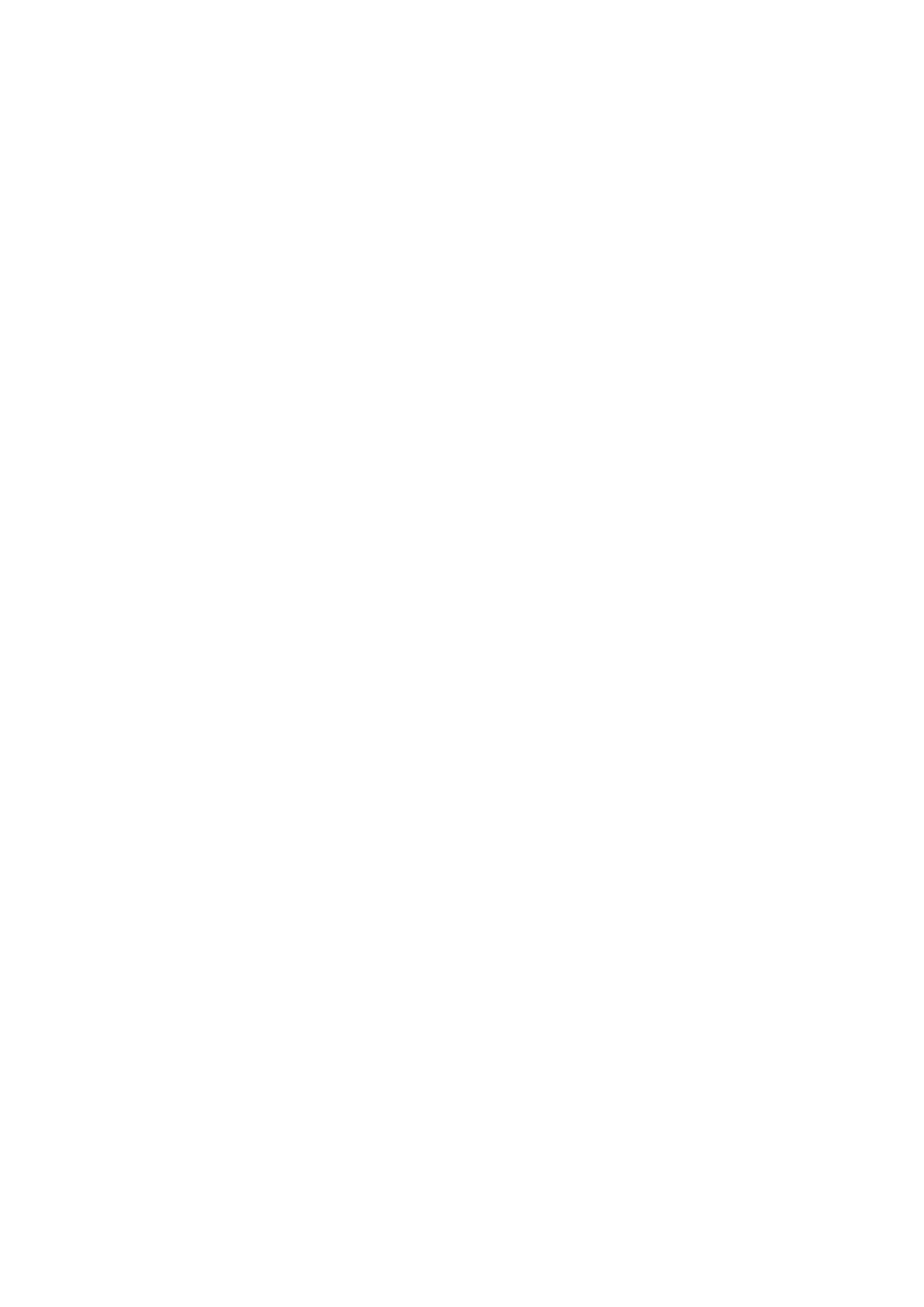# **I. INTRODUCTION**

<span id="page-6-0"></span>1. At its fifty-sixth session, the Scientific Committee established that one of its thematic priorities for the period 2009–2013 would be improved understanding of the effects from lowdose-rate radiation exposure. The Committee considered several proposals—for its future programme of work—related to mechanisms of radiation actions at low doses, but decided not to initiate work on a full evaluation. Instead it accepted the UK delegation's offer to prepare a 'white paper' reviewing (1) UNSCEAR's position on the mechanisms of radiation actions at low doses, and (2) new knowledge that had become available since 2006. The resulting document was discussed at the fifty-seventh session in August 2010. The Committee agreed that the white paper was helpful and should be updated at appropriate intervals in the future.

2. At its fifty-eighth session, the Committee agreed that the white paper should be updated. S. Bouffler (UK) made the update, which was reviewed by J. Preston (USA) and W. Müller (Germany) early in 2012 and issued for discussion at the Committee's fifty-ninth session (21–25 May 2012). The document was not intended for submission to the General Assembly like the Committee's standard full evaluations (it was not intended to be comprehensive). It was rather intended to highlight major advances in the field that would provide guidance for developing the Committee's future programme of work. It also was to serve as a vehicle for the Committee to fulfil the commitment stated in its 2006 Report [U3] to '…maintain surveillance of scientific developments in the area of non-targeted and delayed effects…'.

3. At its fifty-ninth session, the Committee considered the short review document, A/AC.82/R.694/Rev.1, on the biological mechanisms of radiation actions at low doses. Because the document would be of wider interest, the Committee requested the secretariat to investigate means to issue it as a public document on its website. Accordingly the secretariat has arranged for its publication as a white paper, incorporating materials and comments supplied by several delegations during the fifty-ninth session.

# **II. BACKGROUND**

4. In its evaluations of the health effects of exposure to ionizing radiation at low doses and dose rates, the Committee has recognized the limits to the statistical power of epidemiological analyses. Interpolating the dose–response between data from epidemiological investigations and incremental doses above background exposures requires knowledge of the mechanisms of radiation action and post-irradiation processes that specifically relate to health effects. In establishing nominal radiation risk estimates for low dose exposures, two health endpoints cancer and heritable effects—are currently considered important by the Committee and by other bodies such as the International Commission on Radiological Protection (ICRP) and the National Council on Radiation Protection and Measurements (NCRP) in the US. Relevant evaluations of the Committee have been published as annex E (Mechanisms of radiation oncogenesis) to the UNSCEAR 1993 Report [U8], annex B (Adaptive responses to radiation in cells and organisms) to the UNSCEAR 1994 Report [U7], annexes F (DNA repair and mutagenesis) and G (Biological effects at low radiation doses) to the UNSCEAR 2000 Report [U5], the annex to the UNSCEAR 2001 Report (Hereditary effects of radiation) [U4] and annex C (Non-targeted and delayed effects of exposure to ionizing radiation) to the UNSCEAR 2006 Report [U3]. More recently concerns have been raised regarding the induction of noncancer disease, particularly circulatory disease (see annex B of [U3] and [A6]) and cataract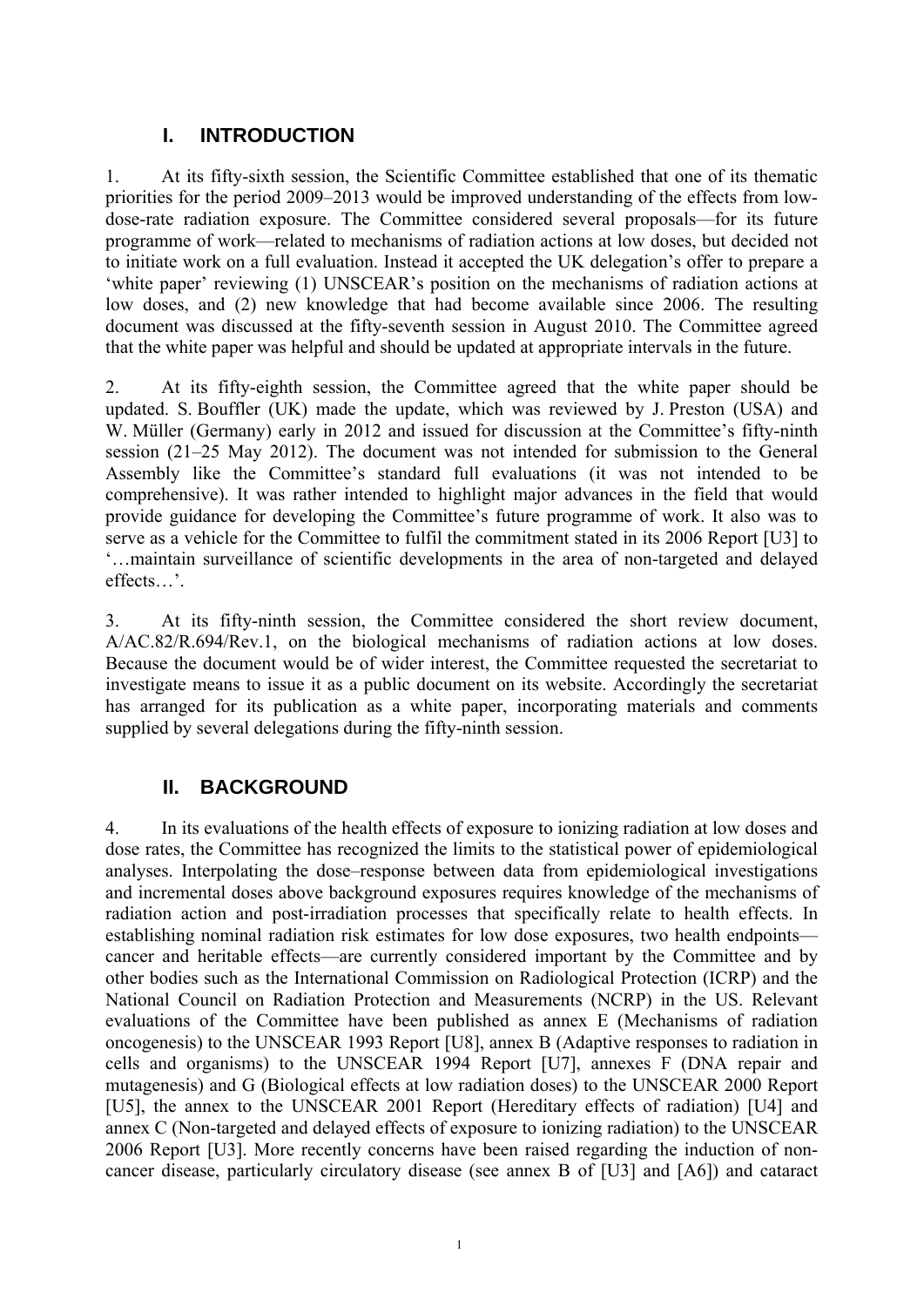<span id="page-7-0"></span>(e.g. [A5] and annex D to the UNSCEAR 2008 Report [U2]) at low doses. The focus of this white paper is on cancer and heritable effects but some of the mechanistic studies reviewed may be of relevance for other diseases. In the past, the Committee defined low doses, as those of 200 mSv or less and low dose rates as 0.1 mGy/min or less for low-LET radiation (e.g. [U1]). The Committee has now agreed low doses be defined as those of 100 mSv or less. This definition is consistent with that used by ICRP [I6] and the BEIR VII report [C6].

5. Since the publication of the Committee's comprehensive reviews, research has continued that is potentially relevant to understanding the mechanisms resulting in health effects at low doses, including research in the specific areas listed above. Moreover, there continue to be significant technical developments and advances in knowledge in experimental biology. Applying the new techniques and knowledge to radiobiology has started to provide new insight into the mechanisms of radiation action. The aim of this white paper is to provide a brief summary of the major developments in radiobiology as they relate to evaluating risk of health effects at low doses. The intention is not to conduct a comprehensive review for the General Assembly now. It is rather to provide the Committee with a brief review of the state of knowledge and horizon-scanning information to foster informed consideration of the most promising areas for comprehensive review when formulating the future programme of work.

6. In reviewing the recent developments the focus is on ways in which biological understanding of the actions of radiation can be used to improve evaluations of health risks at low doses. An incomplete understanding of the mechanisms of radiation action at low doses is a major contributor to the current uncertainty on low-dose risk estimates. While improved understanding of the mechanisms per se will not eliminate the uncertainty, it can help reduce the uncertainties and thereby increase confidence in low-dose risk estimates.

7. Section [III](#page-7-1) of this white paper provides a brief summary of the main UNSCEAR judgements on conventional mechanisms of radiation action presented in the Committee's reports up to 2001, and the UNSCEAR 2006 judgements on non-targeted effects. Section [IV](#page-9-1) provides a brief update on developments related to non-targeted effects of radiation and additionally considers other recent developments of potential relevance to low-dose health effect evaluation. Section [V](#page-23-1) provides some conclusions and recommendations regarding the new developments and their impact on the work of UNSCEAR and the need for future comprehensive reviews.

## **III. RELEVANT JUDGEMENTS OF THE COMMITTEE UP TO 2006**

<span id="page-7-1"></span>8. The health effects of concern following low-dose radiation exposure are deemed cancer and heritable effects. The UNSCEAR 2000 Report [U5] provided an overview of biological effects at low radiation doses. The main relevant conclusions are reproduced in the annex.

<span id="page-7-2"></span>9. The UNSCEAR 1993 Report [U8] provided a more detailed discussion of the mechanisms of radiation oncogenesis. Most of the conclusions and judgements reached were incorporated explicitly or implicitly in the UNSCEAR 2000 Report [U5]. However, [U8] provided a useful additional summary on the monoclonal origin of cancers and the multistep nature of carcinogenesis (see annex).

10. Judgements made by UNSCEAR up to 2001 on radiation carcinogenesis may be summarized as follows:

Radiation acts primarily by inducing DNA damage in somatic cells. A range of DNA lesions will form through direct energy deposition in DNA or through the indirect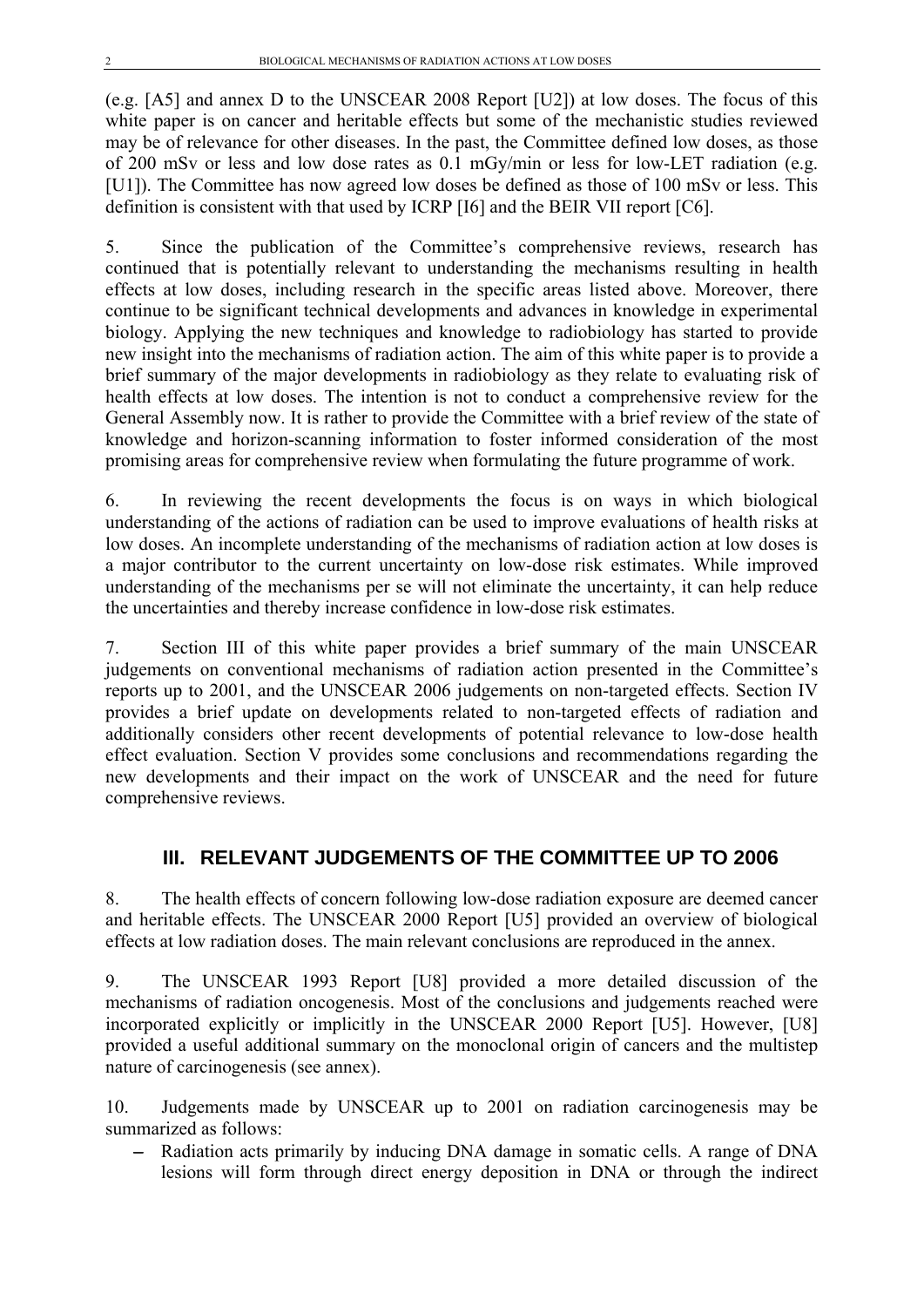action of free radicals; however, double-strand breaks (DSB) and complex lesions (consisting of multiple lesions in close proximity) in DNA are likely to be most important in causing long-lived mutations.

- Systems exist to repair damage in nuclear DNA. However no repair is completely errorfree, although some repair systems tend to be more error-prone than others (e.g. repair of double-strand breaks in DNA are more error-prone than single-strand breaks, which benefit from the presence of a template in the complementary DNA strand to repair base damage. Furthermore, the non-homologous end-joining DSB repair system is generally more error-prone than the homologous recombination repair system). Therefore even the lowest doses of radiation may induce DNA damage that may be converted into DNA sequence mutations.
- Cancer development is best described as a multistep process originating from single cells that have sustained mutations through DNA damage. Either directly or following the accumulation of additional mutations or epigenetic changes, such cells gain growth advantages and progress to a proliferative and ultimately malignant tumour. Radiation is judged to act most commonly by inducing initiating mutations in proto-oncogenes or in tumour suppressor genes; both proto-oncogenes and tumour suppressor genes have normal cellular functions in cell growth, development and regulation. Radiation can also induce apoptosis and influence cell-cycle checkpoints, which together can affect the outcome of a radiation exposure. Most evidence suggests that DNA deletions are the major contributors to the mutations driving radiation carcinogenesis.
- It was recognized that the progression and clonal development of cancers may be subject to modulating activities including immunosurveillance, but there remains uncertainty on the impact of such processes.
- With regard to other potential risk modulating processes, notably adaptive responses to radiation, whereby small radiation exposures may serve to reduce the effect of subsequent higher dose exposures, the Committee remained cautious in drawing conclusions from the available data. The data themselves are inconsistent and the mechanisms by which adaptive responses are mediated are not well established [U5, U7].

11. While no evidence for the induction of heritable effects by radiation in humans has been obtained, studies with experimental organisms clearly demonstrate that radiation can cause heritable effects. Despite the lack of human data, the Committee [U4] considers there to be a risk to humans because they are unlikely to differ from other organisms. The induction of heritable mutations in the germ line is considered to be the mechanism of induction of heritable effects. This was noted in [U8] (see annex).

12. In somatic carcinogenesis, radiation-induced initiating events are but one of many steps required for tumour formation. By contrast, direct induction of mutations in the germ line, where compatible with viability, will directly contribute to the burden of heritable mutations and possible heritable disease. Judgements on risks of heritable effects at low doses are therefore subject to fewer mechanistic uncertainties than those for risks of cancer. The BEIR VII report [C6] provides a full discussion of this issue. Thus estimation of risk of heritable disease at low doses is based on a linear no-threshold approach with an estimated doubling dose of around one gray [U5].

- <span id="page-8-0"></span>13. The current UNSCEAR judgement on heritable effects can be summarized as follows:
	- Radiation acts by inducing DNA damage in germ cells. As with somatic damage a range of lesion types will form and again DNA double-strand breaks and complex lesions are probably the most important for inducing heritable effects.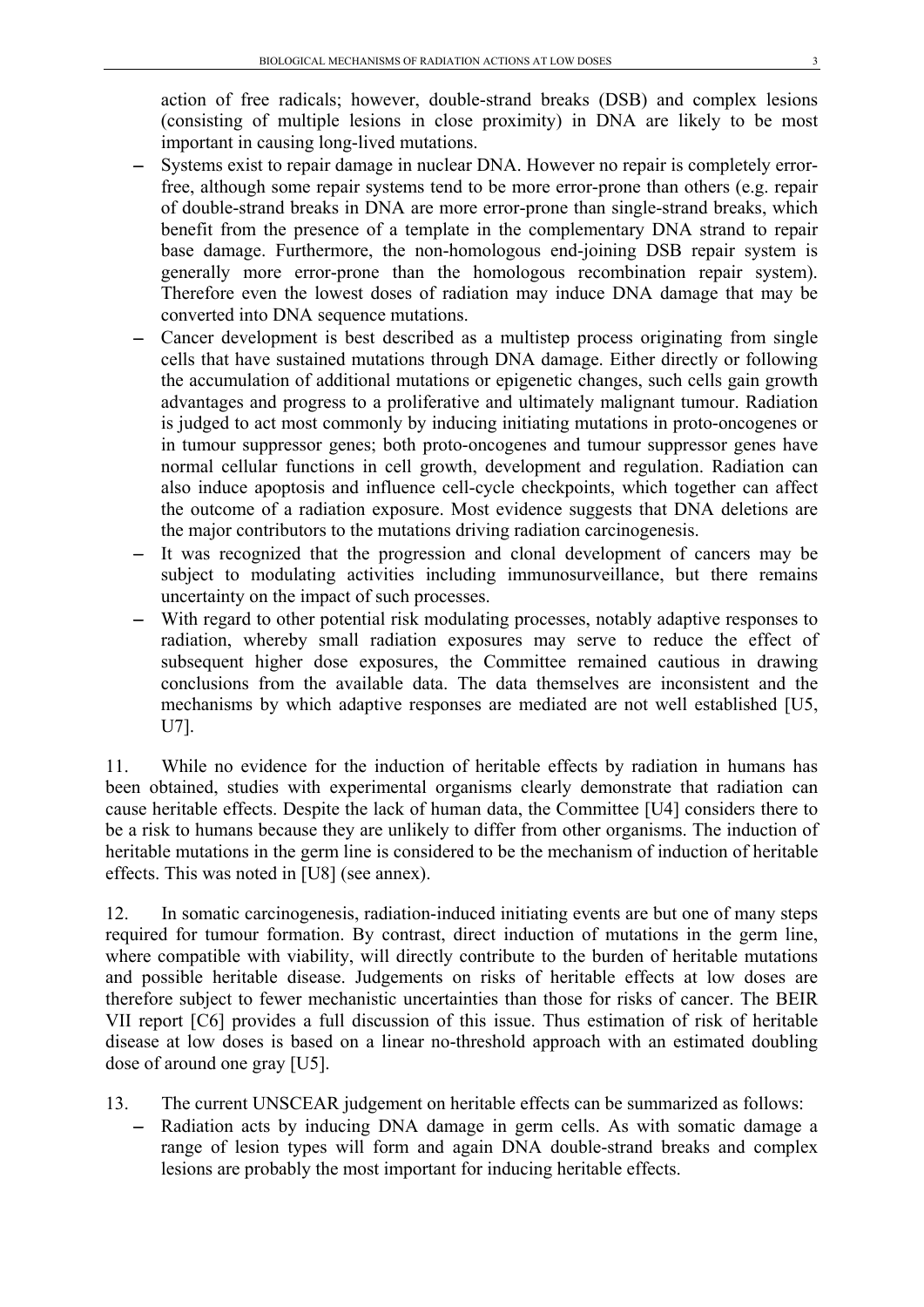- <span id="page-9-0"></span>− DNA repair systems may correctly repair radiation lesions; however no repair system is completely error-free and so some lesions may be converted into mutations.
- − Mutations compatible with germ cell viability and embryonic/foetal development may pass to the offspring of an irradiated individual.
- − These inherited mutations will contribute to the mutational burden, and some may contribute to the development of heritable disease or disease predisposition in offspring.
- − There is no direct evidence of heritable effects of radiation on human populations.

14. Paragraphs [9–](#page-7-2)[13](#page-8-0) above serve to highlight UNSCEAR judgements which place prime importance on the direct induction by radiation of targeted mutations in DNA as the major driver of low-dose health effects. The Committee also judged that absorbed dose is the most appropriate exposure quantity to use in assessing the health effects of ionizing radiation. It should be noted that alternatives, for example based on radiation fluence, have been suggested [I4, K10, W4]. In particular, when considering the effects of exposure to high-LET radiation the distribution of dose within a tissue, cell or cell compartment becomes more important for correct interpretation of experimental results from studies of radiation action. In 2006, UNSCEAR [U3] completed an evaluation of the contribution of non-targeted and delayed effects of ionizing radiation exposure. These phenomena are those whereby effects are observed distant from radiation-induced DNA lesions either spatially (in the case of nontargeted effects) or temporally (in the case of delayed effects). On the basis of data available at that time some key conclusions were reached (see annex).

15. The judgement of the Committee in 2006 was that non-targeted and delayed effects of radiation may be associated with radiation disease but no evidence for disease causation was found. It was noted that any contribution of non-targeted and delayed effects would be implicitly incorporated in the estimates of risk of radiation-induced health effects derived epidemiologically. However, strictly speaking, this is only valid for the dose range in which epidemiology is able to detect effects (see [U1]); the mechanisms that operate below around 100 mSv for adults and below around 10 mSv for the foetus may be different.

16. In 2006 the Committee [U3] also provided an assessment of the effects of ionizing radiation on the immune system. The immune system could act to modify cancer risk if radiation exposure served to enhance or diminish the capacity of the body to mount an immune response against developing cancers, be they 'spontaneous' or radiation-induced. While much evidence was examined it remained impossible to judge clearly whether the effects of radiation at low doses served to stimulate or suppress immune responses (see the annex for relevant conclusions of the report).

17. Section [IV](#page-9-1) below summarizes significant new findings since 2006 regarding nontargeted and delayed effects of radiation, and briefly reviews more recent data on mechanisms of radiation actions relevant for health effects following low doses.

# **IV. NEW DATA AND TECHNICAL APPROACHES SINCE 2006**

<span id="page-9-1"></span>18. Key issues remaining after the UNSCEAR 2006 review of non-targeted and delayed effects of radiation exposure [U3] centred on the relevance of such phenomena to causation of human radiation-induced disease. Only limited evidence for the operation of non-targeted and delayed effects in vivo was available; similarly little information on the mechanisms driving the effects was available. The paragraphs below consider more recent data and approaches relevant to the phenomena of radiation-induced transmissible genomic instability, bystander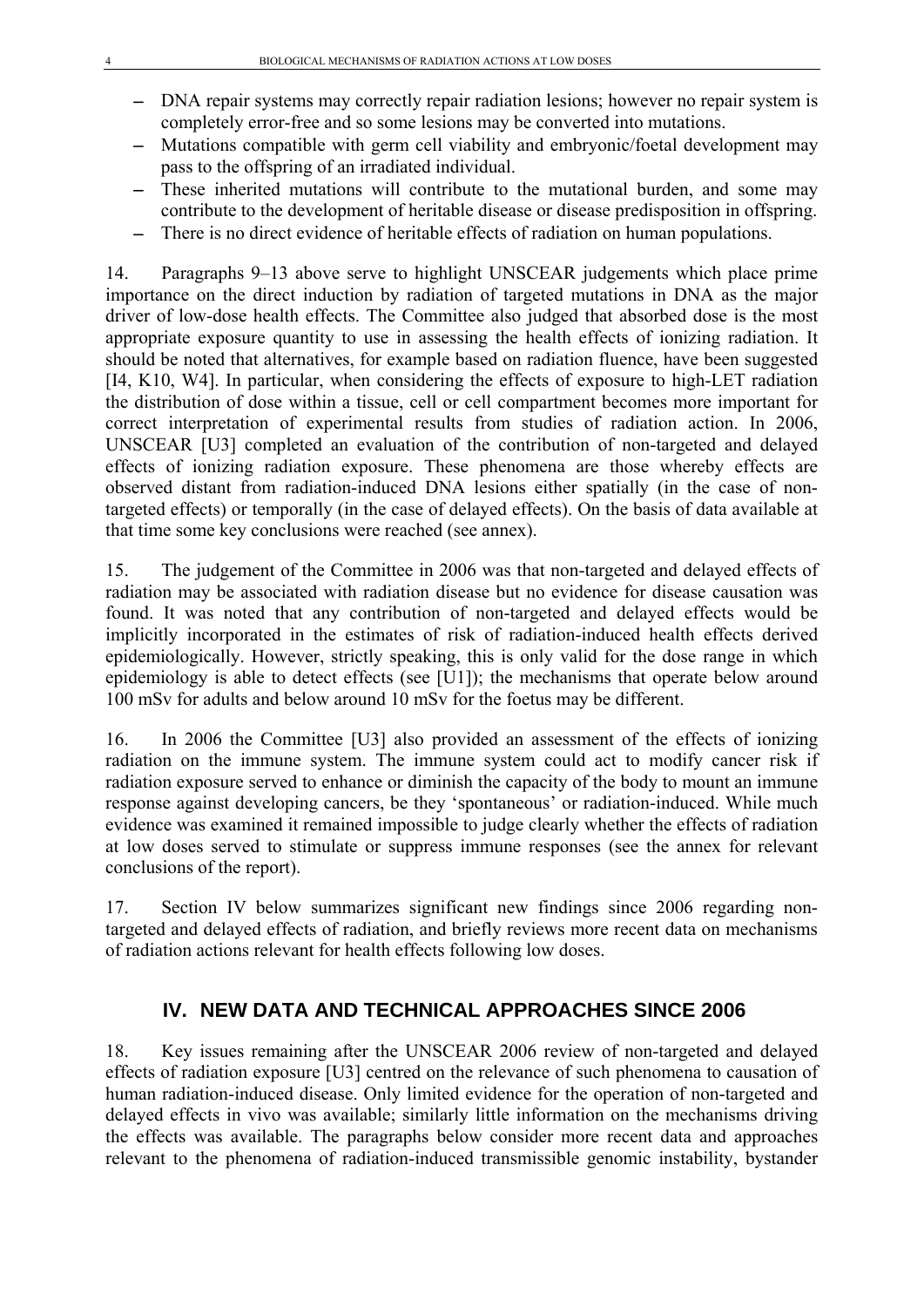<span id="page-10-0"></span>effects and adaptive response, particularly in respect of their operation in vivo, their relevance to disease causation and their mechanisms.

19. Since the publication of [U3] increasing evidence for an inter-relation between radiation-induced transmissible genomic instability, bystander effects and adaptive responses (e.g. [H1]) has become available. It is not therefore always possible to make a clear distinction between the phenomena.

#### **A. Genomic instability**

20. A long-term study of C3H mice exposed to  $\gamma$ -rays at low dose-rate (20–200 mGy/day) identified that indirect effects of radiation contributed to the induction of complex chromosomal aberrations in spleen cells [T1]. In utero irradiation of BALB/c mice has been observed to lead to a persistent elevation in mutation frequency at expanded simple tandem repeat (ESTR) loci in somatic tissues which can pass transgenerationally to an F1 generation [B1]. In this study ESTR mutations were equally increased in all tissues of the F1 offspring of prenatally irradiated male mice. By contrast, in utero exposure of females did not result in measurable transgenerational changes in their offspring [B1]. Elevated mutation rates at an ESTR locus and at a protein-coding gene (*Hprt*), possibly due to the presence of persistent DNA damage, were also observed in the first generation offspring of irradiated male mice [B11]. Transgenerational induction of chromosomal instability has also been documented in female rats irradiated with 5 Gy of X-rays [C7]. These four studies provide evidence for the induction of transmissible genomic instability by radiation in mice. Such studies need to be viewed in the context of earlier work reviewed (paragraphs 23–27 of annex C, Volume II of [U3]) that failed to detect transmissible instability in some mouse systems. While there are positive findings in earlier mouse studies, not all of the inconsistencies between studies can be attributed to inter-strain variation in the induction of instability. A few reports suggest that genomic instability can be induced by low doses of low-LET radiation [K14, K15, M13]; the data are on the whole sparse and in several cases presented without statistical analysis. By contrast robust reports suggest that instability is not induced by doses of less than 0.1–0.2 Gy, and in some cases higher doses, of low-LET irradiation either in vivo or in vitro, except in transformed or otherwise abnormal cells [J3, K8, K9, Z3]. Recent reviews of the experimental literature [K8, K9] indicate a likely threshold for the induction of transmissible instability of 0.5 Gy low-LET radiation, and recent reports confirm this conclusion [Z3]. Generally, high-LET radiation is considered to be more effective at inducing transmissible instability than low-LET radiation, but there are fewer studies available from which to form a consensus on dose– response relationships.

21. Some more complex systems to detect transmissible genomic instability have been described. Important among these is the CBA mouse in vivo irradiation/CFU-A (colony forming unit type-A) assay [L1]. In vivo irradiation of adult mice was followed by extraction of bone marrow cells and growth of haemopoietic stem cell cultures using the CFU-A method. During growth of CFU-A colonies some 10–13 cell divisions occur. While no evidence for transmissible instability was seen in directly irradiated cells, colonies developing from unirradiated cells grown in medium exposed to irradiated bone marrow for a relatively brief period during extraction (the exact time was not given in the publication) showed evidence of instability (non-clonal chromatid-type aberrations). This work therefore provides evidence for bystander (but not direct) induction of transmissible genomic instability. The authors ascribe this induction to factors released from macrophages including tumour necrosis factor- $\alpha$ (TNF- $\alpha$ ), nitric oxide and superoxide.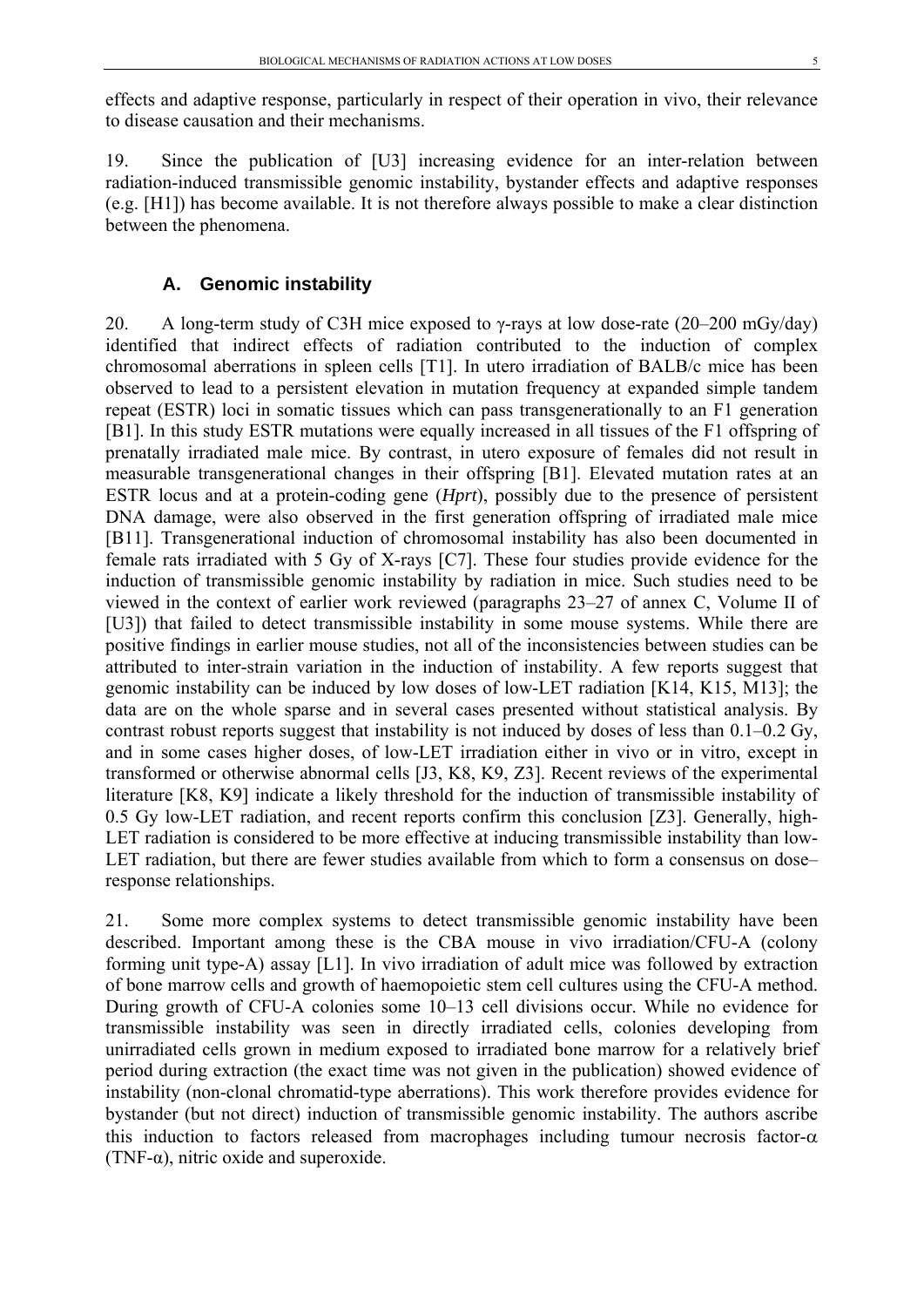22. Further work using the CBA model suggests that this strain, unlike the C57BL/6 (which is resistant to the induction of transmissible instability by radiation), mounts an exaggerated p53-mediated response to radiation in haemopoietic tissue, both immediately after irradiation and months after exposure [C1]. The authors interpret these data as indicating that in CBA mice a persistent induction of DNA damage occurs, probably mediated by reactive radicals as evidenced by elevated 3-nitrotyrosine. Importantly, responses in all individuals of this inbred, genetically homogeneous strain were not the same, thus some non-genetic contribution to the responses can be inferred. The origin of this inter-individual variation is not known. Interindividual variation in the expression of a genomic instability phenotype has also been observed in primary human cells [K11, K12].

23. Additional studies directed towards identifying the mechanisms of genomic instability have tended to focus on three main mechanisms: (1) those involving DNA damage and response; (2) those involving damage at telomeric regions; and (3) those involving persistent induction of inflammatory reactions/free radicals. It should also be noted that the induction of delayed cell death has also been described (see annex C of [U3]) and this will act to reduce the impact of induced instability.

<span id="page-11-0"></span>24. Comparison of the induction of instability in a DNA double-strand break repair mutant, a base excision repair mutant, and wild-type hamster cells suggested that the base excision repair pathway was most effective at preventing instability. This indicates that single-stranded breaks and/or oxidized base damage are key drivers of transmissible instability induced by radiation [S1]. Analysis of a range of SV40 immortalized normal human fibroblast lines carrying *HPRT* gene deletions has suggested that cells carrying large deletions are more likely to display delayed chromosome aberrations [T2]. Therefore the nature of directly-induced damage and a reduced ability to repair base and single-stranded DNA damage may promote instability. In addition to direct DNA damage, chromatin-based epigenetic modification has been proposed to play a role in the promotion and maintenance of transmissible instability [B1], see also paragraphs [55-](#page-18-0)[58](#page-19-1) below. Finally, there is evidence that radiation-induced dysregulation of centrosomes (cellular organelles with a role in chromosome segregation) can promote genomic instability [M1].

25. A study of gene expression changes associated with radiation-induced transmissible instability did not identify a single pathway commonly dysregulated in unstable clones [S2] suggesting multiple pathways might be involved. In human B-cell lines displaying instability phenotypes a high level of DNA-PKcs activity was detected along with reduced expression of Ku70, p53 and TRF1 proteins [T3]. This study also therefore argues against DSBs as being critical lesions for the transmission of instability but suggests that telomere function might be relevant. A detailed study has revealed an association between dysfunctional telomeres and inappropriate repair of radiation-induced DNA breaks that lead to transmissible instability [W1]. In this latter model it has been proposed that this instability driven by telomere dysfunction may contribute to radiation-induced carcinogenesis in the breast [W1].

26. Recent studies such as [L1] discussed above provide further evidence for inflammatory/free–radical-driven processes promoting transmissible instability. These inflammatory/free-radical-driven instabilities are mediated in part by TNF-α [C2, L2, N4]. The importance of base excision repair activity [S1] in protecting against induced instability as discussed in paragraph [24](#page-11-0) is also consistent with the operation of a mechanism driven by free radical damage leading to induced instability.

27. To summarize, some additional data from model systems suggest that radiation can induce transmissible instability in vivo. However, the evidence base in total remains mixed.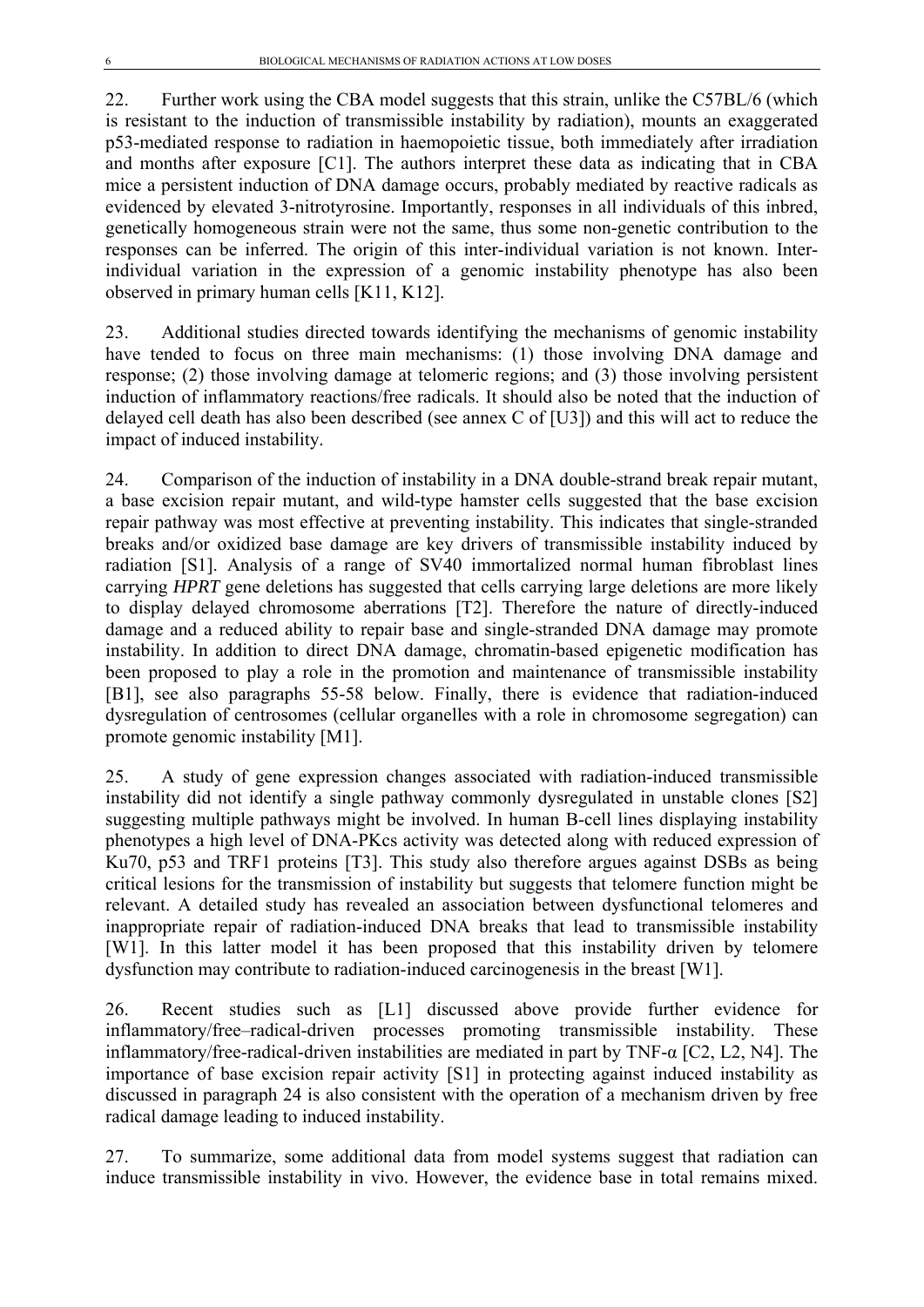<span id="page-12-0"></span>Data that provide evidence of radiation-induced transmissible instability in humans in vivo are very sparse. Some positive studies exist with high dose exposures [A7, Z4] but negative findings continue to emerge [H4, T7]. DNA structures (telomeres specifically), the epigenetic state of chromatin, and persistent induction of free radical damage to DNA have been implicated to be of mechanistic importance. It seems likely that there are multiple transmissible instabilities that require improved functional definition and understanding of mechanisms before their importance for radiation-induced health effects can be properly assessed. The emerging consensus that a threshold dose of around 0.5 Gy of low-LET radiation exists for the induction of transmissible instability (see paragraph 20) is potentially important as it strongly suggests that radiation-induced transmissible instability does not contribute to the development of health effects resulting from low doses of low-LET radiation. A role in the development of health effects resulting from high-LET irradiation cannot be excluded, but transmissible instabilities are clearly not required for the development of effects of low dose radiation on health.

#### **B. Bystander effects and abscopal effects**

28. Bystander phenomena had been defined in artificial-skin-tissue models at the time of preparation of [U3]. Evidence for bystander-induced double-strand breaks in DNA is now available for full-thickness human skin and airway-epithelium tissue models [S3]. Bystandermediated DSBs form over a longer time course than directly-induced DSBs and associate with later waves of apoptosis, senescence and micronucleus formation in bystander cells [S3].

29. Evidence for long-distance bystander communication in vivo comes from mouse shielded irradiation studies of DNA damage and DNA methylation in skin [K1] and spleen [I1]. Shielded body irradiation has also been reported to lead to changes in spleen micro-RNA expression [I1]. Similar methylation changes may relate to those proposed to be involved in transmissible ESTR instability [B1]. Some of these phenomena are better defined as abscopal effects (effects occurring outside radiation fields in organisms). In these effects systemic responses may also be playing a role.

30. A potentially important study linking long-distance bystander communication to disease has been described. Mancuso et al. [M2] used the *Ptc1* model of medulloblastoma in combination with shielded irradiation. Medulloblastoma could be induced in brains of mice exposed to shielded head irradiation (3 Gy) at a frequency much higher than that which was induced by the scatter dose to the head. Chromatin changes such as γH2AX foci and apoptosis could be observed in the brains of shielded head irradiated mice, both at frequencies far higher than expected from the direct scatter dose, suggesting the presence of bystander-mediated DNA double-strand damage and apoptosis. The bystander foci and apoptosis were observed largely in highly proliferative areas of the brain. This publication potentially identifies a link between bystander effects and radiation tumorigenesis at least at high doses. It may be relevant that the presence of transplanted tumours in mice can lead to the elevation of DNA damage (as assessed by γH2AX foci and clustered oxidative damage lesions) in distant normal tissues, particularly those which are highly proliferative [R2].

31. For the mouse haemopoietic system, bystander-cell-mediated induction of transmissible genomic instability has been documented [L2]. However, because the traits of susceptibility to radiation-induced myeloid leukaemia and radiation-induced transmissible genomic instability were not linked, it is not clear how transmissible instability relates to the development of leukaemia in mice [B2]. In another in vivo mouse model of potential bystander effects in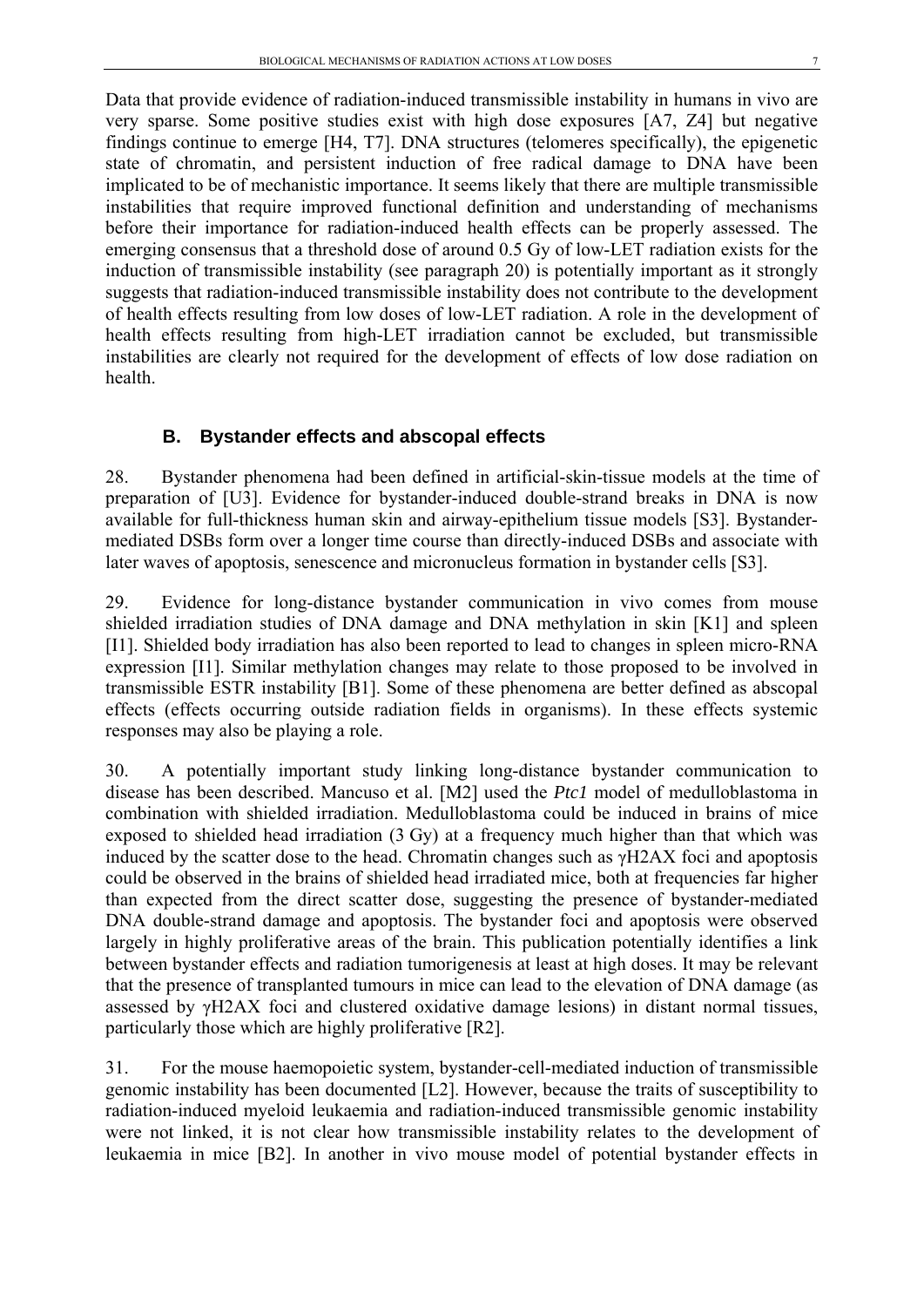normal cells, no bystander-mediated induction of apoptosis was observed over a broad range of doses [B15, S16].

32. Perhaps the most extreme form of bystander communication reported involves communication between fish by water-borne signals [M3, M4]. The relevance of this signalling between individuals in a population is very unclear and may be restricted to the aquatic environment although there are reports of the secretion of volatile compounds by mice irradiated at 2–4 Gy that can be detected by unexposed mice (e.g. [A9]). Much more robust and reproducible data would be required before such inter-individual signalling phenomena are considered in the context of low dose risk.

33. As with transmissible genomic instability, multiple mechanisms might be acting in bystander responses/communication. However, unlike the situation with transmissible instability, there is some evidence for involvement of DNA double-strand break repair, particularly the NHEJ pathway, in mediating bystander-induced mutation [Z1]. The production of responses to bystander signals is p53-independent in this human lymphoblastoid cell system [Z1]. However, the importance of DNA PKcs in bystander DSB signalling is questioned by some studies [B3]. Bystander γH2AX foci, indicative of DSBs, appear to form predominantly in S phase cells in an ATR-dependent and ATM/DNA-PKcs-independent manner [B3]. Interestingly, ATM was found to act downstream of ATR in DNA damage signalling in bystander cells [B12], similar to the response reported for ultraviolet radiation.

34. Evidence from several systems implicates reactive oxygen and nitrogen species in bystander signalling [B3, S4, Y2]. A range of potential mediators of bystander signals have been identified including nitric oxide [H2], the cytokine TGFβ [B3], other inflammatory response markers [C2] and extra cellular DNA [E1, E2]. Calcium signalling may be implicated in the transduction of bystander signals from the external medium into responding cells [S4]. Ghandhi et al. [G1] investigated gene expression changes in directly irradiated and bystanderirradiated primary human lung fibroblasts. This study reveals differential regulation of p53 response and NFkappaB response in the two cell populations. The authors suggest that this differential regulation is likely to affect the long term consequences for disease attributable to directly irradiated and bystander cells. The study is important in bringing a wider insight into the drivers and possible consequences of responses in bystander cell populations.

<span id="page-13-0"></span>35. The study of bystander-mediated medulloblastoma [M2] clearly implicates bystander signalling as a risk-enhancing phenomenon. However, based on suggestions that bystander signalling can induce a differentiation or senescence programme [B4, S3], a protective function of bystander signalling has also been proposed [B4]. The phenomenon of intercellular induction of apoptosis of transformed cells mediated by non-transformed cells [B5] can also be viewed as a risk-reducing bystander effect. This intercellular mediated killing of transformed cells can be enhanced by low dose alpha- and gamma radiation of the non-transformed 'effector' cells [P2]. Given the lack of consensus further work is needed to establish the impact of bystander signalling on health risk.

36. In summary there is now better evidence for bystander signalling in vivo and this could conceivably modulate cancer risk. However, it has yet to be established whether bystander signalling increases or diminishes risk (e.g. [L3, T4]); there is no consensus. Reasonably strong evidence for the involvement of radical mediated signalling is available and DNA doublestrand break metabolism in cells responding to bystander signals must be involved. However, it should be noted that reports of studies that fail to observe bystander effects continue to appear including in vivo studies and these do not seem to suffer from obvious deficiencies in experimental design (e.g. [B15, F3, S12, S16]). It is also important to note that in addition to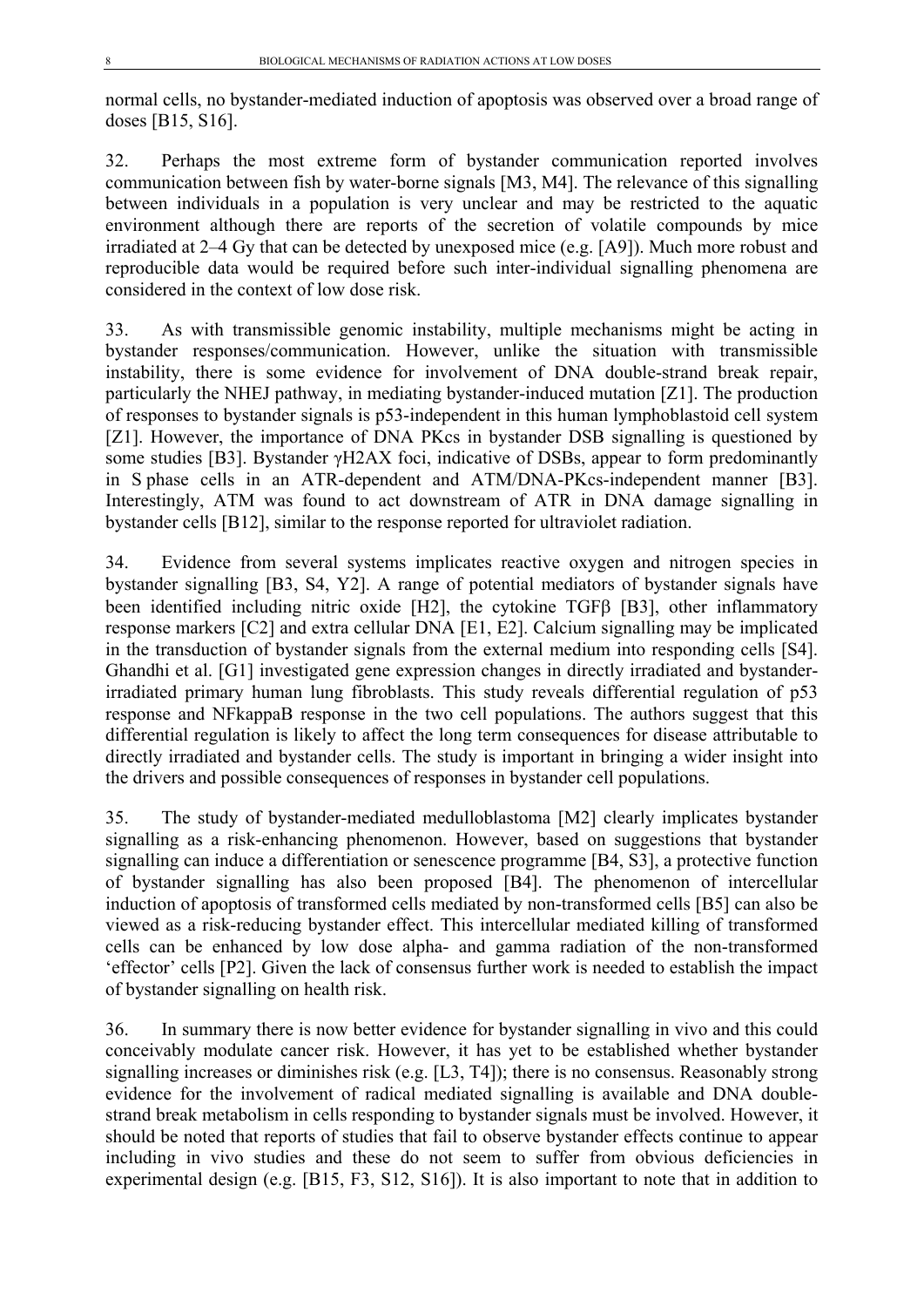<span id="page-14-0"></span>ionizing radiation, a number of other agents have been reported to induce bystander-type responses. These include ultraviolet radiation [A4], heat [J1], medium from cancerous cells, changes in pH, detergents and mechanical stress [D3, S9] and treatment with TGFβ [B3]. These studies suggest that ionizing radiation-induced bystander effects reflect a general stress response. If confirmed, this then may have implications for the significance of bystander effects for low-dose radiation risk assessment in that ionizing radiation would be one of many factors affecting general stress responses. It is particularly important to establish whether bystander-mediated effects are in general risk-enhancing or risk-reducing in respect of radiation-associated diseases.

#### **C. Adaptive response**

37. Establishing the robustness of adaptive responses in vivo remains important and some additional evidence is now available. Mitchel et al. [M5] examined tumour incidence in heterozygous p53-deficient ( $p53^{+/}$ ) mice exposed to small daily doses (5 days in a week) over 30–90 weeks (total doses 48, 97 or 146 mGy). They identified a lower dose boundary for protection against tumorigenesis in  $p53^{+/}$  mice. The p53-dependence of an adaptive response to the induction of apoptosis in mouse spleen cells in vivo has also been documented [O1]. Adaptive responses have been described in mice irradiated in utero and the analysis of patterns of gene expression suggests that p53-mediated responses are important [V1]. There remain few publications available on adaptive responses in vivo and the impact on health of relatively short-lived modification in radiosensitivity is not clear.

38. Claims have been made that the growth of human cells in conditions of reduced background radiation increase their sensitivity to acute higher dose exposures [C3]. These have been interpreted as providing evidence for the existence of a persistent adaptive response provided by normal levels of background radiation.

39. In vitro studies have indicated that several systems might be involved in the induction of adaptive responses including nucleotide excision repair [H3], non-homologous end joining [K13], anti-oxidant defences [F1, O2], and core cell cycle factors such as cyclin D1 [A1]. Recent studies with yeast demonstrate that following the induction of only one double-strand break in one chromosome of an S/G2-phase cell, all chromosomes undergo enhanced sister chromatid cohesion [S8, U19]. This response may improve post-replicational DNA repair processes and consequently provide genome-wide protection of chromosome integrity but has yet to be observed in higher organisms. Some adaptive responses have been reported to be inducible by bystander mechanisms [K13].

#### **D. Summary of genomic instability, bystander and adaptive response**

40. There have been many publications on radiation-induced genomic instability, bystander effects, and adaptive responses since the 2006 review [U3]. As noted above these phenomena appear to be inter-related and there is evidence that they may share some common mechanistic pathways; debate continues on the impact of these phenomena on risk estimation. Significant concerns have been raised on the inherent variability and reproducibility of all these phenomena [H1, S5, S12, S14]. Therefore while some progress has been made in understanding these phenomena, the knowledge has yet to be assembled into a coherent body of understanding that can be readily applied to the assessment of low-dose risk. A consensus is emerging that low-LET irradiation below 0.5 Gy does not cause transmissible instability; this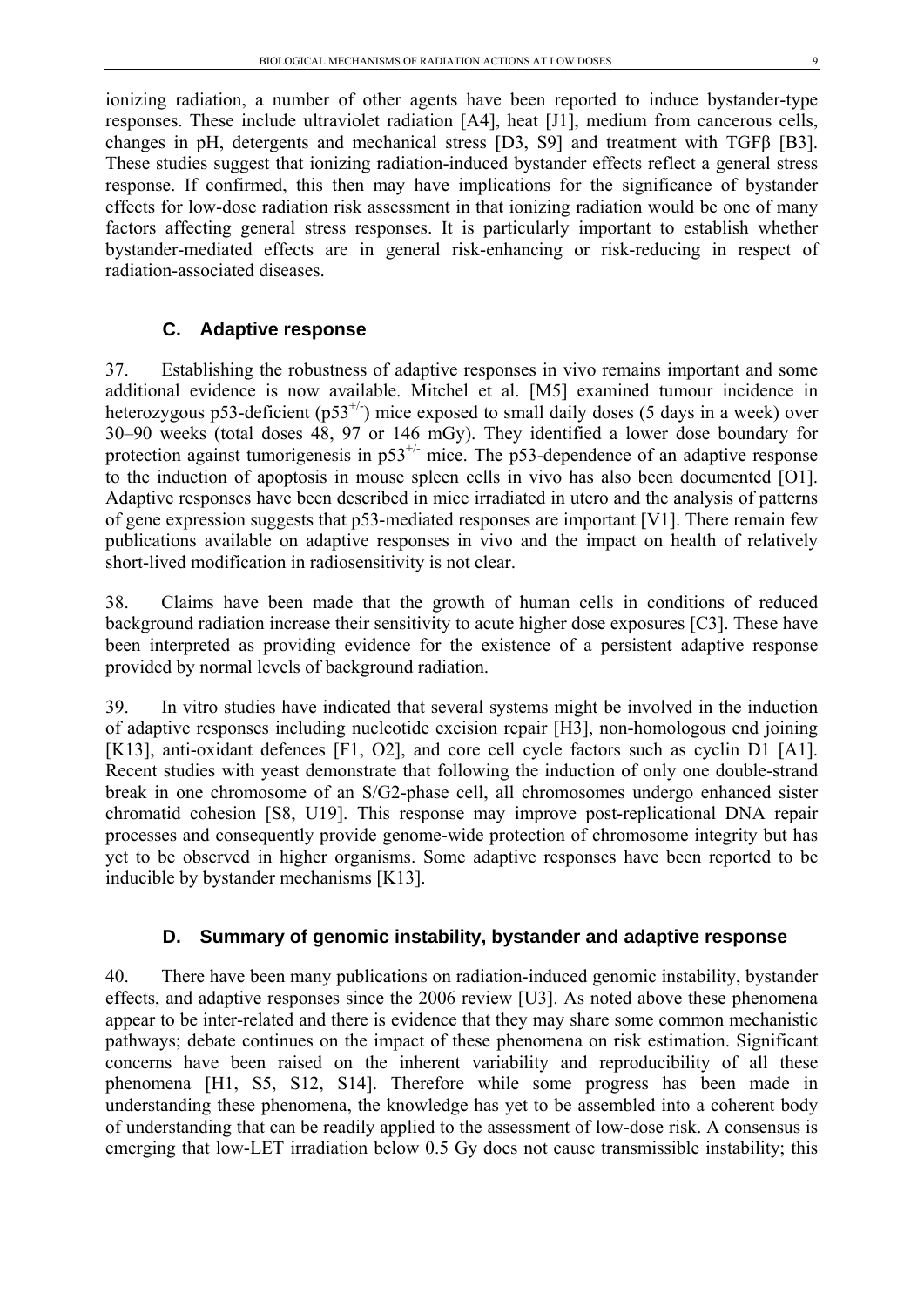<span id="page-15-0"></span>indicates that transmissible instabilities are not involved in the aetiology of low dose, low LET health effects.

## **E. Reactive oxygen metabolism and mitochondrial function**

41. From the discussion above it is apparent that many of the non-targeted effects of radiation may be influenced by the presence of reactive oxygen and other radicals. Understanding the impact of low-dose radiation on mitochondrial function (a major intracellular source of reactive oxygen) and the handling of free radicals is therefore likely to be useful. The relationships between mitochondrial dysfunction, reactive oxygen metabolism and radiation-induced genomic instability have been reviewed [K2]. A range of studies suggest that mitochondrial function and number can be changed following direct and 'non-targeted' exposure to radiation (e.g. [K3, N1]). One study identifies increased intracellular hydrogen peroxide as the source of elevated oxygen stress [D1].

42. High and low doses of radiation have been reported to affect mitochondrial function differentially [P1]. Hydrogen peroxide and reactive oxygen species play an important part in mediating the phenomenon of intercellular apoptosis [B5]. As noted earlier (paragraph [35](#page-13-0)), low dose exposure of non-transformed cells to  $\gamma$  or  $\alpha$  radiation stimulates apoptosis in transformed cells mediated intercellularly, and the stimulation saturates at 50 mGy and 25 mGy, respectively, for  $\gamma$  and  $\alpha$  radiation delivered acutely [P2].

43. Many of the experiments described in the literature regarding reactive oxygen and mitochondrial effects use in vitro systems where oxygen is present at ambient atmospheric concentrations. In vivo oxygen concentrations in tissues are much reduced (at 3–5% compared to 20% ambient). Cell growth and physiology is known to be affected by oxygen concentration [P3]. A recent report indicates that differentials in radiosensitivity can be affected by the oxygen environment [K7]. Before this knowledge can be fully interpreted, it will be important to establish the impact of low radiation doses on mitochondrial function and reactive oxygen metabolism under more realistic physiological conditions. Inflammatory reactions have recently been identified to play an important role in causing cellular senescence (e.g. [B6]) and inflammatory reactions are considered to play important roles in cancer development, in some cases promoting carcinogenesis and others protecting against it [M6]. Reactive oxygen species may reasonably be expected to be involved in the triggering and maintenance of inflammatory reactions [B6, M6]. Overcoming the 'senescence barrier' is now judged to be an important step in tumorigenesis. On the basis of current knowledge, it is not possible to make a judgement on the impact of radiation-induced alterations in mitochondrial function and reactive oxygen metabolism on cancer risk.

### **F. DNA sequence analysis and the impact of genetic polymorphisms**

44. Recently there have been very significant advances in DNA-sequencing technology that allow the detailed analysis of individual genomes from normal or cancer cells. Such 'nextgeneration sequencing' studies have enabled the putative identification of the specific DNA damage and repair processes that lead to cancer-associated mutations (e.g. [P6, S11]). Furthermore, unexpectedly complex genome rearrangements have been observed in some cancers involving only specific chromosomes or chromosome regions; such complex changes are unlikely to have accumulated over time [C8, L6, R4, S13]. There is a growing appreciation of the role of epigenetic modification of the genome in the development of cancer (e.g. [B7]). Epigenetic modifications include DNA methylation, modification of histones by acetylation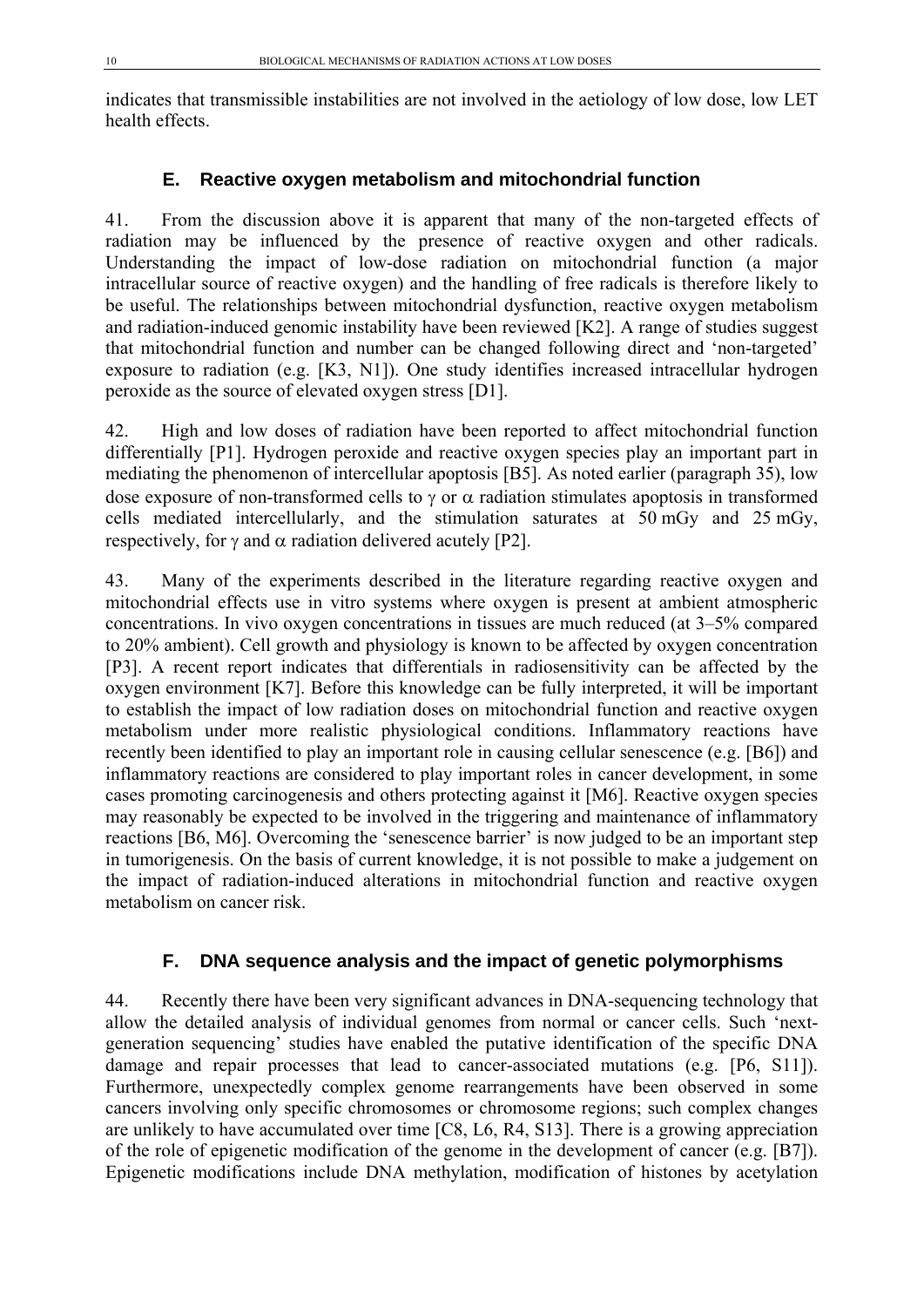<span id="page-16-0"></span>and regulation of gene expression by micro RNAs. These findings serve to demonstrate that current understanding of the nature of the genetic rearrangements and epigenetic modifications that contribute to carcinogenesis is as yet incomplete. While these approaches have yet to be applied to radiation-induced cancers, such work can be anticipated in the future. These approaches hold considerable promise to elucidate further the processes that lead to cancer following radiation exposure at all levels.

45. Individual genome sequencing efforts have also begun to reveal abundant genetic variation between individuals in terms of single base differences (single nucleotide polymorphisms, SNPs) and blocks of sequence (copy number variations, CNVs) (e.g. [Z2]). Again it appears likely that the application of next-generation sequencing technology could significantly improve the analysis of the effects of low-dose irradiation in causing mutations both in somatic tissue and in germ cells.

46. The increase in understanding of human genetic variation has led to a much greater appreciation of the impact of naturally occurring genetic variation on disease risk. Studies are beginning to identify gene variants that predispose to disease and some studies are identifying gene variants that affect spontaneous cancer risk. While information on the range of human radiosensitivity is as yet incomplete, twin studies indicate a significant contribution of genetic factors to human variation in processes associated with cancer development [C5, F4, W3]. Cellular studies using γH2AX and MRE11 foci as indicators in fibroblasts indicate that there is a significant range in radiosensitivity at low doses (9 mGy of X-ray and above) and this type of analysis allows the definition of radiosensitive groups, even at low doses [C9]. Modelling studies suggest that genetic variation within populations may profoundly affect the distribution of risk within populations (e.g. [P7]). It is also clear that epigenetic modifications can affect cancer risk and the epigenetic status can be modified by exposure to environmental agents (e.g. [W5]). In the context of radiation-induced cancer, such genetic and epigenetic variation may affect the shape of dose–response curves for individual cancers.

47. Developments in the understanding of human genetics and epigenetics will continue apace and can be expected to improve understanding of the role in carcinogenesis and heritable effects of the somatic genetic effects and epigenetic modification of low dose irradiation. Furthermore knowledge of the impact of genetic variation on disease risk will improve, and this is likely to improve understanding of the variation between individuals within populations of the risk of radiation-induced disease.

# **G. Gene and protein expression**

48. The application of methods developed relatively recently for global analysis of gene and protein expression holds some promise for better understanding of radiation dose– responses. The '-omics' technologies such as genomics (global analysis of genes), transcriptomics (global analysis of gene expression), proteomics (global analysis of protein expression and modification) and functional genomics (screens of responses and phenotypes in genetically altered cells or organisms) continue to develop into powerful analytical tools in biology. The power of these methods comes from the understanding that the behaviour of an individual cell or tissue is determined by the proteins that are expressed. Proteins are coded for by genes, the expression of which is regulated at many levels, by epigenetic modifications such as methylation of DNA, by transcription factor binding and by micro RNAs. Proteins perform structural, enzymatic and signalling functions; and protein function can be regulated by a range of chemical modifications, such as phosphorylation.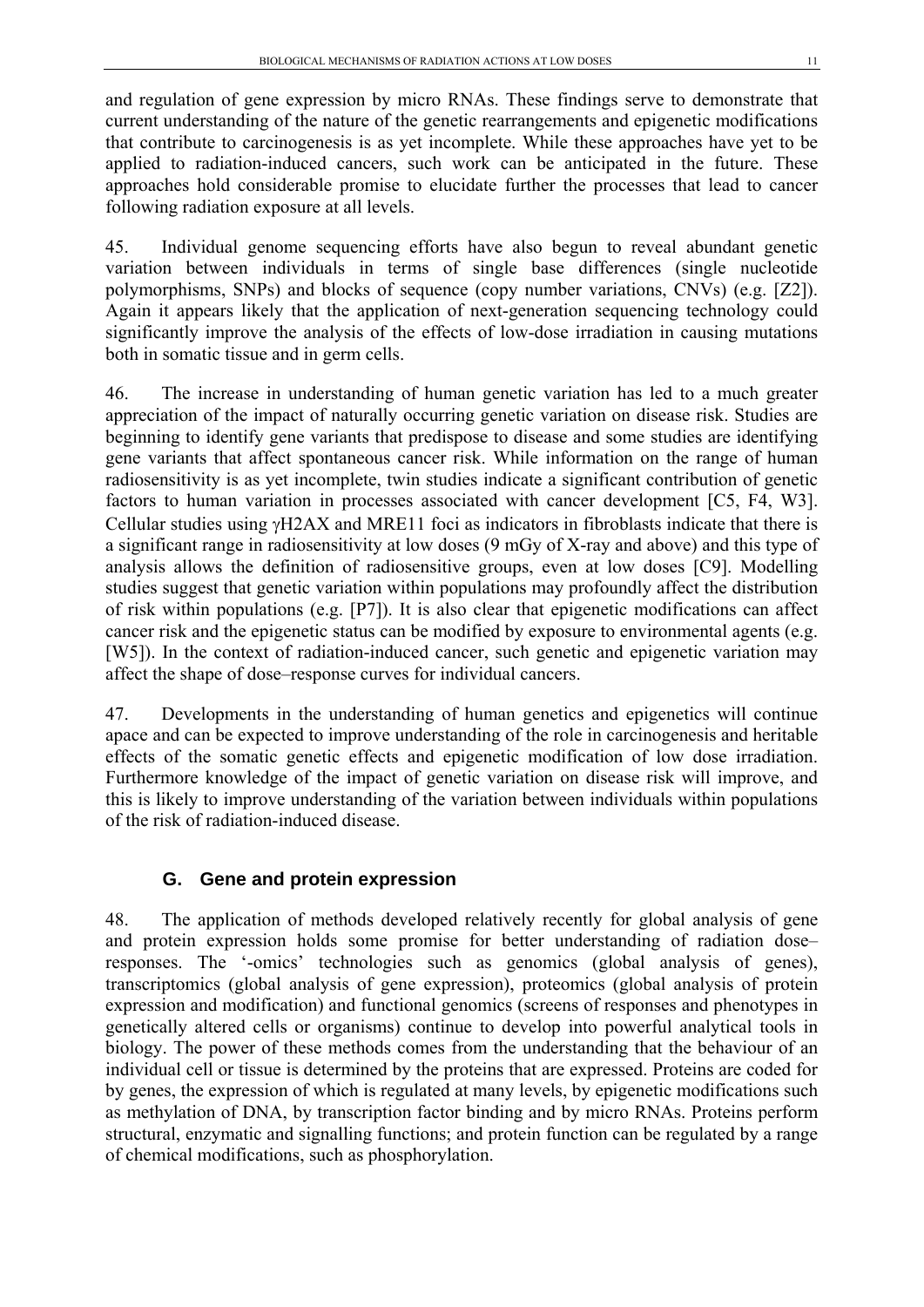49. Gene expression analysed by microarray methods and quantitative polymerase chain reaction has been shown to be affected by radiation in vitro in a dose and dose-rate dependent fashion (e.g. [A2, D2]). No universal pattern of response has been identified and not all genes change in expression level following radiation exposure. The response of some genes to radiation appears to be dose-rate dependent while for other genes it appears to be dose-rate independent [A2]. There are suggestions that at high doses the responding genes tend to be involved in apoptosis and cell proliferation while low-dose exposures tend to affect genes involved in signal transduction, intercellular signalling, development and DNA damage response [D2]. A recent study comparing gene expression responses to low-LET protons at doses of 2.5 Gy and 0.1 Gy in a 3-D epithelial tissue model system provided additional evidence for differential responses at high compared to low doses [M14]. However there are few studies of gene expression that have carefully examined dose–responses. Those that have suggest that a range of responses can be observed and that genes involved in apoptosis and cell cycle regulation can be affected by doses of 0.1 Gy X-rays [M12].

50. In vivo exposure of mice at low dose rate  $(0.032-13 \mu \text{Gy/min})$ ; total doses of 21 mGy, 420 mGy or 8,000 mGy) followed by analysis of kidney and testis gene expression using the Illumina bead array system has highlighted the tissue-specificity of response [T5]. As with in vitro irradiation studies, dose and dose-rate dependencies vary between genes. Low-dose radiation (100 mGy) is reported to induce changes in mouse brain gene expression similar to those seen in ageing and some neurological disorders [L4].

51. Some human data are also available for gene expression changes in lymphocytes of radiation workers [F2], in vivo irradiated skin [B8], and in blood mononuclear cells from healthy persons exposed as a consequence of the Chernobyl accident [A3].

<span id="page-17-0"></span>52. At the present time there are no generally agreed patterns of gene expression changes associated with exposures at different doses or dose rates and no defined transition points can be identified. Several studies have noted inter-individual variation (e.g. [A3, B8, K16]), which is unsurprising given the known genetically-determined variation in basal gene expression (e.g. [C4]). There is also the possibility that different array systems may yield different results and they will certainly have differing sensitivity; thus, caution is required in interpretation of, and particularly comparison between, studies because technical limitations and differences could be playing a role. It is also reported that the statistical method used to analyse large gene expression datasets can affect the conclusions drawn (e.g. [A3]). Despite these caveats, there are reasonably sound indications that gene expression changes are radiation dose and dose-rate dependent. Most changes observed cannot be specifically linked to disease and are generally measured very soon after irradiation. It is therefore currently difficult to judge the use of such data for assessing low dose risk. However, in mice engineered to carry between 0 and 4 *Trp53* gene copies, early (2 hour) post-irradiation responses of p53-dependant genes does correlate with lifetime cancer risk [K17]. This study suggests, therefore, that tests using gene expression changes over short periods that are predictive over longer timescales may be developed in the future. Gene expression profiling has also been successfully used to distinguish between spontaneously arising and radiation-induced rat mammary tumours [I2]. Further refinement of such methods may allow more accurate assessment of the likely aetiology of specific tumours, although in general it remains very difficult to distinguish spontaneous and radiation-induced tumours.

53. With regard to proteomic analysis two major classes of tool are available, firstly twodimensional gel electrophoresis and secondly a range of sophisticated mass spectrometry methods. Protein biomarkers of radiation exposure have been identified (e.g. [M7, M8]).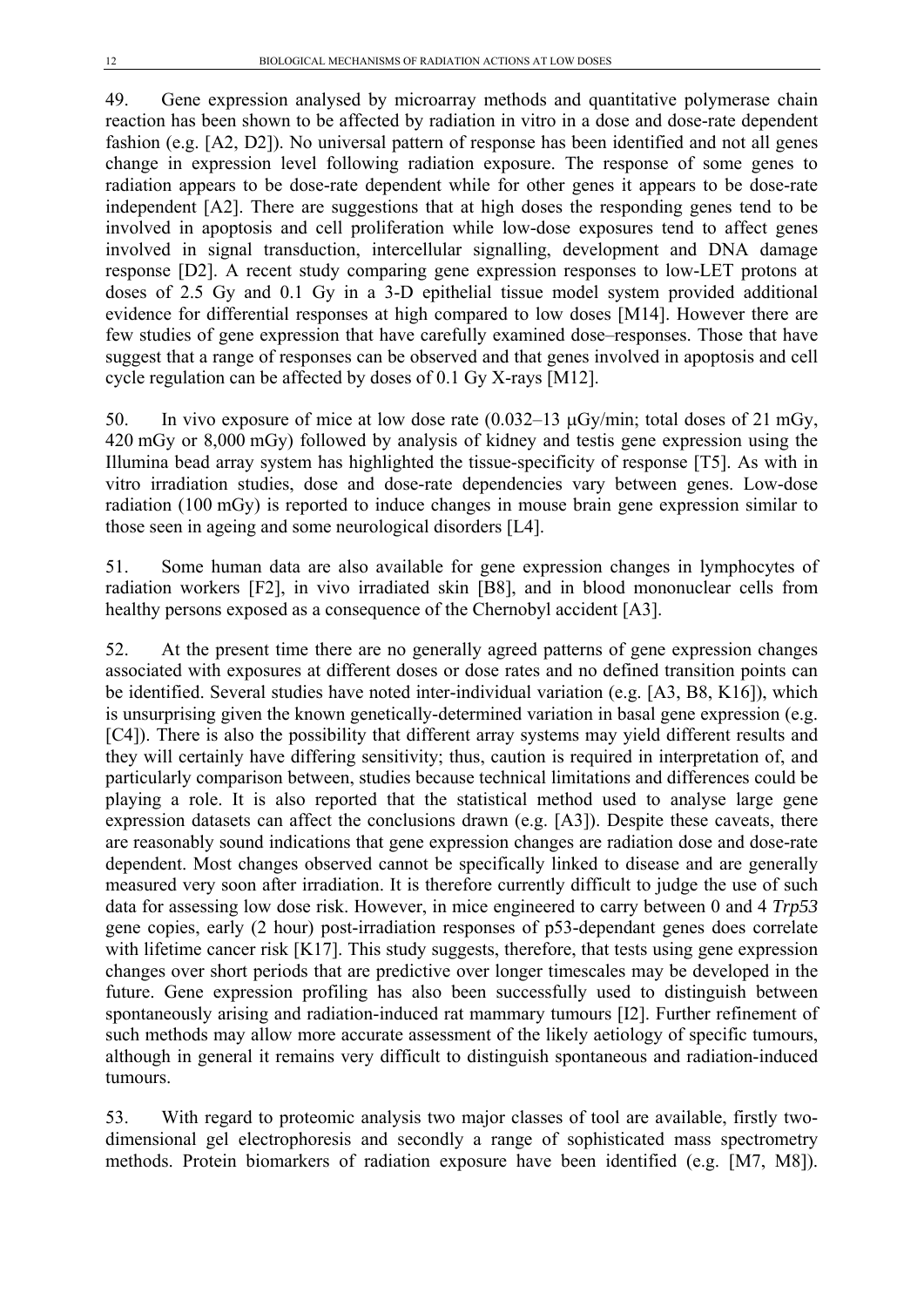Indeed some low-dose-responsive proteins have been identified (e.g. [M9, N2]) some of which have been suggested to play a role in adaptive response.

54. As mentioned above, protein function can be affected by phosphorylation. As with gene expression and protein expression studies, some evidence is emerging of radiation dosedependent patterns of protein phosphorylation [Y1, Y3]. Much of the work described above has emerged from studies searching for novel radiation biomarkers driven by heightened concerns of radiological terror incidents. Such searches continue with new methods being applied, such as metabolomic screening for urinary markers [T6]; it is highly likely that such novel approaches will extend to low-dose studies in the future. Some detailed in vivo dose– response studies provide evidence for non-linear induction of chromosomal protein marker of DNA double-strand breaks, γH2AX [B13]. Recently another publication has also suggested a non-linear response for the induction of another DNA-break-related marker, 53BP1 foci [N6]. In this case, more but smaller foci per unit dose were observed following low dose exposures by comparison with high dose exposures. It will be important that these observations are followed up to ensure that technical artefacts are not playing a role and so the spatial and temporal distribution of breaks is understood. As further novel biomarkers of exposure and disease are validated, dose–response analyses will follow.

<span id="page-18-0"></span>55. Gene expression can be modified through epigenetic alterations to DNA and chromatin. Acute and chronic low-dose radiation exposure in vivo affects overall DNA methylation in a tissue-specific, sex-specific and dose-rate-specific fashion [K4]. Radiation can also affect patterns of histone methylation (histones are chromatin proteins) [P4]. Furthermore there is a rapidly expanding literature on the involvement of chromatin modification in response to and signalling of DNA damage [K5, L5, N3, P5]. Radiation exposure is also known to modulate the expression of micro RNAs that are known to be involved in the regulation of gene expression (e.g. [C10, I5]); some indications of radiation dose and quality dependence as well as time dependence of responses are available [T8]. It can be expected that dose–response relationships for the various modifications of chromatin will be established in forthcoming years.

56. The role of epigenetics in transmissible instability is demonstrated by Filkowski et al. [F5]. Exposure of male parental mice to 2.5 Gy of X-rays was seen to lead to reduced methylation of DNA repeat elements in offspring. The offspring also had reduced levels of lymphoid specific helicase (LSH), required for maintenance of methylation. These effects were attributed to the upregulation of the micro RNAs miR 29 and miR 29b in the father's germline leading to a decreased expression of the DNA methyltransferase Dnmt3a. Further evidence for a role of DNA methyltransferases and DNA methylation in the generation and propagation of genomic instability phenotypes is provided by Rugo et al. [R3]. These investigations involved an in vitro model of bystander-mediated instability using mouse embryonic stem cells. Conditioned medium from 3 Gy X-irradiated cells induced DNA damage (assessed in the comet assay) and homologous recombination (sister chromatid exchange) in unexposed cells. This effect was not observed in cells in which either of the DNA methyltransferases Dnmt1 or Dnmt3a were inactivated. Furthermore, another study in CHO cells suggests that mutation in a LacZ transgene occurring late after irradiation can frequently be reverted by 5-azacytidine treatment, indicating that the LacZ expression had been 'silenced' by DNA methylation [S15].

57. Some data indicate that radiation quality can modulate the effects of exposure in DNA methylation [G2]. A good overview of the potential role of epigenetics in genetic instability is available [A8].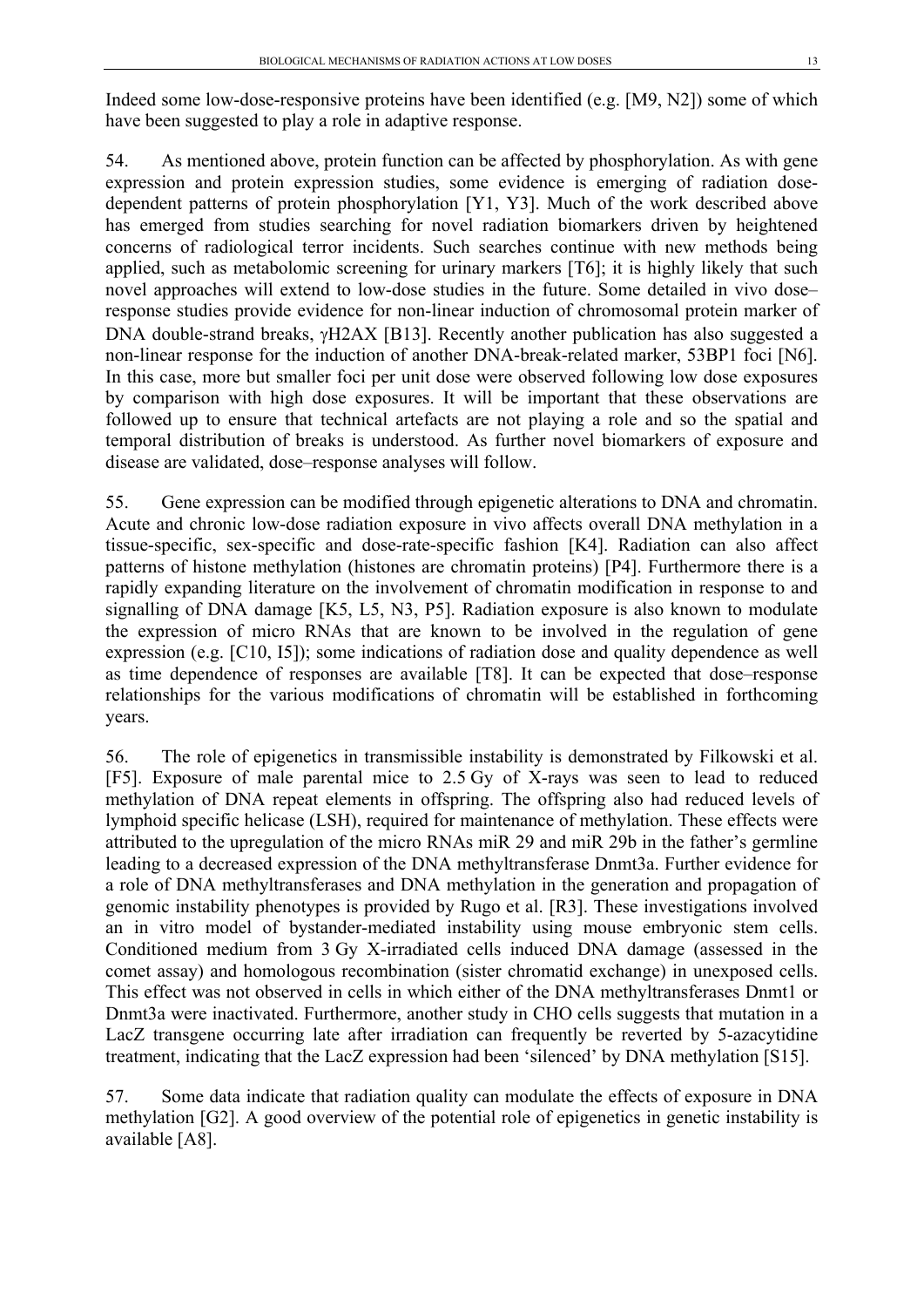<span id="page-19-1"></span><span id="page-19-0"></span>58. Functional genomics screens using, for example, RNA interference to specifically 'knock down' the expression of all or most individual genes one at a time in cells or model organisms potentially provides a powerful method to distinguish high and low dose/dose-rate responses. To date such screens have been carried out using high radiation doses in, for example, the nematode (*C. elegans*) [H5] and human cancer cells [H6], and have identified novel radiation responsive genes and proteins. Application to low-dose exposures will help build a complete picture of responses over a wide dose range.

59. Clearly there is rapidly expanding knowledge of the detail of radiation response at the molecular level. There is also an expanding range of technologies available that could be applied to further study. Exposure of cells and tissues can alter gene expression, protein expression, and the modification of proteins, genes and chromatin, which will likely affect function. There are indications that low-dose responses and low-dose-rate responses differ from high-dose and high-dose-rate responses qualitatively as well as quantitatively for such endpoints. The unexpected complexity of responses is well demonstrated by a study mapping genes that determine cellular radiation response at high doses [S6]. There is no reason to expect low-dose response networks and determinants to be significantly less complex. There is rapid improvement in understanding of the epigenetic regulation of gene expression and how irradiation affects this regulation. The real challenge is to understand the consequence, particularly in terms of health impact, of this new deeper understanding of mechanisms. Linking these data to health impact is, as noted earlier (paragraph [52](#page-17-0)), currently very difficult. All of the '-omics' studies need to establish the functional consequences of the molecular changes observed. This is most likely to be achieved through experimental studies combined with systems biology approaches (see below).

### **H. Cellular interactions and tissue-level phenomena**

60. As noted already, cellular function and behaviour is determined by patterns of gene and protein expression and modifications within individual cells. Whole organisms are clearly more than the sum of individual cells within the organism. There is organization of cells into tissues and communication between cells within tissues. These interactions and communications are essential for the functioning of individual organs and of the whole organism. The growth of cancer cells may also be regulated to some extent by the tissue context/microenvironment. Observations in the 1970s suggested that malignant tumour cells could be transferred into normal embryos to form hybrids where tumour cells contributed to the development of apparently normal mice [M10]. While such findings were highly controversial and difficult to replicate they suggested that the abnormal growth of tumour cells could indeed be regulated by the cell/tissue environment. Since then, these and subsequent findings have been developed into hypotheses that give greater weight to tissue organization and the cellular interactions in driving the process of carcinogenesis (e.g. [S7]).

61. It is clear that radiation can affect the tissue microenvironment and that reactive oxygen, inflammation and TGFβ signalling are involved (see [B9] for review). Modification of the tissue microenvironment has been observed to contribute to malignant transformation through reactive-oxygen-mediated alteration of normal epithelial differentiation and induction of genomic alterations [R1]. Transplanted tumours in mice can lead to elevated DNA damage in distant proliferative tissues [R2]. This indicates that tumours can affect distal cells as well, potentially leading to increased mutation.

62. A recent report provides a clear demonstration that irradiation of host microenvironmental cells can provide a more 'permissive' environment for 'initiated' p53 null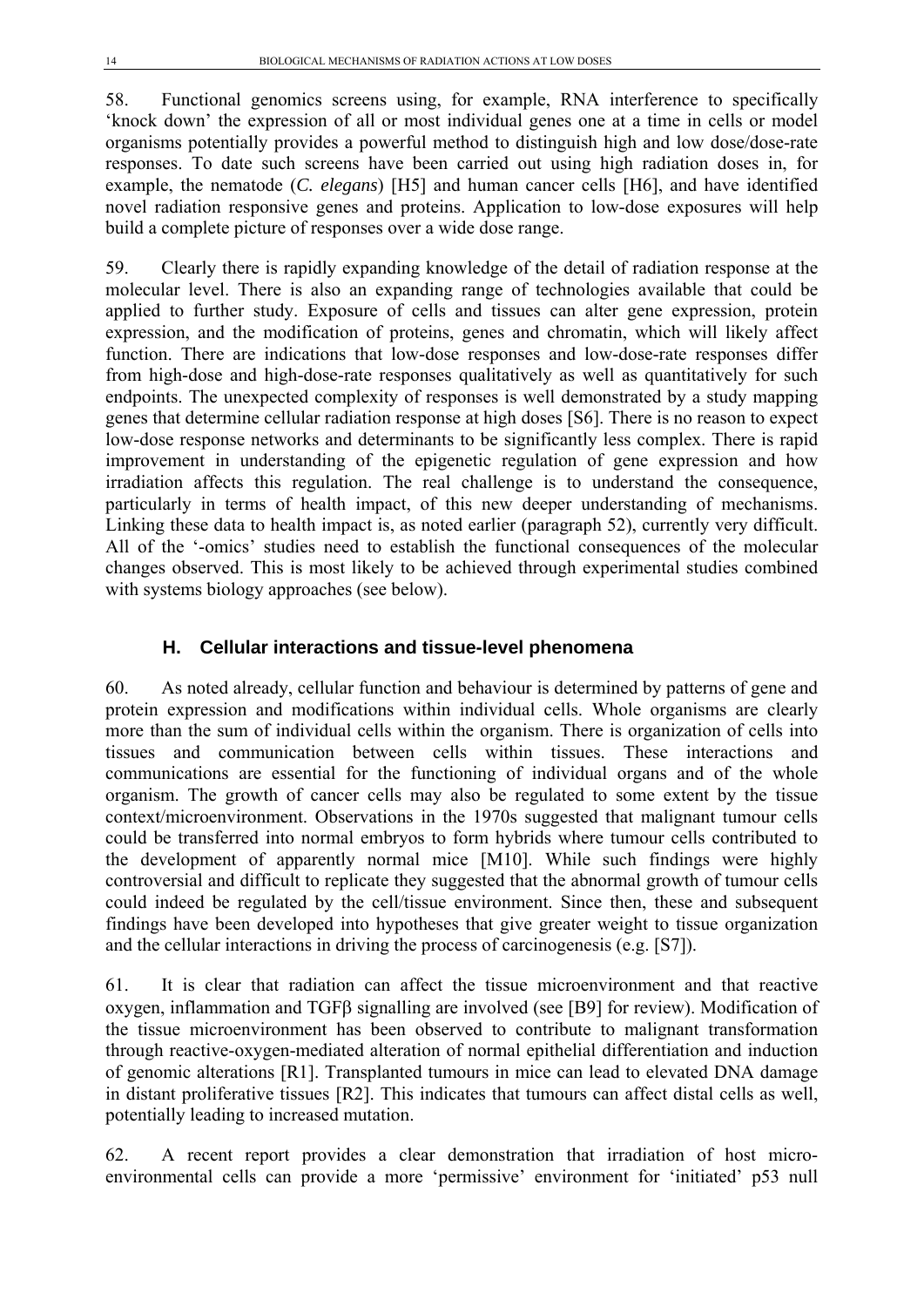mammary epithelial cells to develop rapidly into tumours [N5]. In these experiments a transplantation assay was employed and transfer of wild type epithelium did not lead to tumour development, indicating that genetic changes to target cells are required for tumorigenesis. The acceleration of tumour development was mediated by TGFβ [N5]. While the tumouraccelerating effect of host irradiation was observed at 0.1 Gy and 1 Gy, no such effect was seen following 0.5 Gy. Also 0.1 Gy and 1 Gy had similar effects with no additional effect of the higher dose. Thus, while the effect on the microenvironment may be observed at the low 0.1 Gy dose, dose–response relationships are clearly complex and apparently highly non-linear. Replication of these studies is required and more work on dose–effect relationships is needed.

63. It is becoming recognized that humans in their seventies and older carry significant numbers of small dormant tumours and some of these may be 'contained' and restrained from growth by the tissue microenvironment (e.g. [W2]). There is the possibility therefore that disruption of the microenvironment by radiation could allow the growth of such pre-malignant tumours. Some evidence suggests that the immune system plays a major role in tumour dormancy [Q1] and therefore the immunomodulatory effects of radiation [U3] could be important in releasing or containing such dormant growths.

64. One further way in which cellular interactions may be of importance in controlling tumour cell multiplication has been identified. In vitro studies have demonstrated that transformed cells can be killed by apoptosis, triggered by cytokine and reactive oxygen/nitrogen signalling from non-transformed cells. This process may be considered to represent a natural anti-cancer mechanism. Irradiation of non-transformed rat fibroblasts with doses down to 2 mGy γ-rays or 0.29 mGy  $^{238}$ Pu  $\alpha$  particles increased the proportion of apoptotic v-src transformed rat fibroblasts in co-culture [P2]. TGFβ signalling is involved in this response. The extent to which such radiation-stimulated killing of transformed cells operates in vivo has yet to be determined however.

65. There is increasing interest in the role that inflammation plays in tumorigenesis. Although the precise role(s) have yet to be established [M6], it is clear that the microenvironment is important in modulating inflammatory reactions in tumorigenesis [K6]. Inflammatory reactions and the inter-cellular induction of apoptosis have a common mediator, involving reactive oxygen/nitrogen.

66. Data are also available that suggest that immune functions can be activated in mice following in vivo exposure to chronic low-dose-rate gamma-radiation [I3] and acute or fractionated low-dose X-rays [N7, N8]. By contrast excessive and damaging immune reactions seen in a mouse model of severe autoimmune dysfunction are reported to be suppressed by exposure to chronic low-dose-rate radiation [S10]. In general it is more difficult to obtain clear and consistent data on the effects of low radiation doses on immune functions [B14], because individual variability in response makes it difficult to observe clear effects. Therefore it appears that radiation-associated immuno-modulation can be positive or negative, and it remains unclear how disease in humans might be affected.

67. The processes that drive the development of circulatory disease following radiation exposure are not understood and dose–response relationships, particularly at low doses, are not clear (e.g. [A6, U3]). Some recent work in a mouse model indicates that non-linear relationships might apply [M11]. In the *Apo*  $E^{\prime}$  mouse model, in general low-dose and lowdose-rate exposures reduced the frequency/severity of atherosclerotic plaques in the aorta. It is possible, therefore, that circulatory diseases may follow a complex dose–response relationship, and systemic effects on the vasculature may play a role (e.g. [A6]).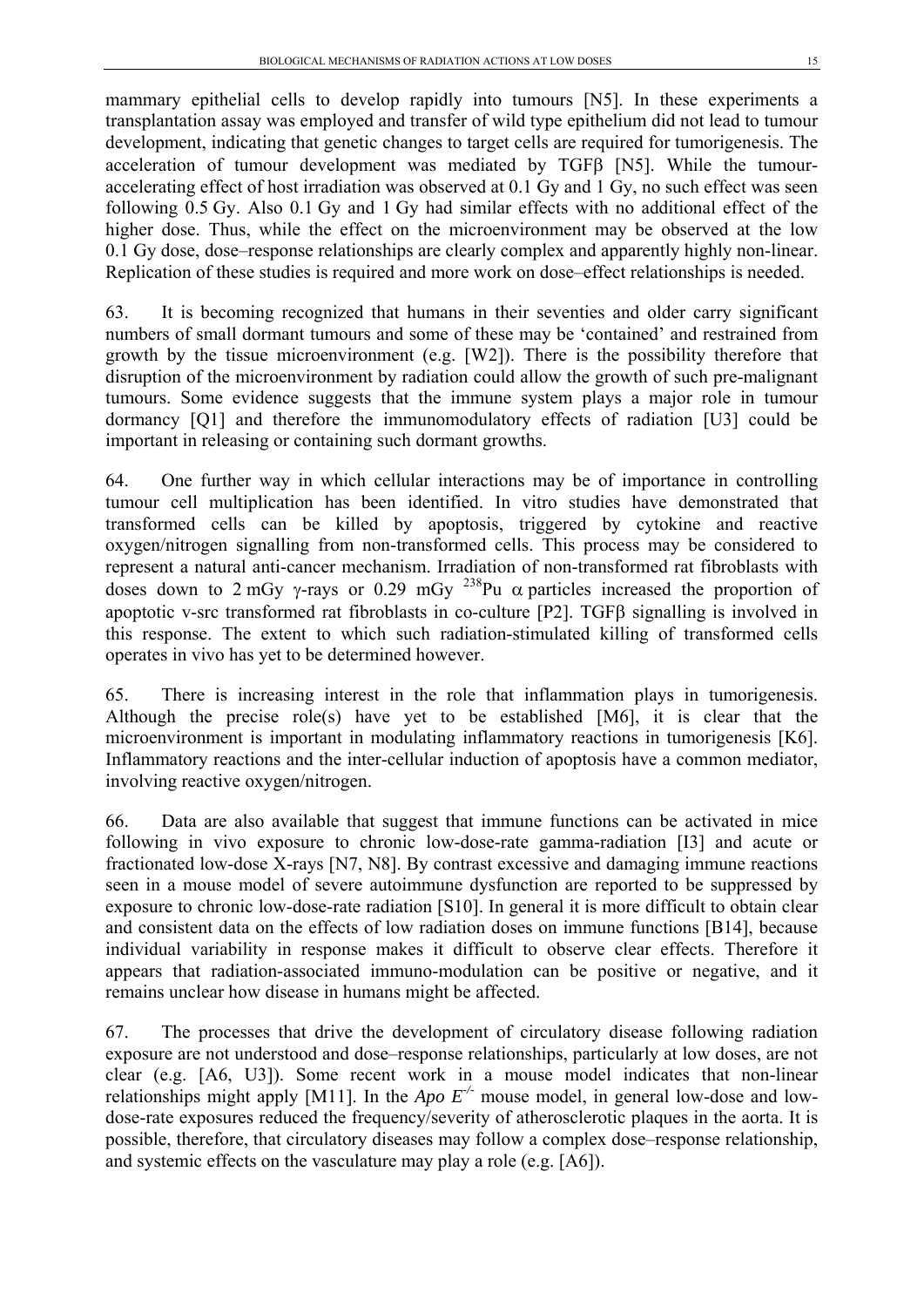<span id="page-21-0"></span>68. Clearly there is evidence emerging that radiation can affect the tissue microenvironment and that there is interaction between tumours and other tissues in the body. Such modification of the microenvironment could have consequences in terms of cell growth and normal tissue function. Relatively little information on radiation dose–response for such effects is available and so it is currently not possible to judge the impact of these phenomena on low-dose radiation risk. A complete understanding of the effects of low-dose irradiation on tissues will require the study of tissue stem cells, the microenvironment or 'niche' in which they reside and their kinetics. Stem cell biology is now developing rapidly and robust stem cell markers are becoming available (e.g. [R5]). These will be key tools to apply in the future. Similarly there continue to be reports on the impact of radiation exposures on the immune system, although again dose–response data do not yet provide a consistent and clear picture.

## **I. Systems biology approaches**

69. The preceding sections demonstrate that irradiation of cells and tissues at the high and low dose levels tested can provoke biological responses. These can be complex at the cell level (e.g. gene and protein expression), at the tissue level (e.g. intracellular signalling and inflammation) and may have complex, non-linear dose–response relationships. One of the current areas of very active interest in biology is the application of 'systems biology'. Systems biology aims to provide a mathematical description of biological processes that allow prediction of the behaviour of the biological system both under normal conditions and in response to perturbation.

70. Development of systems biology approaches have been most successful where teams including multiple specialisms work together (e.g. [J2]). Radiobiology is clearly starting to generate data that are moving towards a systems biology approach to understanding and analysis (e.g. [B10]), and it can be hoped that such new approaches will aid low-dose risk assessment. Indeed, several entities (e.g. the NCRP, Electric Power Research Institute (EPRI) and Multidisciplinary European Low Dose Initiative (MELODI)) are paying close attention to the potential value of systems biology. These are of course long-term projects and a full and robust mathematical description of radiation carcinogenesis over all dose levels cannot be anticipated in the near term.

71. Despite the anticipated long timescale before a broad systems-level description of radiation carcinogenesis is available incorporating intracellular and intercellular aspects, it is valuable to consider the systems approach as a framework that can be used to make use of mechanistic data at the cellular and molecular level for estimation of risk. Large datasets describing radiation-induced alterations of gene expression, protein expression and modification, and epigenetic effects will have to be handled. A key challenge will remain: associating radiation effects with disease development. This is likely to be achieved through experimental animal studies and molecular/biomarker epidemiological studies. An important development will be the identification of biomarkers and bio-indicators of radiation-associated disease that could be used in occupational and public health monitoring.

72. In considering the results summarized in this review and the integration of these into a framework, figure I provides (a) a comparison of the conventional view on radiation carcinogenesis and (b) a view based on systems-level approaches. While this figure relates to carcinogenesis, broadly similar considerations apply to heritable effects, although the consequences of radiation-induced modification of the genome, epigenome and gene/protein expression would be observed in the offspring of an exposed individual rather than the somatic tissues of the individual.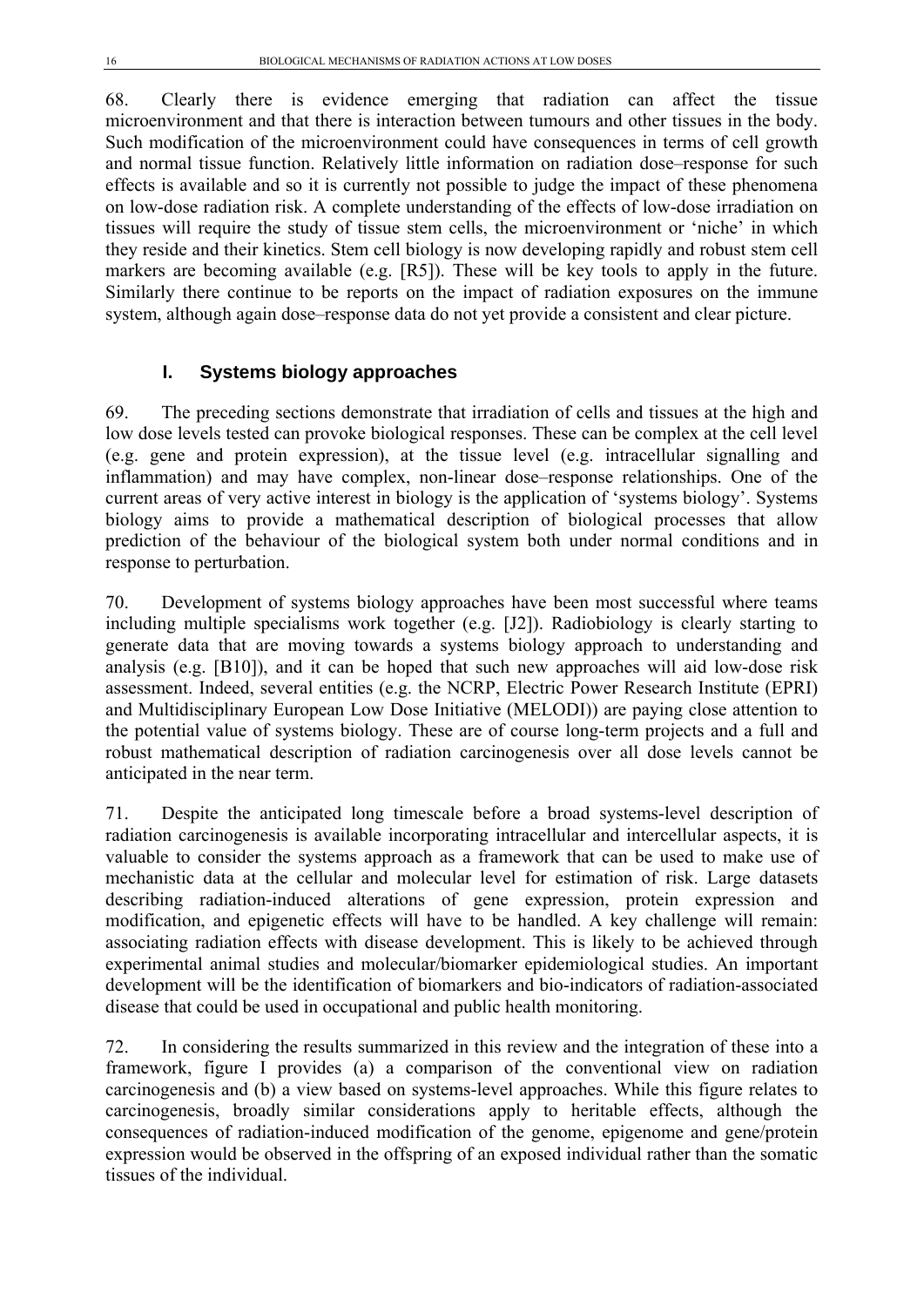#### **Figure I. The (a) conventional and (b) systems views of radiation carcinogenesis**

(a) In the conventional view ionizing radiation acts primarily by damaging nuclear DNA (much of which is repaired by repair systems) inducing targeted DNA mutations in stem cells thus initiating the cancer development process. Secondary mutations accumulate ultimately leading to development of a malignant neoplasm. (b) The systems view considers the tissue context in which target/stem cells reside and intercellular/bystander signalling. DNA damage may be repaired or converted to mutations; radiation may also affect gene expression, protein modification and epigenetic status. Cells may die through apoptosis, enter terminal differentiation or senescence, or otherwise be selected against, and thus be removed from cancer development pathways (marked as unshaded, crossed cells). Radiation may affect these processes at any stage. The induced alterations to genome, epigenome, transcriptome and proteome together affect cellular differentiation (phenotype); some of these altered states of differentiation may lead to cells having growth or survival advantage and thus are linked to cancer development. Genomic instability may be another outcome. Cells with altered phenotype may be detected and killed by the immune system (note that while an antibody is used below to illustrate an immune response, tumour immune reactions are cellular not humoral). Effects of radiation on all these processes have been observed; but only targeted mutations have an established role in radiation carcinogenesis. Superimposed onto the somatic pathway(s) of cancer development are influences from the individual's inherited genome (e.g. disease susceptibilities and variations in target/stem cell numbers), history of exposure to other environmental agents (e.g. the known interaction between tobacco smoke and radon in lung carcinogenesis) and developmental state (e.g. stem cell development and numbers, and age).



Genetic/environmental/developmental effects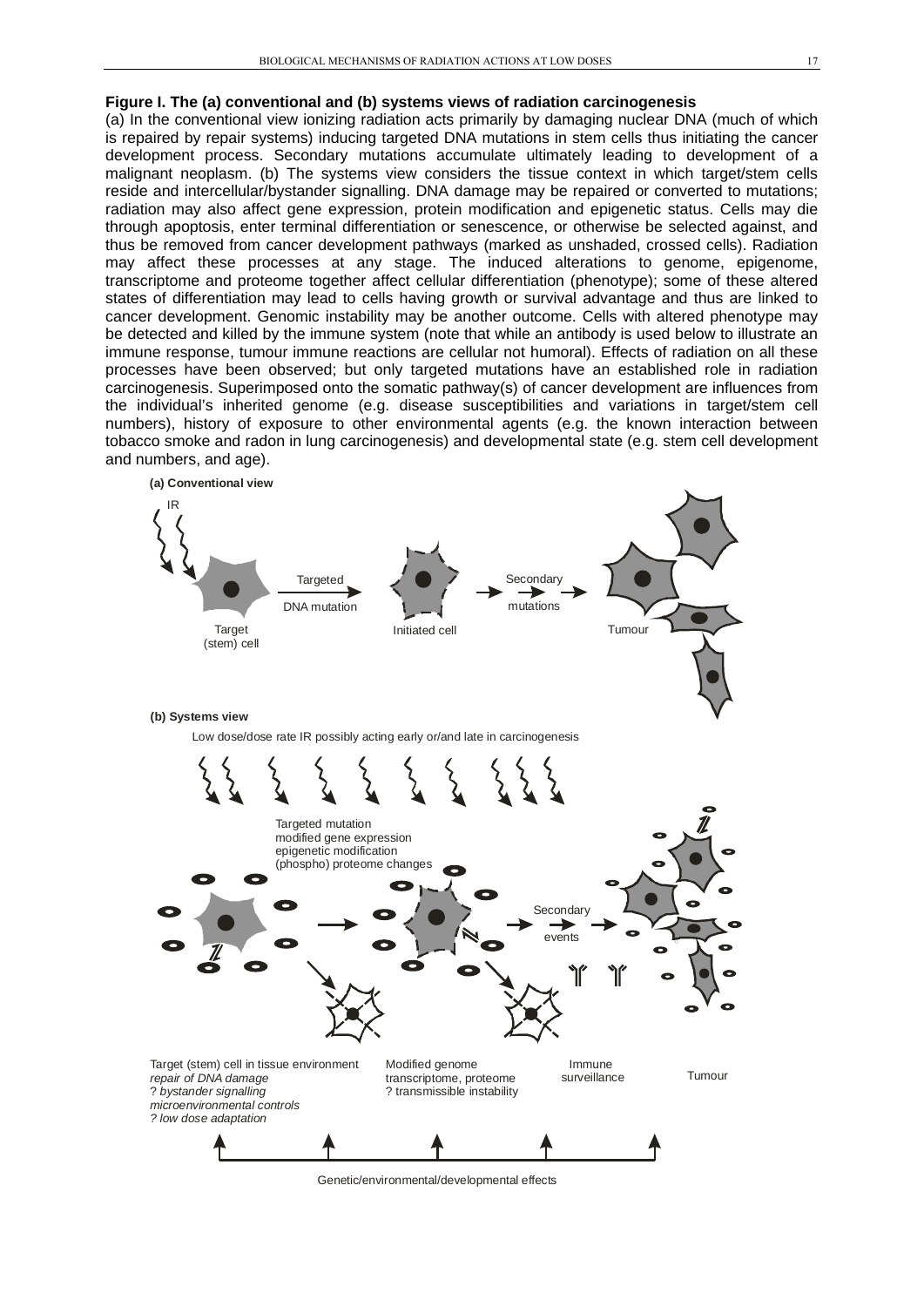# **V. CONCLUSIONS AND RECOMMENDATIONS**

<span id="page-23-1"></span><span id="page-23-0"></span>60. It is evident from this selective review that there are now significantly more data available on the biological consequences of low-dose radiation exposure and non-targeted effects such as bystander phenomena and transmissible genomic instability. While mechanistic understanding of non-targeted effects is improving, many studies remain primarily observational. There are also reports of differential gene and protein expression responses at high and low radiation doses and dose rates. As noted, these reports remain mixed in outcome and there is little of the coherence required of robust data that can be used confidently for risk assessment. Similarly there is as yet no indication of a causal association of non-targeted phenomena with radiation-related disease and indeed, some may not operate at low doses in vivo. The systems-level framework noted above should provide a useful guide for future integration of mechanistic data into risk estimation methods.

61. In the case of radiation-induced perturbation of immune function or induction of inflammatory reactions, there is a clearer association with disease but the impact of radiation is less well understood. Scientific understanding of the processes contributing to radiationinduced disease will be of use in further refinement of judgements on low-dose risk. Research in these areas ought to be encouraged therefore, and the Committee notes that relevant publications continue to appear in the scientific literature. No compelling need for major indepth reviews has been identified at this time. However the Committee agrees to: (a) continue to encourage research into the mechanistic understanding of low-dose radiation action that may contribute to improved understanding of disease risk in humans and into the factors that can modulate risk; (b) consider developing further biologically based risk models and the systemslevel framework to integrate mechanistic data into a risk assessment framework; and (c) commit to reviewing the field again in 3–4 years when further data will be available.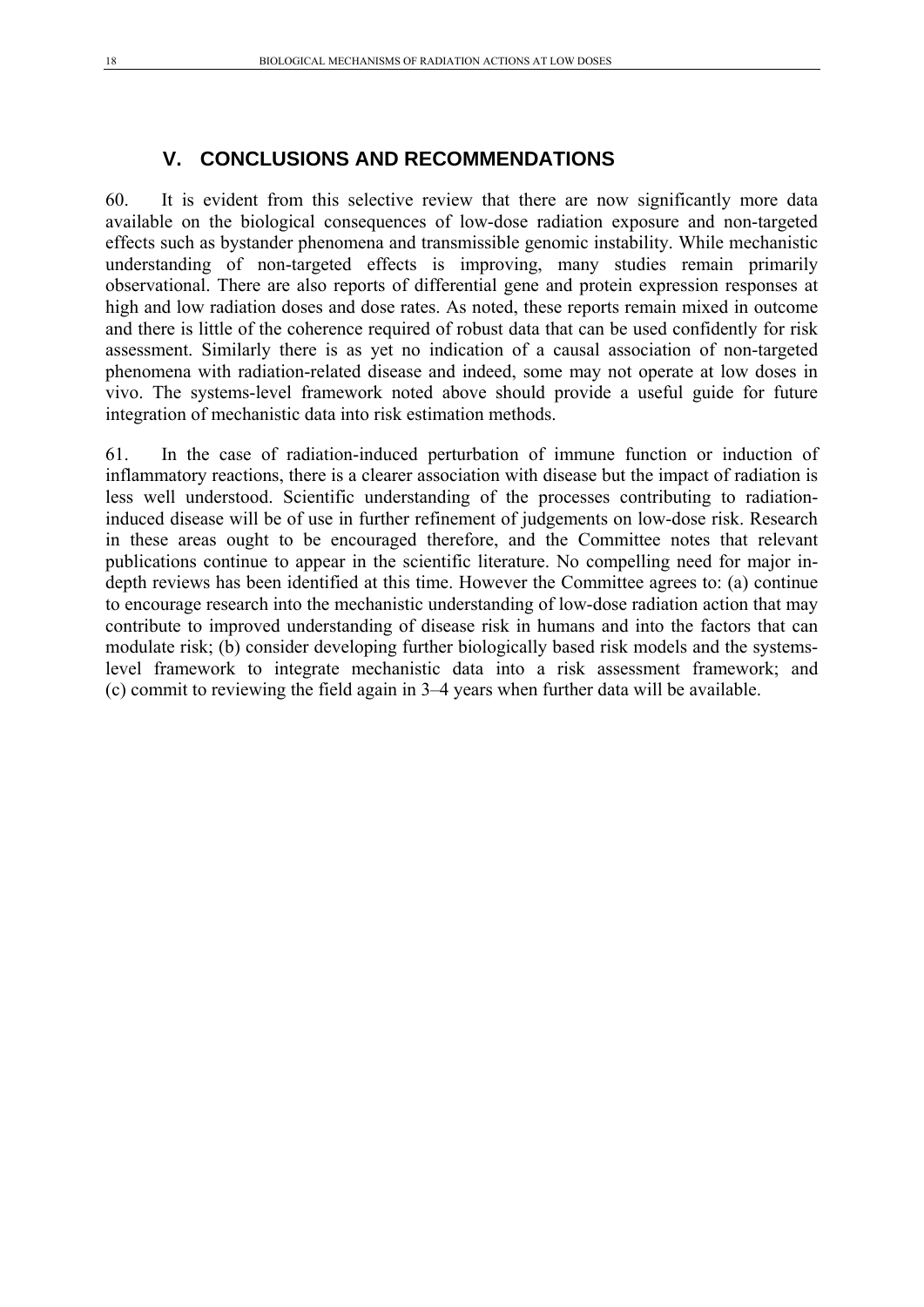# <span id="page-24-0"></span>**Glossary**

| Abscopal effect                          | A radiation effect in a non-irradiated tissue distant from the<br>irradiated tissue.                                                                                                                                                                             |
|------------------------------------------|------------------------------------------------------------------------------------------------------------------------------------------------------------------------------------------------------------------------------------------------------------------|
| Adaptive response                        | The temporary modulation (usually reduction) by small<br>'priming' doses of the response to subsequent high radiation<br>doses.                                                                                                                                  |
| Apoptosis                                | Cell death caused by an intracellular pathway which can be<br>activated by external stimuli.                                                                                                                                                                     |
| <b>Bystander</b> effect                  | Effect observed in non-irradiated cells surrounding cells that<br>were directly irradiated.                                                                                                                                                                      |
| Centrosome                               | The sub-cellular organelle that forms the poles of the mitotic<br>spindle during cell division.                                                                                                                                                                  |
| $CFU-A$                                  | Colony-forming unit-A, a haemopoietic cell colony that<br>grows in soft agar. Generally thought to be from a primitive<br>lineage haemopoietic cell type.                                                                                                        |
| <b>CNV</b>                               | Copy number variation, a form of DNA sequence variation<br>characterized by varying length of repeat sequences.                                                                                                                                                  |
| Cytokines                                | Small<br>secreted proteins that<br>mediate<br>intercellular<br>communication and signalling.                                                                                                                                                                     |
| <b>DNA</b> methylation                   | The addition of methyl groups to the 5-position of cytosine<br>by DNA methyltransferases (Dnmts). High level methylation<br>of genes or gene regulatory sequences usually indicates a<br>transcriptionally inactive state. A form of epigenetic<br>modification. |
| Epigenetic modification                  | The modification of DNA or associated chromatin proteins<br>that leads to altered expression of genes. DNA methylation,<br>histone acetylation and methylation are among the epigenetic<br>marks currently known.                                                |
| Expanded simple tandem<br>repeat (ESTRs) | A class of DNA repeat element in the mouse genome<br>characterized by short direct repeat units (4–15 bases) in<br>stretches of between 100 base pairs (bp) and 20 kbp. ESTRs<br>are used as indicators of germ line mutation in mice.                           |
| $yH2AX$ foci                             | Nuclear foci or spots detected by immunofluorescence using<br>antibodies specific for the phosphorylated form of histone<br>yH2AX. An indicator of DNA double-strand breaks. A<br>number of other chromatin proteins from foci after DNA<br>damage.              |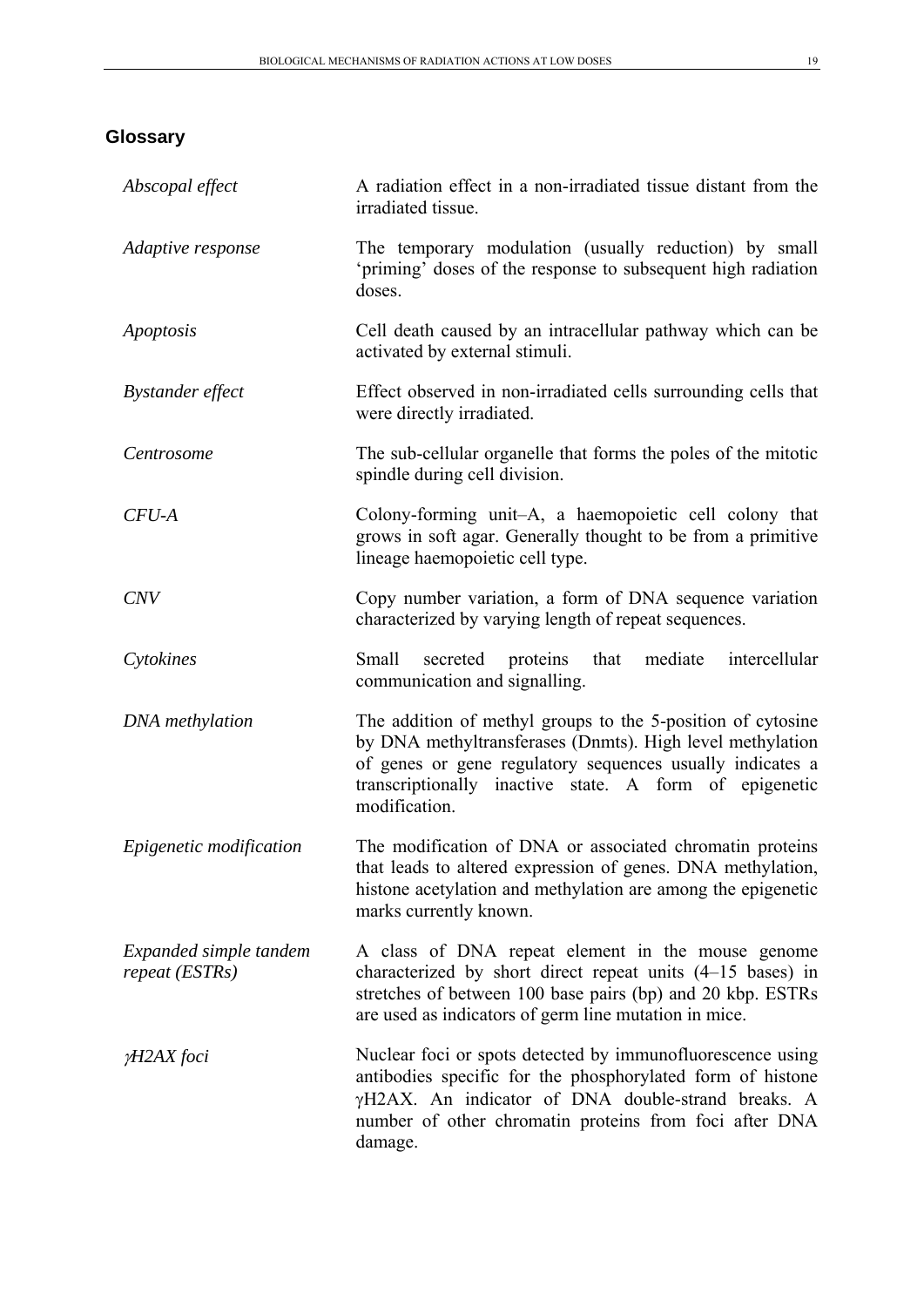| Genome                               | The complete DNA sequence of an organism.                                                                                                                                                              |
|--------------------------------------|--------------------------------------------------------------------------------------------------------------------------------------------------------------------------------------------------------|
| Homologous recombination<br>repair   | One of the pathways of DNA double-strand break repair that<br>requires an undamaged homologous stretch of DNA to<br>provide a template for repair. Restricted to S and G2 phases<br>of the cell cycle. |
| Micro RNA                            | A class of small non-coding RNAs that are involved in the<br>epigenetic regulation of gene expression.                                                                                                 |
| Mitochondria                         | Sub-cellular organelles that are the main site of energy<br>production. Mitochondria contain a small circular DNA<br>molecule that encodes some of their constituent proteins.                         |
| Non-homologous<br>end joining        | A DNA double-strand-break repair process that is the<br>predominant pathway of repair in mammalian cells,<br>predominately active in G1.                                                               |
| Proteome                             | The complete complement of proteins within an individual<br>cell—investigated using the techniques of proteomics.                                                                                      |
| <b>SNP</b>                           | Single nucleotide polymorphisms. Variants of the genome at<br>individual base pairs which can be useful in genetic mapping<br>of diseases or susceptibles.                                             |
| SV40                                 | Similan virus 40. An oncogenic virus that is used to<br>transform cell lines to form permanent lines.                                                                                                  |
| <b>Telomeres</b>                     | The ends of chromosomes characterized by repeating units of<br>(TTAGGG)n, hairpin structures with unusual base pairing at<br>the ends and a range of associated proteins.                              |
| Transcriptome                        | The complete collection of transcribed RNAs in a cell-<br>investigated using the techniques of transcriptomics.                                                                                        |
| Transmissible<br>genomic instability | Persistent formation of genetic alterations (commonly<br>mutations or chromosomal aberrations) over many post-<br>irradiation cell generations.                                                        |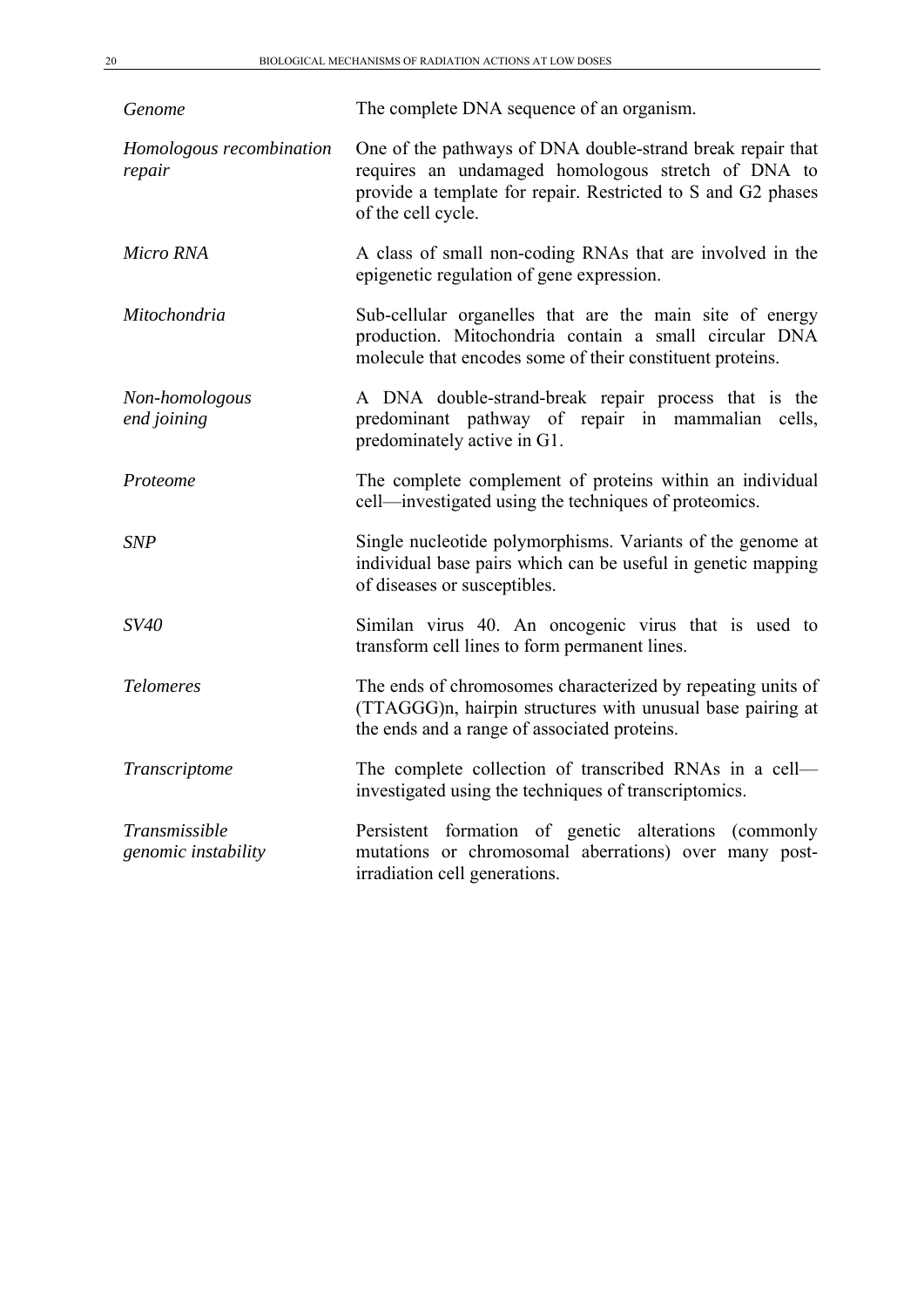#### <span id="page-26-0"></span>**Annex**

#### **Quotes from UNSCEAR Reports that summarize the current position on low-dose mechanisms**

A1. Quotes on effects of low radiation doses from the Committee's main report to the General Assembly in 2000 [U5] (original paragraph numbers)

55. Damage to deoxyribonucleic acid (DNA) in the nucleus is the main initiating event by which radiation causes long-term harm to organs and tissues of the body. Double-strand breaks in DNA are regarded as the most likely candidate for causing critical damage. Single radiation tracks have the potential to cause double-strand breaks and in the absence of fully efficient repair could result in long-term damage, even at the lowest doses. Damage to other cellular components (epigenetic changes) may influence the functioning of the cell and progression to the malignant state.

56. Numerous genes are involved in cellular response to radiation, including those for DNA damage repair and cell-cycle regulation. Mutation of those genes is reflected in several disorders of humans that confer radiation sensitivity and cancer proneness on the individuals concerned. For example, mutation of one of many so-called checkpoint genes may allow insufficient time to repair damage, because the cell loses its ability to delay progression in the cell cycle following radiation exposure.

57. Cells have a number of biochemical pathways capable of recognizing and dealing with specific forms of damage. This subject is reviewed in annex F, "DNA repair and mutagenesis". One gene that plays a key role is the tumour suppressor TP53, which is lost or mutated in more than half of all human tumours. The p53 protein produced by the gene controls both arrest of the cell cycle and one pathway of apoptosis (the programmed cell death that is instrumental in preventing some damaged cells from progressing to the transformed, malignant growth stage). Some such biochemical pathways are also implicated in stress response or adaptation processes that act to limit the extent or outcome of damage. Even with such protective processes induced and acting, it is clear that misrepaired radiation damage gives the potential for progression to cancer induction or hereditary disease.

58. Proto-oncogenes (genes that may be activated inappropriately and then participate in tumorigenesis) and tumour-suppressor genes control a complex array of biochemical pathways involved in cellular signalling and interaction, growth, mitogenesis, apoptosis, genomic stability and differentiation. Mutation of those genes can compromise those controls and contribute to the multi-stage development of cancer.

59. Proto-oncogene activation by chromosomal translocation is often associated with early stages in the development of leukaemias and lymphomas, although gene loss also occurs. For many solid tumours there is a requirement for a loss-of-function mutation of tumoursuppressor genes that control cellular proliferation in specific tissues. The subsequent onset of genomic instability through further mutations in clones of cells may be a critical event in the transformation from benign to malignant state. Loss of apoptotic control is also believed to be important throughout tumorigenesis.

60. The multi-stage nature of tumorigenesis is considered in annex G, "Biological effects at low radiation doses". Much knowledge about the process remains to be learned. Although the concept of sequential, interacting gene mutations as the driving force for tumorigenesis is more firmly established, there is a lack of understanding of the complex interplay between those events and the consequences for cellular behaviour and tissue homeostasis; uncertainty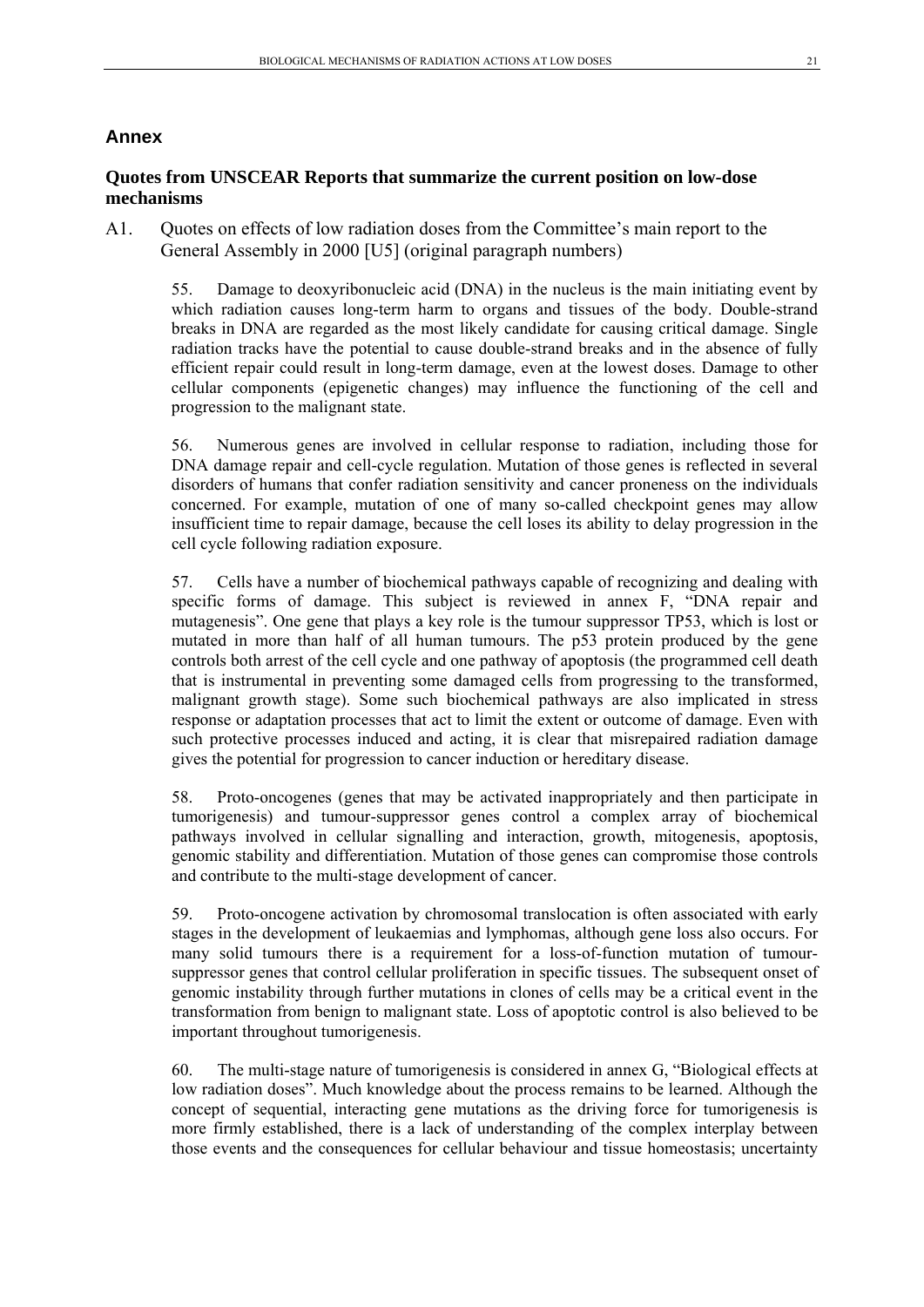also exists about the contribution made to malignant development of non-mutational (epigenetic) cellular events such as gene silencing and cellular communication changes.

61. Direct evidence on the nature of radiation-associated initiating events in human tumours is sparse, and rapid progress in the area should not be anticipated. By contrast, good progress is being made in resolving early events in radiation-associated tumours in mouse models. Those molecular observations strengthen the view expressed in the UNSCEAR 1993 Report that radiation-induced tumorigenesis will tend to proceed via gene-specific losses; a contribution from early arising epigenetic events should not, however, be discounted.

62. Much information points to the crucial importance of DNA repair and other damageresponse functions in tumorigenesis. DNA damage-response functions influence the appearance of initial events in the multi-stage process and reduce the probability that a benign tumour will spontaneously acquire the secondary mutations necessary for full malignant development. Thus, mutations of DNA damage-response genes in tumours play an important role in the spontaneous development of genomic instability.

63. The repair of sometimes complex DNA double-strand lesions is largely error-prone and is an important determinant of dose, dose rate and radiation quality effects in cells. Uncertainties continue to surround the significance to tumorigenesis of adaptive responses to DNA damage; the mechanistic basis of such responses has yet to be well characterized, although associations with the induction of biochemical stress responses seems likely. Recent scientific advances highlight the differences in complexity and reparability between spontaneously arising and radiation-induced DNA lesions. Those data argue against basing judgements concerning low-dose response on comparisons of overall lesion abundance rather than their nature.

64. The research findings on the adaptive responses to radiation in cells and organisms were reviewed in the UNSCEAR 1994 Report, and the typical expression of an adaptive response is described there. The phenomenon has been interpreted as being the result of an initial small (priming) dose activating a repair mechanism that reduces the response to a subsequent larger (challenge) dose. Apparently, the range of priming doses is limited, the time for presenting the challenge dose is critical and the challenge dose needs to be of a reasonable magnitude. The response varies greatly between individual donors of lymphocytes. Nevertheless, the adaptive response has been seen in many systems, including human lymphocytes, a variety of mouse cells and with some chemical agents such as hydrogen peroxide and bleomycin as well as with radiation. However, so far there appears to be no generally reproducible reduction in tumour induction following low-dose irradiation.

65. The basic premises of radiation response are that any radiation interaction with DNA results in damage that if not repaired or if incorrectly repaired, may represent an initiating event in the tumorigenesis pathway. The mutation of genes commonly result in modulation of their expression, with loss of gene products (proteins) or alteration in their properties or amounts. The biochemical balance of the cell may then be disrupted, compromising the control of cell signalling or the proliferation and differentiation schedules. In that way, mutated cells, instead of being checked or killed, may be allowed to proceed to clonal growth. Some non-mutational (epigenetic) events or damage may be involved or contribute to those changes. In some cases the genome may be destabilized, allowing further mutations to accumulate, which may promote the progression of tumorigenesis.

66. The judgement as to whether there might be a threshold level of exposure below which biological response does not occur can be guided by mechanistic considerations. Specifically, there is a need to know whether at very low doses the repair processes are more efficient and perhaps enhanced by the adaptive response, preventing any damage to the cellular components. Such a threshold could occur only if repair processes were totally effective in that dose range or if a single track were unable to produce an effect. The absence of consistent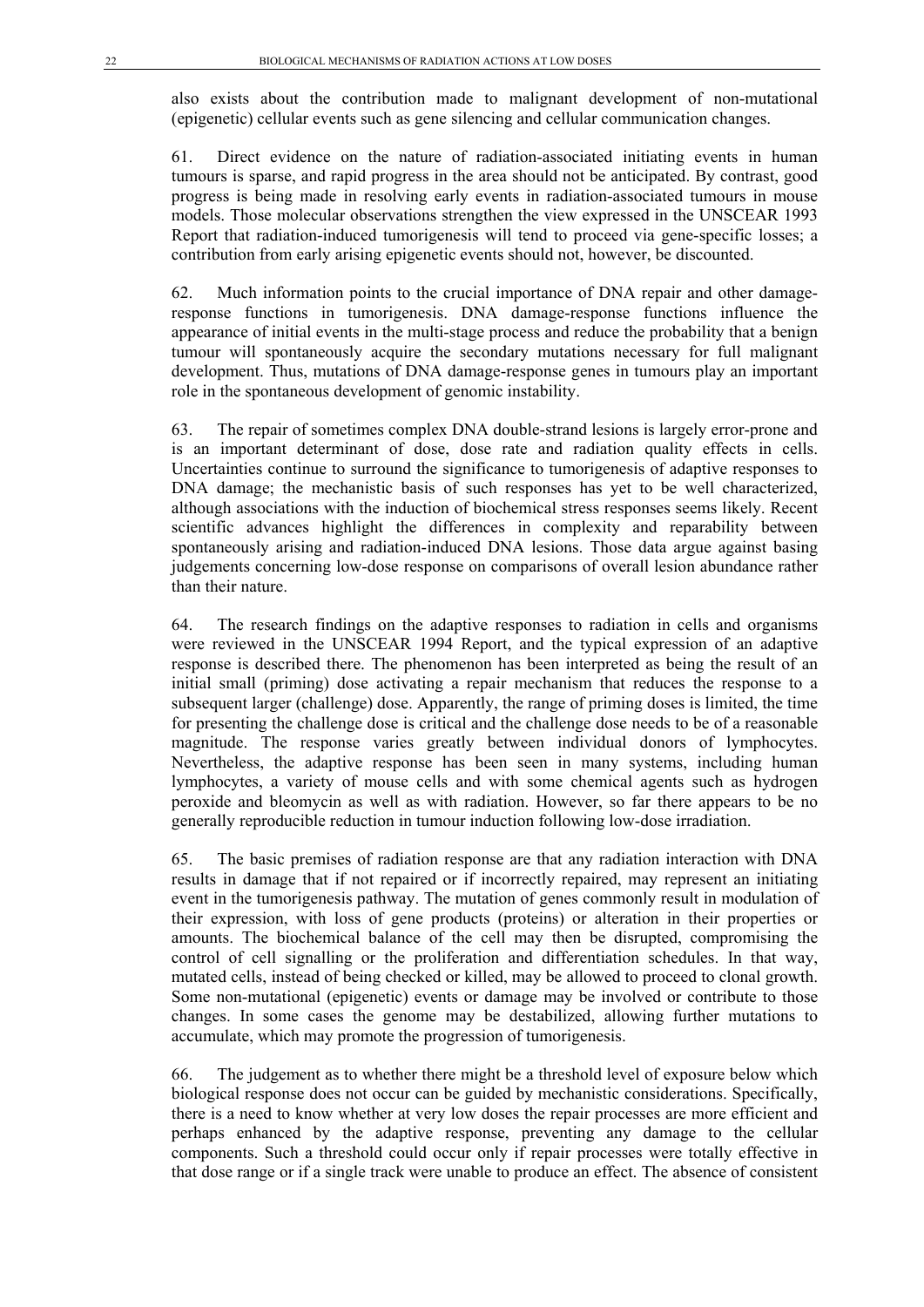indications of significant departures from linearity of tumorigenic response at low doses in cellular endpoints (chromosome aberrations, gene mutation, cell transformation), the activity of well characterized error-prone DNA repair pathways and the evidence on the nature of spontaneous DNA damage in mammalian cells argue against adaptive or other processes that might provide for a dose threshold for radiation effects. The cellular processes such as apoptosis and cellular differentiation that can protect against later phases of tumorigenesis are judged to be efficient but can be bypassed; there is no reason to believe that those defences act differently on spontaneous and radiation-induced tumours or have specific dose dependencies.

67. It may therefore be concluded that, as far as is known, even at low doses radiation may act as a mutational initiator of tumorigenesis and that anti-tumorigenic defences are unlikely to show low-dose dependency. In general, tumorigenic response does not therefore appear to be a complex function of increasing dose. The simplest representation is a linear relationship, which is consistent with most of the available mechanistic data. There may be differences in response for different types of tumour and statistical variations in each data set are inevitable. A departure from linearity is noted for leukaemia data, for which a linear-quadratic function is used. Skin cancer and some cancers induced by alpha emitters may have virtual thresholds. Because of the multi-step nature of the tumorigenesis process, linear or linear-quadratic functions are used for representational purposes only in evaluating possible radiation risks. The actual response may involve multiple and competing processes that cannot yet be separately distinguished.

A2. Quotes on mechanisms of radiation oncogenesis from Committee's main report to the General Assembly in 1993 [U8] (original paragraph numbers)

37. There is compelling evidence that most, if not all, cancers originate from damage to single cells. Cancer initiation involves a loss of regulation of growth, reproduction and development in somatic stem cells, i.e. the loss of control over the cell reproduction cycle and differentiation processes. Point mutations and chromosomal damage play roles in the initiation of neoplasia. Initiation can result from the inactivation of tumour suppressor genes, some of which play a central role in the control of the cell cycle. Although cells may have undergone initiating changes, they will not express their properties until they are stimulated ("promoted") to reproduce by chemicals, hormones etc. in their environment. The promoting agents may be independent of the initiation agent.

38. Single changes in the cell genetic code are usually insufficient to result in a fully transformed cell capable of leading to a cancer; a series of several mutations (perhaps two to seven) is required. In spontaneous cancers, these mutations will have occurred randomly during life. Thus, even after initial cell transformation and promotion, further mutations are needed, and may well be available, to complete the clonal transition from pre-neoplasia to overt cancer. The whole process is called multi-stage carcinogenesis.

39. It is possible that radiation acts at several stages in multi-stage carcinogenesis, but its principal role seems to be in the initial conversion of normal stem cells to an initiated, preneoplastic state. The action of radiation is only one of many processes influencing the development of cancer, so the age at which a radiation-induced cancer is expressed is not likely to be very different from that of cancers arising spontaneously. In some circumstances, however, later stages may be affected by radiation, thus changing the times at which cancers appear.

40. Cancer initiation provides the target cells with some degree of proliferative or selective advantage, which is expressed after adequate promotion. The advantage may be a shorter reproduction time than that of normal cells or a blocking of normal cell differentiation. On the other hand, the very few transformed cells are immersed in a very much larger number of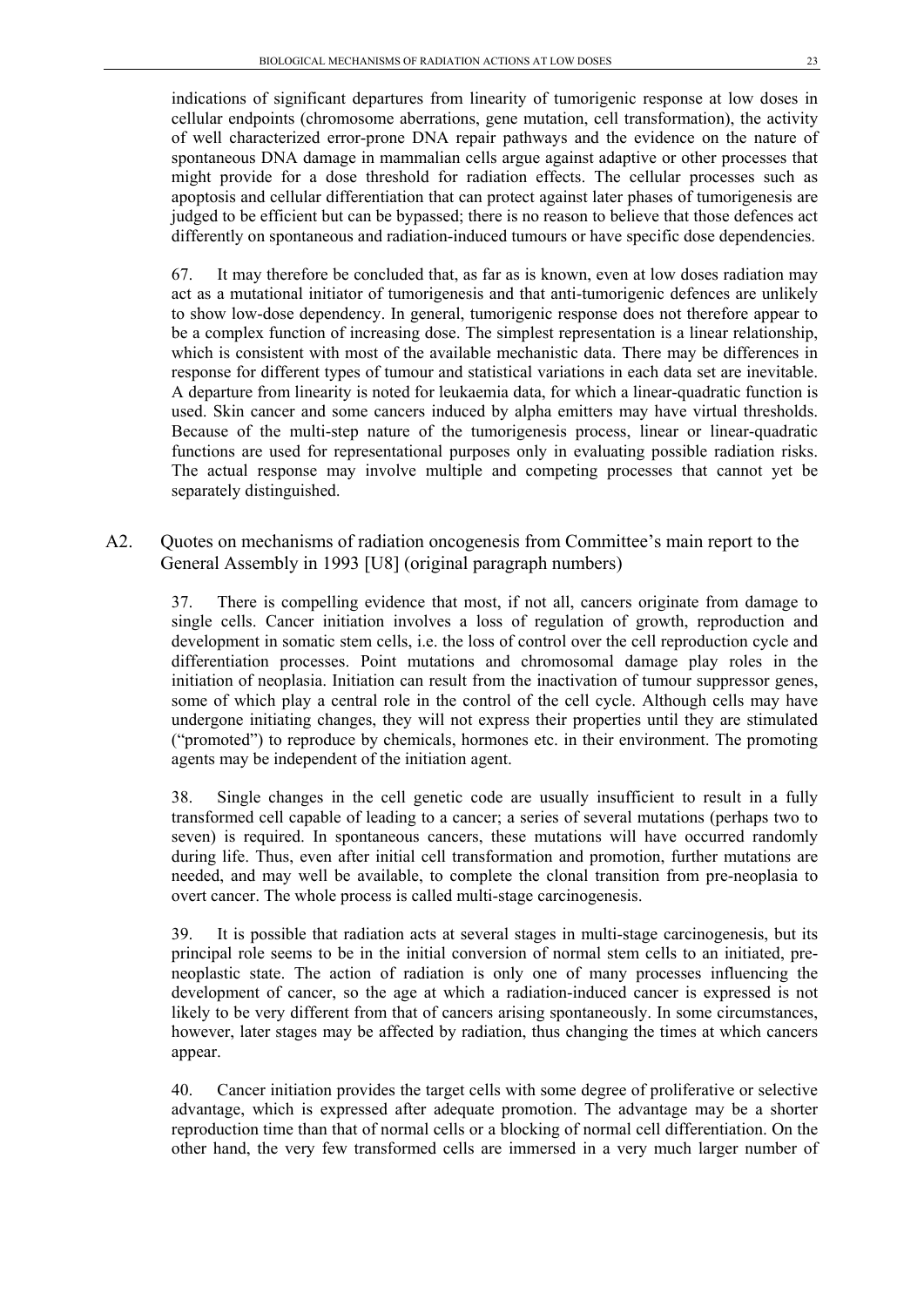normal cells, and their pre-neoplastic properties can be constrained by their neighbours. An escape from these constraints is a crucial feature of the neoplastic process.

41. Even with their proliferative advantage, transformed cells and their progeny can be eliminated by the random process comprising reproduction, terminal differentiation and death that is at a steady state in mature tissues. The probability of elimination depends on the number of transformed cells and the degree to which they have become autonomous. At least one cell must lead to a clone of modified cells for a cancer to develop. The probability of this occurring is related to dose by the same type of dose relationship (linear or linear-quadratic) as discussed for heritable mutations in the cell. This broadly supports the contention that randomly induced cellular events are responsible for cancer induction.

42. Many animal experiments confirm the predicted shape of the dose-response relationship. It should be mentioned that, at higher doses, cell killing is substantial, competing with cell transformation and causing the dose-response curve to bend downwards. In particular, the following points should be stressed:

- (a) unless the single cell origin of most cancers is thought to be unlikely, no low-dose threshold is to be expected;
- (b) if radiation acts primarily as an initiating event, providing one among several required mutations, multiplicative models of risk projection in time can be expected to be more realistic than additive models. (See also section II.B.2).

43. There are problems in assessing the risks of cancer for exposures at low doses and low dose rates, since most human data are available only at high doses and high dose rates. The approach commonly used in risk assessment is to fit a linear dose-response relationship to the data, a procedure that is usually considered to give an upper limit to the risk at low doses. This is because the quadratic term will increase the response at high doses with high dose rates, forcing an increase in the slope of the fitted straight line. From radiobiological considerations, it is then possible to assess the value of the factor by which the slope of the fitted curve should be reduced to give an estimate of the linear component of the linear–quadratic relationship. Direct information on humans exposed at low doses is beginning to emerge and will increasingly provide a check on estimates derived from data at high doses.

44. Novel systems to study cell transformation in vitro and cellular and molecular studies with these systems and with animal neoplasms appear to be potentially very productive sources of information about the mechanisms of cancer induction. Modern cellular and molecular studies may make it possible to differentiate between radiation-induced cancer and other cancers. If samples of tumours from radiation-exposed human groups were to be systematically stored, they would then be a very important resource for future studies on oncogenic mechanisms and for the establishment of causality between cancer in the population and physical or chemical carcinogens in the environment.

A3. Quote on heritable effects from Committee's main report to the General Assembly in 1993 [U8] (original paragraph number)

45. If the change in the genetic code occurs in the germ cells, i.e. the egg or sperm or the cells that produce them, the effect is transmitted and may become manifest as hereditary disorders in the descendants of the exposed individuals. Experimental studies on plants and animals show that such changes may range from trivial to severe, causing gross loss of function, anatomical disorders and premature death.

A4. Quotes on non-targeted effects of radiation from Committee's main report to the General Assembly in 2006 [U3] (original paragraph numbers)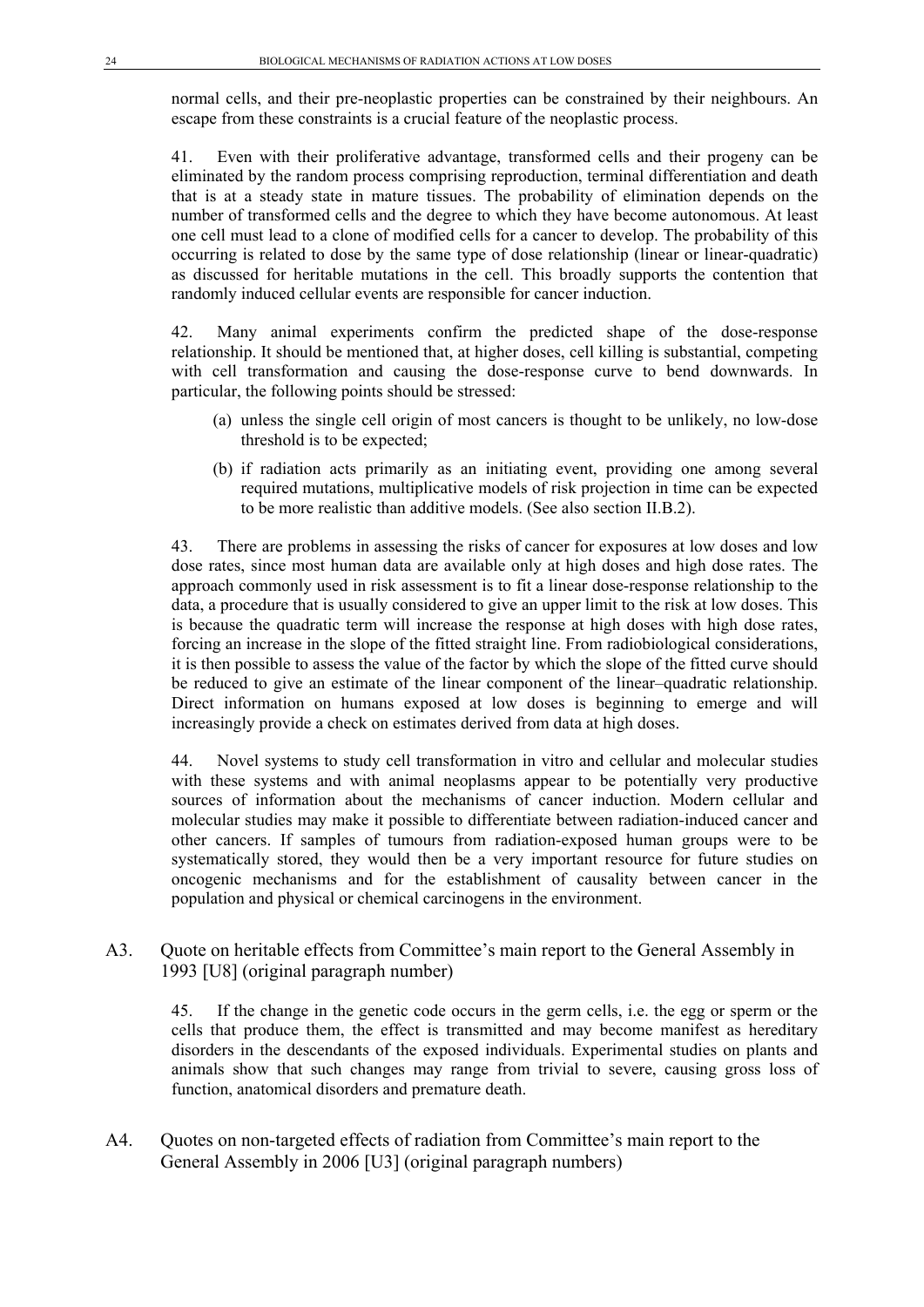29. The risks of cancer after high and moderate doses of radiation are relatively well understood from detailed epidemiological studies of the Japanese atomic bombing survivors and others. However, risks at the lower doses more typical of environmental and occupational exposures are generally extrapolated from the high dose data by incorporating factors to account for low dose and low dose rates. The estimation of the human health risks associated with radiation exposures are based mechanistically on the view that the detrimental effects of irradiation have their origin in irradiated cells or, in the case of heritable effects, in cells directly descended from them. However, a number of so-called non-targeted and delayed effects of radiation exposure have been described that may challenge this view. Annex C to the Committee's 2006 report, entitled "Non-targeted and delayed effects of exposure to ionizing radiation", reviews the evidence for such effects and reflects on how they may influence the mechanistic judgements required for the estimation of risk at low doses and dose rates.

30. The effects considered include radiation-induced genomic instability, bystander effects, abscopal effects, induced clastogenic factors and hereditary effects, as follows:

- (a) If a single cell is irradiated and survives, it may produce daughter cells that over generations have increasing numbers of alterations in their genomes, even though the daughter cells themselves were not irradiated. This effect is termed "induced genomic instability". The alterations in the genomes of the daughter cells can include alterations in their chromosomes, changes in the numbers of their chromosomes, mutation of their genes and other deoxyribonucleic acid (DNA) sequences and a reduction in the number of subsequent cells generated through daughter cell replication;
- (b) The so-called "bystander" effect is the ability of irradiated cells to convey manifestations of damage to neighbouring cells not directly irradiated;
- (c) An abscopal effect is said to occur if there is a significant response in a tissue that is physically separate from the region of the body exposed to radiation;
- (d) There is a large body of evidence that blood plasma from irradiated animals and humans can contain so-called "clastogenic factors" capable of inducing chromosomal damage in unexposed cells.
- (e) Heritable effects are those effects observed in off-spring born after one or both parents has or have been irradiated prior to conception. Transgenerational effects are those that are expressed beyond the first generation.
- (f) Finally, some of the manifestations of non-targeted and delayed effects noted above can arise spontaneously and after exposure to other agents.

31. In spite of the large body of new information, there continues to be considerable debate regarding the causal relationship between these non-targeted effects and the observed health effects attributable to radiation. The Committee concludes that at present the available data provide some support for concluding that there are disease associations, but not for causation. In arriving at this conclusion, the Committee stresses that the estimation of the health effects of radiation is based on epidemiological and experimental observations where there is a statistically significant dose-related increase in disease incidence. These direct observations of adverse health outcomes implicitly take account of mechanistic elements relating not only to the targeted (direct) effects of irradiation but also to the non-targeted and delayed effects described in annex C to the 2006 report.

32. The Committee continues to hold the view that mechanistic information is important for its judgements on radiation-induced health effects at doses below about 0.2 Gy. However, to ascribe a mechanism for the development of a particular health-related biological effect, the data in question need to be independently replicated and to show strong coherence with the particular disease considered. In this respect, the data on microdosimetric energy distribution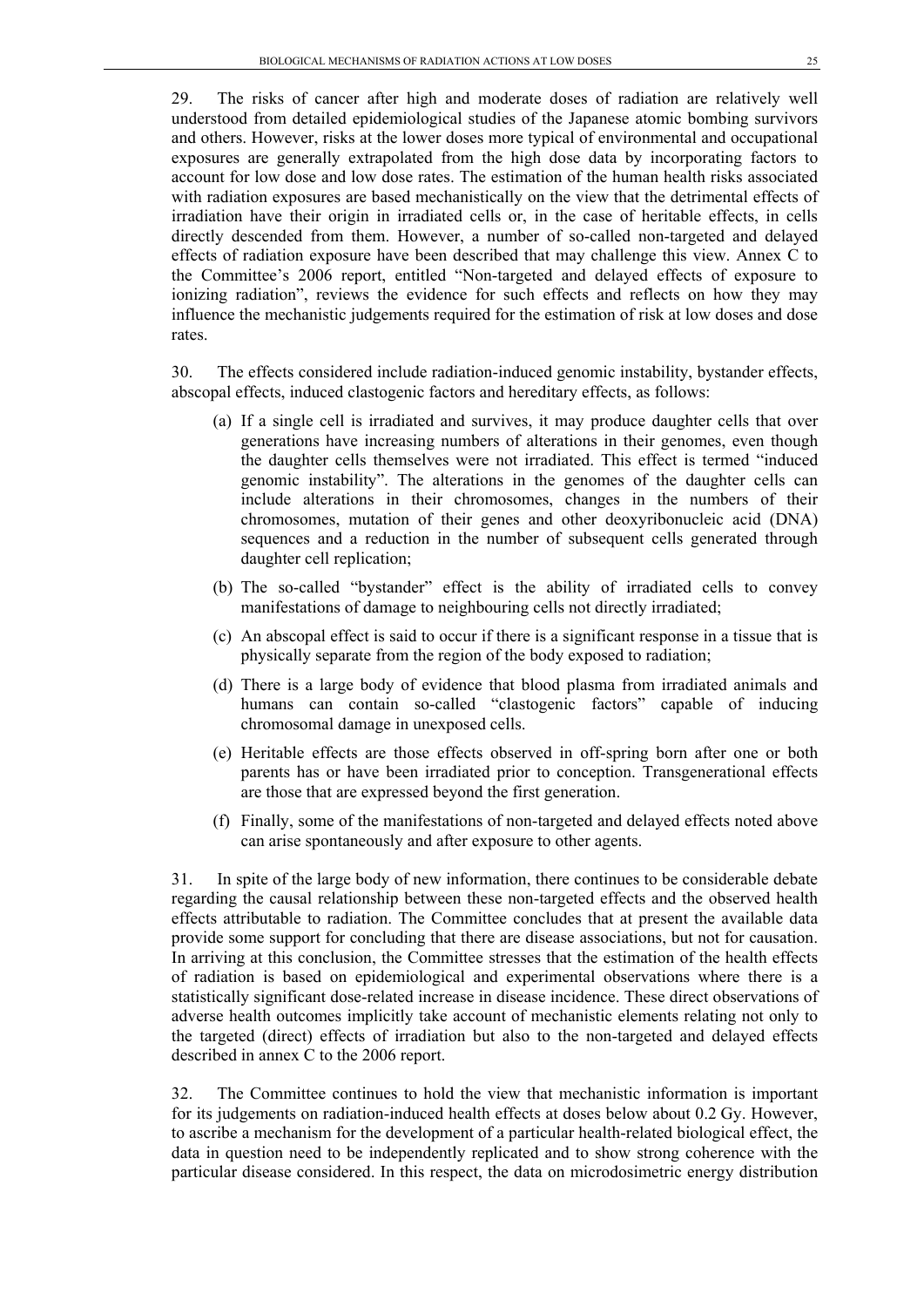in the cell nucleus and the subsequent cellular processing of directly induced DNA damage, reviewed in the Committee's 2000 report, are considered to provide a suitable foundation for judgements on mechanisms that affect risk estimation. However, the Committee recognises that a variety of mechanistic processes will contribute to the development of radiation-induced health effects.

33. The Committee will maintain surveillance of scientific developments in the area of non-targeted and delayed effects and recommends generally that future research pay particular attention to designing studies that emphasize reproducibility, low dose responses and causal associations with health effects. Ultimately, understanding the range and nature of cellular and tissue responses to radiation will provide insights into the mechanisms by which radiation exposure induces detrimental health effects, thereby improving the scientific basis for the quantitative estimation of the risk of health effects for low doses and low dose-rates.

A5. Quotes on the effects of ionizing radiation on the immune system from Committee's main report to the General Assembly in 2006 [U3] (original paragraph numbers)

34. The effects of ionizing radiation on the immune system were first reviewed in detail in the Committee's 1972 report and then briefly described in the 1977, 1982, 1986, 1988, 1994 and 2000 reports. Concepts in immunology have developed and changed considerably in the last three decades and so the Committee had proposed that a completely new review of the effects of ionizing radiation on the immune system was necessary. Thus, annex D to the 2006 report, entitled 'Effects of ionizing radiation on the immune system', reviews data related to radiation-induced alterations of immune responses, considers the possible mechanisms involved and reviews epidemiological studies of the effects of ionizing radiation on the human immune system.

35. The immune system, one of the most complex systems of the human body, is composed of cells of several types (lymphocytes and accessory cells) strategically spread throughout the body, perfectly positioned to recognize antigens (non-self or foreign substances and cells) and to neutralize or destroy them; this protects against infections and cancer. There are two different but interrelated forms of immunity: innate and acquired immunity. Innate immunity is fully functional before any foreign agent enters the body and thereby provides a rapid defence. Acquired immunity develops after a pathogen has entered the body and maintains memory of previous exposures, yielding a stronger response following subsequent exposure to the same antigen. Acquired immune responses are mainly executed by B-lymphocytes (humoral responses) and T-lymphocytes (cell-mediated responses).

36. The effects of ionizing radiation on the immune system can be assessed by estimating changes in cell numbers or by using a variety of functional assays. The impact of such alterations in immune response depends on factors such as dose of radiation, its temporal relation to immunization and genetic disposition. Thus:

- (a) High doses of radiation produce immunosuppression mainly due to the destruction of cells. Lymphocytes are very radiosensitive and their reduction is currently used as an early indicator of the level of an accidental acute exposure. Radiation-induced changes in immune parameters seem to be more dependent on total dose than on dose rate. Persisting effects on the immune system have been observed after exposure to ionizing radiation.
- (b) At low doses and dose rates, the effects of ionizing radiation on the immune system may be suppressive or stimulatory. The long-term impacts of low radiation doses on the immune functions in relation to human health need to be evaluated.

37. Annex D to the 2006 report discusses some possible mechanisms by which radiation can induce alterations in the immune system and their role in the promotion and control of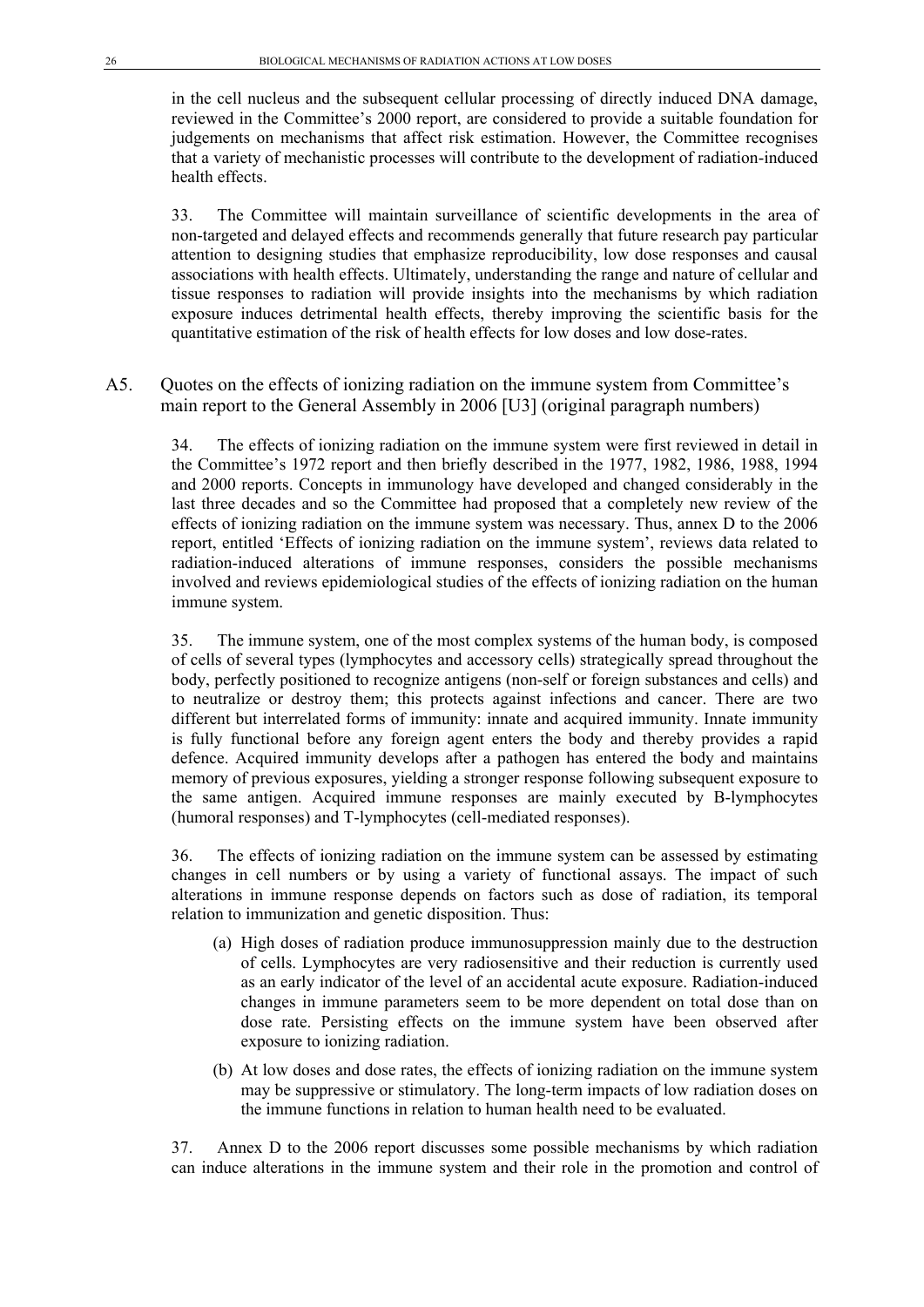cancer. The immune system is able to remove aberrant cells that are potentially capable of forming tumours. It is unclear whether cancer results from a deficiency of the immune system. Immune dysfunction, however, has been associated with several types of human tumour. Understanding the interactions of ionizing radiation with the immune system may open new possibilities for cancer prevention and treatment.

38. Annex D to the 2006 report describes studies of the effects of ionizing radiation on the human immune system for Japanese atomic bombing survivors, Chernobyl workers and residents. Techa river residents, the population near the Hanford nuclear site and patients undergoing radiotherapy. A cross-comparison of these data indicates some common findings: impairment of cellular immunity, increased humoral immunity and a shift towards an inflammatory profile. Atomic bombing survivors show perturbations to stable immune systems; this was not evident in workers and residents exposed to radiation resulting from the Chernobyl accident.

39. While the suppressive effects of high doses of ionizing radiation are well documented, annex D to the 2006 report concludes that uncertainty exists regarding the effects of low radiation doses on the immune system; both stimulatory and suppressive effects have been reported.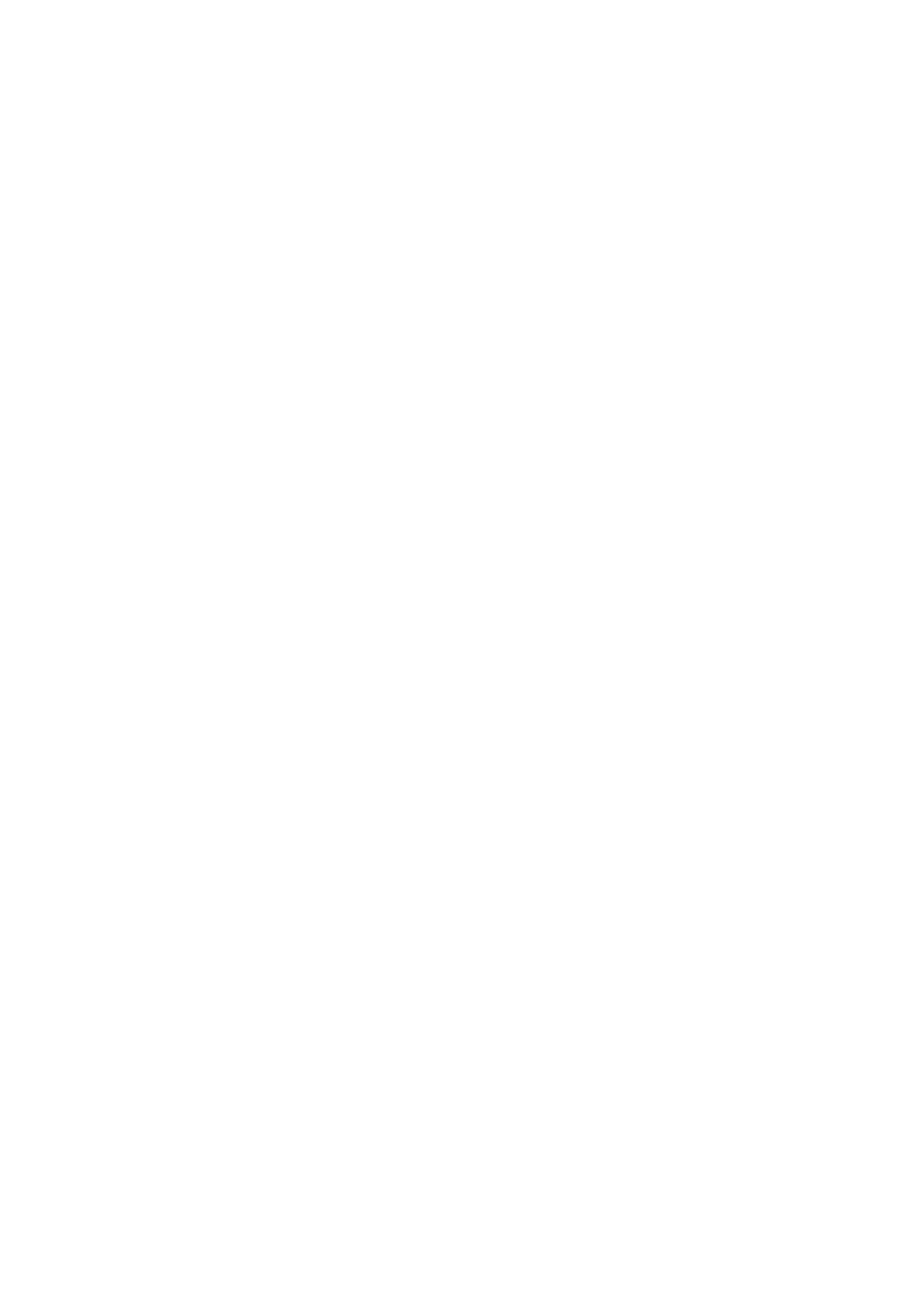#### **References**

- <span id="page-34-0"></span>A1 Ahmed, K.M., M. Fan, D. Nantajit et al. Cyclin D1 in low-dose radiation-induced adaptive resistance. Oncogene 27(53): 6738- 6748 (2008).
- A2 Amundson, S.A., R.A. Lee, C.A. Koch-Paiz et al. Differential responses of stress genes to low dose-rate γ irradiation. Mol. Cancer Res. 1(6): 445-452 (2003).
- A3 Albanese, J., K. Martens, L.V. Karanitsa et al. Multivariate analysis of low-dose radiation-associated changes in cytokine gene expression profiles using microarray technology. Exp. Hematol. 35(4 Suppl.1): 47-54 (2007).
- A4 Assefa, Z., A. Van Laethem, M. Garmyn et al. Ultraviolet radiation-induced apoptosis in keratinocytes: on the role of cytosolic factors. Biochim. Biophys. Acta 1755(2): 90-106 (2005).
- A5 Ainsbury, E.A., S.D. Bouffler, W. Dörr et al. Radiation cataractogenesis: a review of recent studies. Radiat. Res. 172(1): 1-9 (2009).
- A6 AGIR. Circulatory disease risk. Report of the independent Advisory Group on Ionising Radiation. Doc. HPA: RCE-16 (2010).
- A7 Aghajanyan, A. and I. Suskov. Transgenerational genomic instability in children of irradiated parents as a result of the Chernobyl Nuclear Accident. Mutat. Res. 671(1-2): 52-57 (2009).
- A8 Aypar, U., W.F. Morgan and J.E. Baulch. Radiation-induced genomic instability: are epigenetic mechanisms the missing link? Int. J. Radiat. Biol. 87(2): 179-191 (2011).
- A9 Abramova, M.R. and B.P. Surinov. Attractive and immunosuppressive properties of volatile secretions induced in mice separately and combine influence of ionizing radiation and cyclophosphamide. Radiats. Biol. Radioecol. 50(1): 74-80 (2010). (In Russian).
- B1 Barber, R.C., R.J. Hardwick, M.E. Shanks et al. The effects of *in utero* irradiation on mutation induction and transgenerational instability in mice. Mutat. Res. 664(1-2): 6- 12 (2009).
- B2 Boulton, E., H. Cleary, D. Papworth et al. Susceptibility to radiation-induced leukaemia/lymphoma is genetically separable from sensitivity to radiation-induced genomic instability. Int. J. Radiat. Biol. 77(1): 21-29 (2001).
- B3 Burdak-Rothkamm, S., S.C. Short, M. Folkard et al. ATR-dependent radiationinduced gamma H2AX foci in bystander

primary human astrocytes and glioma cells. Oncogene 26(7): 993-1002 (2007).

- B4 Belyakov, O.V., M. Folkard, C. Mothersill et al. Bystander-induced differentiation: a major response to targeted irradiation of a urothelial explant model. Mutat. Res. 597(1-2): 43-49 (2006).
- B5 Bauer, G. Low dose radiation and intercellular induction of apoptosis: potential implications for the control of oncogenesis. Int. J. Radiat. Biol. 83(11-12): 873-888 (2007).
- B6 Bartek, J., Z. Hodny and J. Lukas. Cytokine loops driving senescence. Nat. Cell Biol. 10(8): 887-889 (2008).
- B7 Baylin, S.B. and P.A. Jones. A decade of exploring the cancer epigenome – biological and translational implications. Nat. Rev. Cancer 11(10): 726-734 (2011).
- B8 Berglund, S.R., D.M. Rocke, J. Dai et al. Transient genome-wide transcriptional response to low-dose ionizing radiation *in vivo* in humans. Int. J. Radiat. Oncol. Biol. Phys. 70(1): 229-234 (2008).
- B9 Barcellos-Hoff, M.H., C. Park and E.G. Wright. Radiation and the microenvironment – tumorigenesis and therapy. Nat. Rev. Cancer 5(11): 867-875 (2005).
- B10 Barcellos-Hoff, M.H. and S.V. Costes. A systems biology approach to multicellular and multi-generational radiation responses. Mutat. Res. 597(1-2): 32-38 (2006).
- B11 Barber, R.C., P. Hickenbotham, T. Hatch et al. Radiation-induced transgenerational alterations in genome stability and DNA damage. Oncogene 25(56): 7336-7342 (2006).
- B12 Burdak-Rothkamm, S., K. Rothkamm and K.M. Prise. ATM acts downstream of ATR in the DNA damage response signaling of bystander cells. Cancer Res. 68(17): 7059- 7065 (2008).
- B13 Beels, L., K. Bacher, D. De Wolf et al. γ-H2AX foci as a biomarker for patient x-ray exposure in pediatric cardiac catheterization: are we underestimating radiation risks? Circulation 120(19): 1903-1909 (2009).
- B14 Bogdándi, E.N., A. Balogh, N. Felgyinszki et al. Effects of low-dose radiation on the immune system of mice after total-body irradiation. Radiat. Res. 174(4): 480-489 (2010).
- B15 Blyth, B.J., E.I. Azzam, R.W. Howell et al. An adoptive transfer method to detect lowdose radiation-induced bystander effects in vivo. Radiat. Res. 173(2): 125-137 (2010).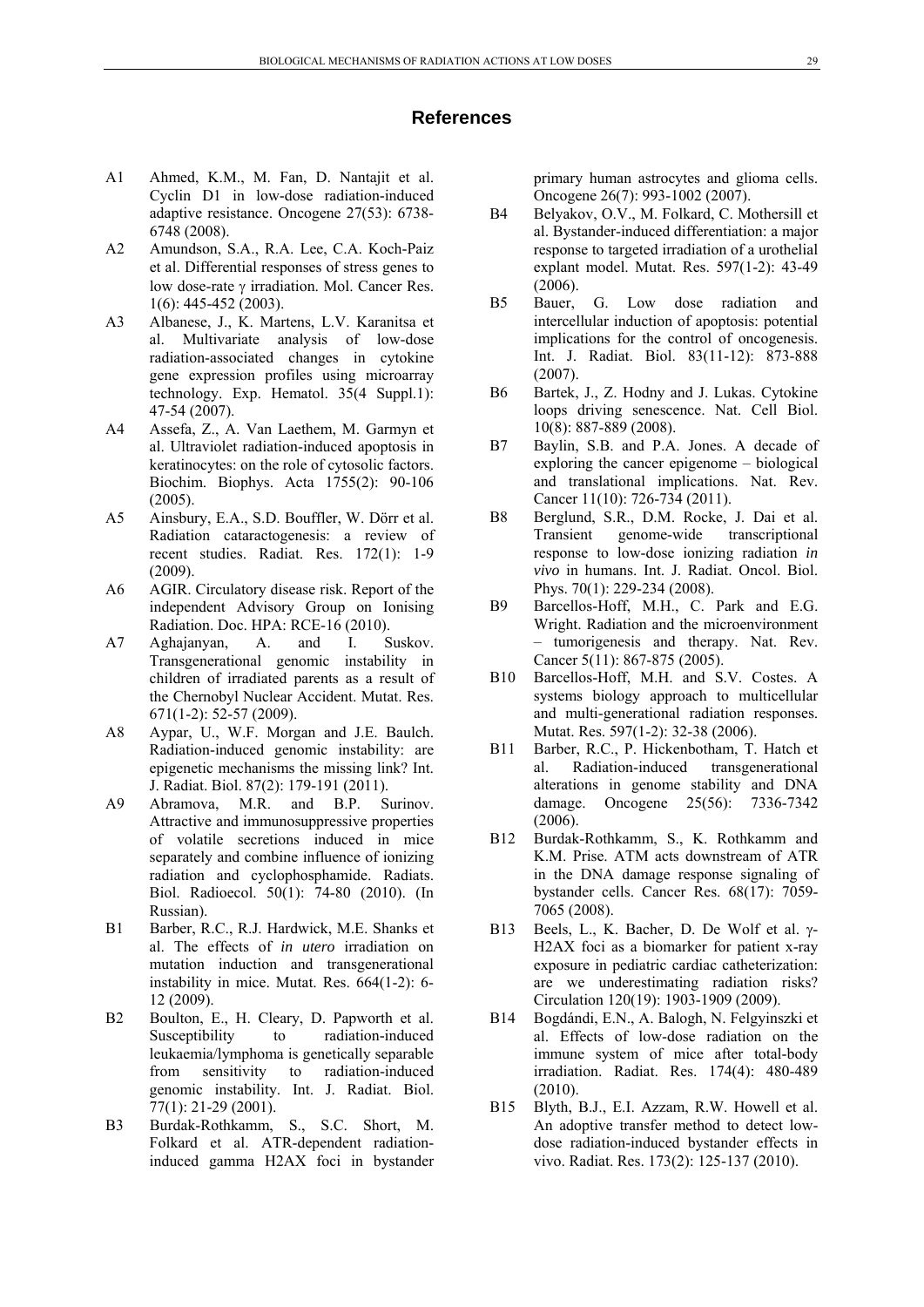- C1 Coates, P.J., J.I. Robinson, S.A. Lorimore et al. Ongoing activation of p53 pathway responses is a long-term consequence of radiation exposure in vivo and associates with altered macrophage activities. J. Pathol. 214(5): 610-616 (2008).
- C2 Coates, P.J., J.K. Rundle, S.A. Lorimore et al. Indirect macrophage responses to ionizing radiation: implications for genotypedependent bystander signaling. Cancer Res. 68(2): 450-456 (2008).
- C3 Carbone, M.C., M. Pinto, F. Antonelli et al. The Cosmic Silence experiment: on the putative adaptive role of environmental ionizing radiation. Radiat. Environ. Biophys. 48(2): 189-196 (2009).
- C4 Cheung, V.G., R.S. Spielman, K.G. Ewens et al. Mapping determinants of human gene expression by regional and genome-wide association. Nature 437(7063): 1365-1369 (2005).
- C5 Camplejohn, R.S., S. Hodgson, N. Carter et al. Heritability of DNA-damage-induced apoptosis and its relationship with age in lymphocytes from female twins. Br. J. Cancer 95(4): 520-524 (2006).
- C6 Committee to Assess Health Risks from Exposure to Low Levels of Ionizing Radiation. Health Risks From Exposure to Low Levels of Ionizing Radiation: BEIR VII Phase 2. National Academy of Sciences, National Research Council. The National Academies Press, Washington, 2006.
- C7 Camats, N., F. García, J.J. Parrilla et al. Trans-generational radiation–induced chromosomal instability in the female enhances the action of chemical mutagens. Mutat. Res. 640(1-2): 16-26 (2008).
- C8 Crasta, K., N.J. Ganem, R. Dagher et al. DNA breaks and chromosome pulverization from errors in mitosis. Nature 482(7383): 53- 58 (2012).
- C9 Colin, C., A. Granzotto, C. Devic et al. MRE11 and H2AX biomarkers in the response to low-dose exposure: balance between individual susceptibility to radiosensitivity and to genomic instability. Int. J. Low Radiat. 8(2): 96-106 (2011).
- C10 Chaudhry MA, Kreger B, Omaruddin RA Transcriptional modulation of micro-RNA in human cells differing in radiosensitivity. Int. J Radiat Biol. 86 (7): 569-583 (2010).
- D1 Dayal, D., S.M. Martin, C.L. Limoli et al. Hydrogen peroxide mediates the radiationinduced mutator phenotype in mammalian cells. Biochem. J. 413(1): 185-191 (2008).
- D2 Ding, L.-H., M. Shingyoji, F. Chen et al. Gene expression profiles of normal human fibroblasts after exposure to ionizing radiation: a comparative study of low and

high doses. Radiat. Res. 164(1): 17-26 (2005).

- D3 Dickey, J.S., O. Sedelnikova, M.V. Sokolov et al. DNA double-strand breaks indicate general cell stress. PS4058 in: Abstracts of the 13th International Congress of Radiation Research, San Francisco, California, 8-12 July 2007.
- E1 Ermakov, A.V., S.V. Kostiuk, N.A. Egolina et al. The DNA fragments obtained from the culture media exposed to adaptive doses of the ionizing radiation as factors of stress signaling between lymphocytes and bystander cells. Radiats. Biol. Radioecol. 47(2): 133-140 (2007). (In Russian).
- E2 Ermakov, A.V., M.S. Konkova, S.V. Kostiuk et al. Bystander effect development in human mesenchymal stem cells after exposure to adaptive dose of X-radiation. Radiats. Biol. Radioecol. 50(1): 42-51 (2010). (In Russian.)
- F1 Fan, M., K.M. Ahmed, M.C. Coleman et al. Nuclear factor-kappaB and manganese superoxide dismutase mediate adaptive radioresistance in low-dose irradiated mouse skin epithelial cells. Cancer Res. 67(7): 3220-3228 (2007).
- F2 Fachin, A.L., S.S. Mello, P. Sandrin-Garcia et al. Gene expression profiles in radiation workers occupationally exposed to ionizing radiation. J. Radiat. Res. (Tokyo) 50(1): 61- 71 (2009).
- F3 Fournier, C., P. Barberet, T. Pouthier et al. No evidence for DNA and early cytogenetic damage in bystander cells after heavy-ion microirradiation at two facilities. Radiat. Res. 171(5): 530-540 (2009).
- F4 Finnon, P., N. Robertson, S. Dziwura et al. Evidence for significant heritability of apoptotic and cell cycle responses to ionising radiation. Hum. Genet. 123(5): 485-493 (2008).
- F5 Filkowski, J.N., Y. Ilnytskyy, J. Tamminga et al. Hypomethylation and genome instability in the germline of exposed parents and their progeny is associated with altered miRNA expression. Carcinogenesis. 31(6): 1110- 1115 (2010).
- G1 Ghandhi, S.A., B. Yaghoubian and S.A. Amundson. Global gene expression analyses of bystander and alpha particle irradiated normal human lung fibroblasts: synchronous and differential responses. BMC Med. Genomics 1(1): 63 (2008).
- G2 Goetz, W., M.N. Morgan and J.E. Baulch. The effect of radiation quality on genomic DNA methylation profiles in irradiated human cell lines. Radiat. Res. 175(5): 575- 587 (2011).
- H1 Huang, L., P.M. Kim, J.A. Nickoloff et al. Targeted and nontargeted effects of low-dose ionizing radiation on delayed genomic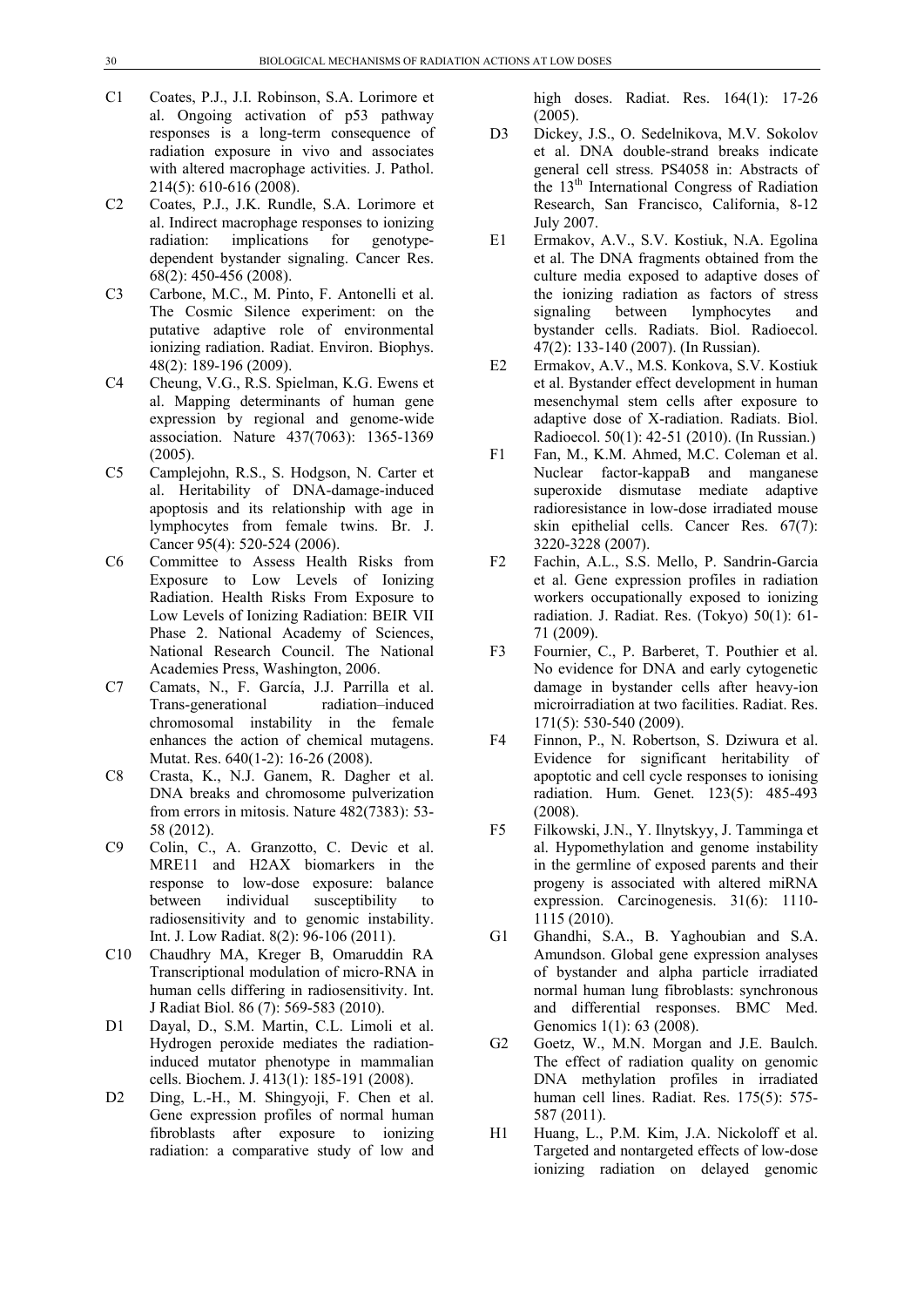instability in human cells. Cancer Res. 67(3): 1099-1104 (2007).

- H2 Han, W., L. Wu, S. Chen et al. Constitutive nitric oxide acting as a possible intercellular signaling molecule in the initiation of radiation-induced DNA double strand breaks in non-irradiated bystander cells. Oncogene 26(16): 2330-2339 (2007).
- H3 Hafer, K., K.S. Iwamoto, Z. Scuric et al. Adaptive response to gamma radiation in mammalian cells proficient and deficient in components of nucleotide excision repair. Radiat. Res. 168(2): 168-174 (2007).
- H4 Hamasaki, K., Y. Kusunoki, E. Nakashima et al. Clonally expanded T lymphocytes from atomic bomb survivors *in vitro* show no evidence of cytogenetic instability. Radiat. Res. 172(2): 234-243 (2009).
- H5 van Haaften, G., R. Romeijn, J. Pothof et al. Identification of conserved pathways of DNA-damage response and radiation protection by genome-wide RNAi. Curr. Biol. 16(13): 1344-1350 (2006).
- H6 Hurov, K.E., C. Cotta-Ramusino and S.J. Elledge. A genetic screen identifies the Triple T complex required for DNA damage signaling and ATM and ATR stability. Genes Dev. 24(17): 1939-1950 (2010).
- I1 Ilnytskyy, Y., I. Koturbash and O. Kovalchuk. Radiation-induced bystander effects *in vivo* are epigenetically regulated in a tissue-specific manner. Environ. Mol. Mutagen. 50(2): 105-113 (2009).
- I2 Imaoka, T., S. Yamashita, M. Nishimura et al. Gene expression profiling distinguishes between spontaneous and radiation-induced rat mammary carcinomas. J. Radiat. Res. (Tokyo) 49(4): 349-360 (2008).
- I3 Ina, Y. and K. Sakai. Activation of immunological network by chronic lowdose-rate irradiation in wild-type mouse strains: analysis of immune cell populations and surface molecules. Int. J. Radiat. Biol. 81(10): 721-729 (2005).
- I4 International Commission on Radiation Units and Measurements. Quantification and reporting of low-dose and other heterogeneous exposures. ICRU Report 86 (2011).
- I5 IInytskyy, Y., F.J. Zemp, I. Koturbash et al. Altered microRNA expression patterns in irradiated hematopoietic tissues suggest a sex-specific protective mechanism. Biochem. Biophys. Res. Commun. 377(1): 41-45 (2008).
- I6 International Commission on Radiological Protection. The 2007 Recommendations of the International Commission on Radiological Protection. ICRP Publication 103. Annals of the ICRP 37(2-4). Elsevier, Oxford, 2007.
- J1 Johnson, J.D. and M. Fleshner. Releasing signals, secretory pathways, and immune function of endogenous extracellular heat shock protein 72. J. Leukoc. Biol. 79(3): 425- 434 (2006).
- J2 Johnston, M.D., C.M. Edwards, W.F. Bodmer et al. Mathematical modeling of cell population dynamics in the colonic crypt and in colorectal cancer. Proc. Natl. Acad. Sci. USA 104(10): 4008-4013 (2007).
- J3 Jacquet, P., J. Buset, M. Neefs et al. Transgenerational developmental effects and genomic instability after X-irradiation of preimplantation embryos: studies on two mouse strains. Mutat. Res. 687(1-2): 54-62 (2010).
- K1 Koturbash, I., R.E. Rugo, C.A. Hendricks et al. Irradiation induces DNA damage and modulates epigenetic effectors in distant bystander tissue *in vivo*. Oncogene 25(31): 4267-4275 (2006).
- K2 Kim, G.J., K. Chandrasekaran and W.F. Morgan. Mitochondrial dysfunction, persistently elevated levels of reactive oxygen species and radiation-induced genomic instability: a review. Mutagenesis 21(6): 361-367 (2006).
- K3 Kim, G.J., G.M. Fiskum and W.F. Morgan. A role for mitochondrial dysfunction in perpetuating radiation-induced genomic instability. Cancer Res. 66(21): 10377-10383 (2006).
- K4 Kovalchuk, O., P. Burke, J. Besplug et al. Methylation changes in muscle and liver tissues of male and female mice exposed to acute and chronic low-dose X-ray-irradiation. Mutat. Res. 548(1-2): 75-84 (2004).
- K5 Kim, Y.C., G. Gerlitz, T. Furusawa et al. Activation of ATM depends on chromatin interactions occurring before induction of DNA damage. Nat. Cell Biol. 11(1): 92-96 (2009).
- K6 Kim, S., H. Takahashi, W.W. Lin et al. Carcinoma-produced factors activate myeloid cells through TLR2 to stimulate metastasis. Nature 457(7225): 102-106 (2009).
- K7 Kuhnert, V.M., L.A. Kachnic, L. Li et al. FANCD2-deficient human fibroblasts are hypersensitive to ionising radiation at oxygen concentrations of 0% and 3% but not under normoxic conditions. Int. J. Radiat. Biol. 85(6): 523-531 (2009).
- K8 Koterov, A.N. Genomic instability at exposure of low dose radiation with low LET. Mythical mechanism of unproved carcinogenic effects. Int. J. Low Radiat. 1(4): 376-451 (2005).
- K9 Koterov, A.N. Radiation-induced genomic instability at low dose radiation in scientific publications and in the documents of international organizations at the last years.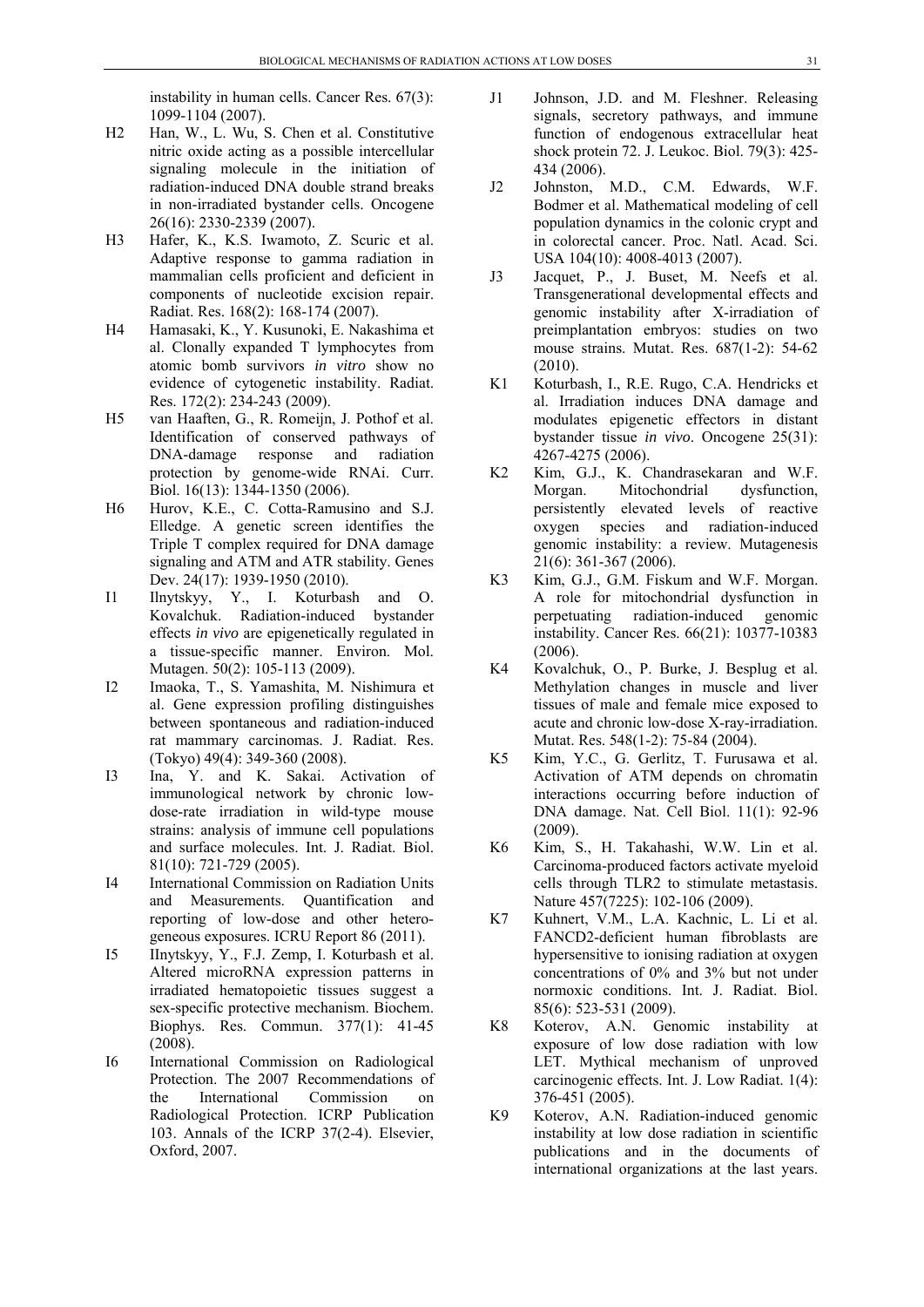Med. Radiol. Radiats. Besopasnost 54(4): 5- 13 (2009). (In Russian with English Abstract).

- K<sub>10</sub> Katz, R. and F.A. Cucinotta. Low fluence. Adv. Space Res. 31(6): 1553-1556 (2003).
- K11 Kadhim, M.A., S.A. Lorimore, M.D. Hepburn et al. Alpha-particle-induced chromosomal instability in human bone marrow cells. Lancet 344(8928): 987-988 (1994).
- K12 Kadhim, M.A., R. Lee, S.R. Moore et al. Genomic instability after targeted irradiation of human lymphocytes: Evidence for interindividual differences under bystander conditions. Mutat. Res. 688(1-2): 91-94 (2010).
- K13 Klammer, H., M.A. Kadhim and G. Iliakis. Evidence of an adaptive response targeting DNA nonhomologous end joining and its transmission to bystander cells. Cancer Res. 70(21): 8498-8506 (2010).
- K14 Kadhim, M.A. Role of genetic background in induced instability. Oncogene 22(45): 6994- 6999 (2003).
- K15 Kadhim, M.A., M.A. Hill and S.R. Moore. Genomic instability and the role of radiation quality. Radiat. Prot. Dosim. 122(1-4): 221- 227 (2006).
- K16 Kabacik, S., A. Mackay, N. Tamber et al. Gene expression following ionising radiation: identification of biomarkers for dose estimation and prediction of individual response. Int. J. Radiat. Biol. 87(2): 115-129 (2011).
- K17 Kabacik, S., A. Ortega-Molina, A. Efeyan et al. A minimally invasive assay for individual assessment of the ATM/CHEK2/p53 pathway activity. Cell Cycle 10(7): 1152- 1161 (2011).
- L1 Lorimore, S.A., J.A. Chrystal, J.I. Robinson et al. Chromosomal instability in unirradiated hemaopoietic cells induced by macrophages exposed in vivo to ionizing radiation. Cancer Res. 68(19): 8122-8126 (2008).
- L2 Lorimore, S.A., J.M. McIlrath, P.J. Coates et al. Chromosomal instability in unirradiated hemopoietic cells resulting from a delayed *in vivo* bystander effect of γ radiation. Cancer Res. 65(13): 5668-5673 (2005).
- L3 Little, M.P., R. Wakeford, E.J. Tawn et al. Risks associated with low doses and low dose rates of ionizing radiation: why linearity may be (almost) the best we can do. Radiology 251(1): 6-12 (2009).
- L4 Lowe, X.R., S. Bhattacharya, F. Marchetti et al. Early brain response to low-dose radiation exposure involves molecular networks and pathways associated with cognitive functions, advanced aging and Alzheimer's disease. Radiat. Res. 171(1): 53-65 (2009).
- L5 Luijsterburg, M.S., C. Dinant, H. Lans et al. Heterochromatin protein 1 is recruited to various types of DNA damage. J. Cell Biol. 185(4): 577-586 (2009).
- L6 Liu, P., A. Erez, S.C. Nagamani et al. Chromosome catastrophes involve replication mechanisms generating complex genomic rearrangements. Cell 146(6): 889- 903 (2011).
- M1 Maxwell, C.A., M.C. Fleisch, S.V. Costes et al. Targeted and nontargeted effects of ionizing radiation that impact genomic instability. Cancer Res. 68(20): 8304-8311 (2008).
- M2 Mancuso, M., E. Pasquali, S. Leonardi et al. Oncogenic bystander radiation effects in *Patched* heterozygous mouse cerebellum. Proc. Natl. Acad. Sci. USA 105(34): 12445- 12450 (2008).
- M3 Mothersill, C., C. Bucking, R.W. Smith et al. Communication of radiation-induced stress or bystander signals between fish in vivo. Environ. Sci. Technol. 40(21): 6859-6864 (2006).
- M4 Mothersill, C., R.W. Smith, N. Agnihotri et al. Characterization of a radiation-induced stress response communicated in vivo between zebrafish. Environ. Sci. Technol. 41(9): 3382-3387 (2007).
- M5 Mitchel, R.E., P. Burchart and H. Wyatt. A lower dose threshold for the *in vivo* protective adaptive response to radiation. Tumorigenesis in chronically exposed normal and Trp53 heterozygous C57BL/6 mice. Radiat. Res. 170(6): 765-775 (2008).
- M6 Mantovani, A., P. Allavena, A. Sica et al. Cancer-related inflammation. Nature 454(7203): 436-444 (2008).
- M7 Marchetti, F., M.A. Coleman, I.M. Jones et al. Candidate protein biodosimeters of human exposure to ionizing radiation. Int. J. Radiat. Biol. 82(9): 605-639 (2006).
- M8 Ménard, C., D. Johann, M. Lowenthal et al. Discovering clinical biomarkers of ionizing radiation exposure with serum proteomic analysis. Cancer Res. 66(3): 1844-1850 (2006).
- M9 Miura, Y., M. Kano, M. Yamada et al. Proteomic study on X-irradiation-responsive proteins and ageing: search for responsible proteins for radiation adaptive response. J. Biochem. 142(2): 145-155 (2007).
- M10 Mintz, B. and K. Illmensee. Normal genetically mosaic mice produced from malignant teratocarcinoma cells. Proc. Natl. Acad. Sci. USA 72(9): 3585-3589 (1975).
- M11 Mitchel, R.E., M. Hasu, M. Bugden et al. Low-dose radiation exposure and atherosclerosis in *ApoE-/-* mice. Radiat. Res. 175(5): 665-676 (2011).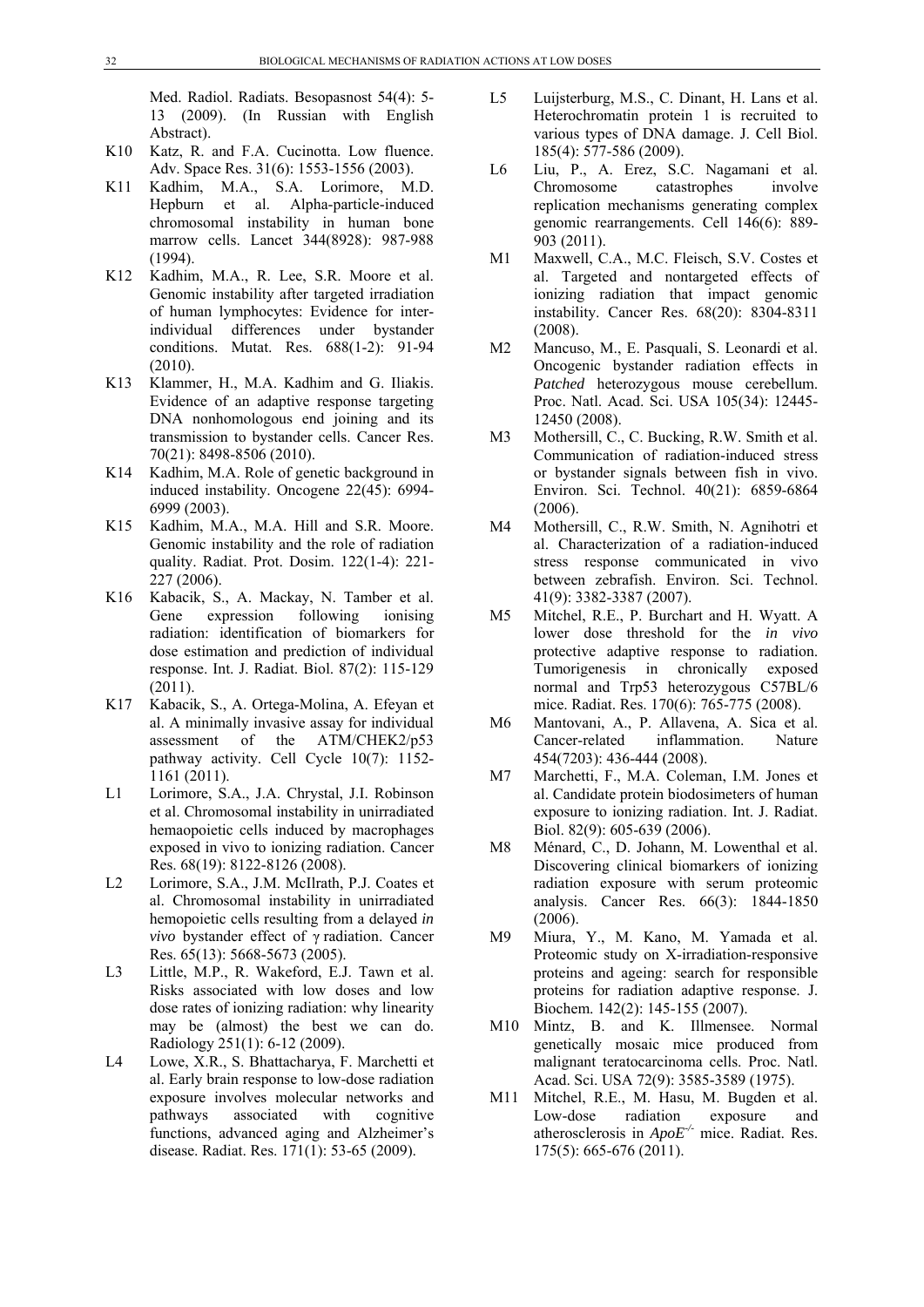- M12 Manning, G., S. Kabacik, P. Finnon et al. Assessing a new gene expression analysis technique for radiation biodosimetry applications. Radiat. Meas. 46(9): 1014-1018 (2011).
- M13 Moore, S.R., D.A. Macdonald and M.A. Kadhim. The contribution of communication between irradiated cells and between bystander cells to clonogenic survival and genomic instability. Int. J. Low Radiat. 3(2- 3): 201-216 (2006).
- M14 Mezentsev, A. and S.A. Amundson. Global gene expression responses to low- or highdose radiation in human three-dimensional tissue model. Radiat. Res. 175(6): 677-688 (2011).
- N1 Nugent, S.M., C.E. Mothersill, C. Seymour et al. Increased mitochondrial mass in cells with functionally compromised mitochondria after exposure to both direct gamma radiation and bystander factors. Radiat. Res. 168(1): 134-142 (2007).
- N2 Nakajima, T., K. Taki, B. Wang et al. Induction of rhodanese, a detoxification enzyme, in livers from mice after long-term irradiation with low-dose-rate gamma-rays. J. Radiat. Res. (Tokyo) 49(6): 661-666 (2008).
- N3 Nagarajan, P., T.M. Onami, S. Rajagopalan et al. Role of chromodomain helicase DNAbinding protein 2 in DNA damage response signaling and tumorigenesis. Oncogene 28(8): 1053-1062 (2009).
- N4 Natarajan, M., C.F. Gibbons, S. Mohan et al. Oxidative stress signalling: a potential mediator of tumour necrosis factor  $\alpha$ -induced genomic instability in primary vascular endothelial cells. Br. J. Radiol. 80(Special No. 1): S13-S22 (2007).
- N5 Nguyen, D.H., H.A. Oketch-Rabah, I. Illa-Bochaca et al. Radiation acts on the microenvironment to affect breast carcinogenesis by distinct mechanisms that decrease cancer latency and affect tumor type. Cancer Cell 19(5): 640-651 (2011).
- N6 Neumaier, T., J. Swenson, C. Pham et al. Evidence for formation of DNA repair centers and dose-response nonlinearity in human cells. Proc. Natl. Acad. Sci. USA 109(2): 443-448 (2012).
- N7 Nowosielska, E.M., A. Cheda, J. Wrembel-Wargocka et al. Immunological mechanism of the low-dose radiation-induced suppression of cancer metastases in a mouse model. Dose Response 8(2): 209-226 (2009).
- N8 Nowosielska, E.M., A. Cheda, J. Wrembel-Wargocka et al. Anti-neoplastic and immunostimulatory effects of low-dose Xray fractions in mice. Int. J. Radiat. Biol. 87(2): 202-212 (2011).
- O1 Okazaki, R., A. Ootsuyama and T. Norimura. TP53 and TP53-related genes associated with

protection from apoptosis in the radioadaptive response. Radiat. Res. 167(1): 51-57 (2007).

- O2 Otsuka, K., T. Koana, H. Tauchi et al. Activation of antioxidative enzymes induced by low-dose-rate whole-body gamma irradiation: adaptive response in terms of initial DNA damage. Radiat. Res. 166(3): 474-478 (2006).
- P1 Pandey, B.N., D.M. Gordon, S.M. De Toledo et al. Normal human fibroblasts exposed to high- or low-dose ionizing radiation: differential effects on mitochondrial protein import and membrane potential. Antioxid. Redox Signal. 8(7-8): 1253-1261 (2006).
- P2 Portess, D.I., G. Bauer, M.A. Hill et al. Lowdose irradiation of nontransformed cells stimulates the selective removal of precancerous cells via intercellular induction of apoptosis. Cancer Res. 67(3): 1246-1253 (2007).
- P3 Parrinello, S., E. Samper, A. Krtolica et al. Oxygen sensitivity severely limits the replicative lifespan of murine fibroblasts. Nat. Cell Biol. 5(8): 741-747 (2003).
- P4 Pogribny, I., I. Koturbash, V. Tryndyak et al. Fractionated low-dose radiation exposure leads to accumulation of DNA damage and profound alterations in DNA and histone methylation in the murine thymus. Mol. Cancer Res. 3(10): 553-561 (2005).
- P5 Pandita, T.K. and C. Richardson. Chromatin remodelling finds its place in the DNA double-strand break response. Nucleic Acids Res. 37(5): 1363-1377 (2009).
- P6 Pleasance, E.D., R.K. Cheetham, P.J. Stephens et al. A comprehensive catalogue of somatic mutations from a human cancer genome. Nature 463(7278): 191-196 (2010).
- P7 Pharoah, P.D., A. Antoniou, M. Bobrow et al. Polygenic susceptibility to breast cancer and implications for prevention. Nat. Genet. 31(1): 33-36 (2002).
- Q1 Quesnel, B. Tumor dormancy and immunoescape. APMIS 116(7-8): 685-694 (2008).
- R1 Radisky, D.C., D.D. Levy, L.E. Littlepage et al. Rac1b and reactive oxygen species mediate MMP-3-induced EMT and genomic instability. Nature 436(7047): 123-127 (2005).
- R2 Redon, C.E., J.S. Dickey, A.J. Nakamura et al. Tumors induce complex DNA damage in distant proliferative tissues in vivo. Proc. Natl. Acad. Sci. USA 107(42): 17992-17997 (2010).
- R3 Rugo, R.E., J.T. Mutamba, K.N. Mohan et al. Methyltransferases mediate cell memory of a genotoxic insult. Oncogene 30(3): 751-756 (2011).
- R4 Rausch, T., D.T. Jones, M. Zapatka et al. Genome sequencing of pediatric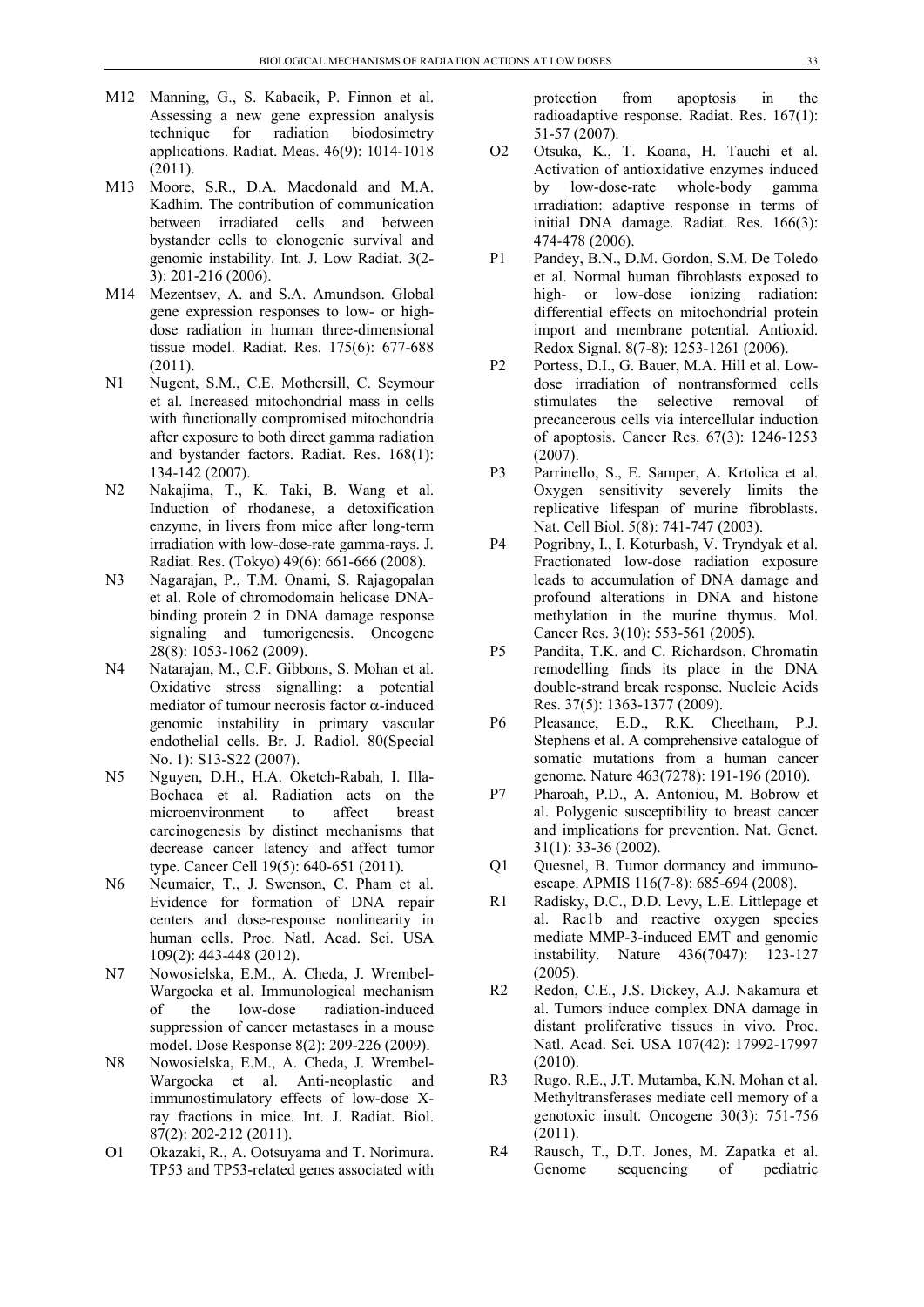medulloblastoma links catastrophic DNA rearrangements with *TP53* mutations. Cell 148(1): 59-71 (2012).

- R5 Raj, K. and S. Bouffler. DoReMi Stem Cells and DNA Damage Workshop: Introduction. Int. J. Radiat. Biol. 88(10): 671-676 (2012).
- S1 Somodi, Z., N.A. Zyuzikov, G. Kashino et al. Radiation-induced genomic instability in repair deficient mutants of Chinese hamster cells. Int. J. Radiat. Biol. 81(12): 929-936 (2005).
- S2 Snyder, A.R. and W.F. Morgan. Lack of consensus gene expression changes associated with radiation-induced chromosomal instability. DNA Repair 4(9): 958-970 (2005).
- S3 Sedelnikova, O.A., A. Nakamura, O. Kovalchuk et al. DNA double-strand breaks form in bystander cells after microbeam irradiation of three-dimensional human tissue models. Cancer Res. 67(9): 4295-4302 (2007).
- S4 Shao, C., F.M. Lyng, M. Folkard et al. Calcium fluxes modulate the radiationinduced bystander responses in targeted glioma and fibroblast cells. Radiat. Res. 166(3): 479-487 (2006).
- S5 Schwartz, J.L. Variability: the common factor linking low dose-induced genomic instability, adaptation and bystander effects. Mutat. Res. 616(1-2): 196-200 (2007).
- S6 Smirnov, D.A., M. Morley, E. Shin et al. Genetic analysis of radiation-induced changes in human gene expression. Nature 459(7246): 587-591 (2009).
- S7 Soto, A.M. and C. Sonnenschein. The somatic mutation theory of cancer: growing problems with the paradigm? Bioessays 26(10): 1097-1107 (2004).
- S8 Ström, L., C. Karlsson, H.B. Lindroos et al. Postreplicative formation of cohesion is required for repair and induced by a single DNA break. Science 317(5835): 242-245 (2007).
- S9 Sokolov, M.V., J.S. Dickey, W.M. Bonner et al. Gamma-H2AX in bystander cells: not just a radiation-triggered event, a cellular response to stress mediated by intercellular communication. Cell Cycle 6(18): 2210-2212 (2007).
- S10 Sakai, K., T. Nomura and Y. Ina. Enhancement of bio-protective functions by low dose/dose-rate radiation. Dose Response 4(4): 327-332 (2006).
- S11 Stephens, P.J., D.J. McBride, M.L. Lin et al. Complex landscapes of somatic rearrangement in human breast cancer genomes. Nature 462(7276): 1005-1010 (2009).
- S12 Sowa, M.B., W. Goetz, J.E. Baulch et al. Lack of evidence for low-LET radiation

induced bystander response in normal human fibroblasts and colon carcinoma cells. Int. J. Radiat. Biol. 86(2): 102-113 (2010).

- S13 Stephens, P.J., C.D. Greenman, B. Fu et al. Massive genomic rearrangement acquired in a single catastrophic event during cancer development. Cell 144(1): 27-40 (2011).
- S14 Sowa, M.B., W. Goetz, J.E. Baulch et al. No evidence for a low linear energy transfer adaptive response in irradiated RKO cells. Radiat. Prot. Dosim. 143(2-4): 311-314 (2011).
- S15 Suzuki, K., H. Yamaji, S. Kobashigawa et al. Epigenetic gene silencing is a novel mechanism involved in delayed manifestation of radiation-induced genomic instability in mammalian cells. Radiat. Res. 175(4): 416-423 (2011).
- S16 Staudacher, A.H., B.J. Blyth, M.D. Lawrence et al. If bystander effects for apoptosis occur in spleen after low-dose irradiation in vivo then the magnitude of the effect falls within the range of normal homeostatic apoptosis. Radiat. Res. 174(6): 727-731 (2010).
- T1 Tanaka, K., A. Kohda, T. Toyokawa et al. Chromosome aberration frequencies and chromosome instability in mice after longterm exposure to low-dose-rate gammairradiation. Mutat. Res. 657(1): 19-25 (2008).
- T2 Toyokuni, H., A. Maruo, K. Suzuki et al. The contribution of radiation-induced large deletion of the genome to chromosomal instability. Radiat. Res. 171(2): 198-203 (2009).
- T3 Tanaka, K., T.S. Kumaravel, S. Ihda et al. Characterization of late-arising chromosome aberrations in human B-cell lines established from alpha-ray- or gamma-ray-irradiated lymphocytes. Cancer Genet. Cytogenet. 187(2): 112-124 (2008).
- T4 Tubiana, M., L.E. Feinendegen, C. Yang et al. The linear no-threshold relationship is inconsistent with radiation biologic and experimental data. Radiology 251(1): 13-22 (2009).
- T5 Taki, K., B. Wang, T. Nakajima et al. Microarrray analysis of differentially expressed genes in the kidneys and testes of mice after long-term irradiation with lowdose-rate γ-rays. J. Radiat. Res. (Tokyo) 50(3): 241-252 (2009).
- T6 Tyburski, J.B., A.D. Patterson, K.W. Krausz et al. Radiation metabolomics. 1. Identification of minimally invasive urine biomarkers for gamma-radiation exposure in mice. Radiat. Res. 170(1): 1-14 (2008).
- T7 Tawn, E.J., G.S. Rees, C. Leith et al. Germline minisatellite mutations in survivors of childhood and young adult cancer treated with radiation. Int. J. Radiat. Biol. 87(3): 330-340 (2011).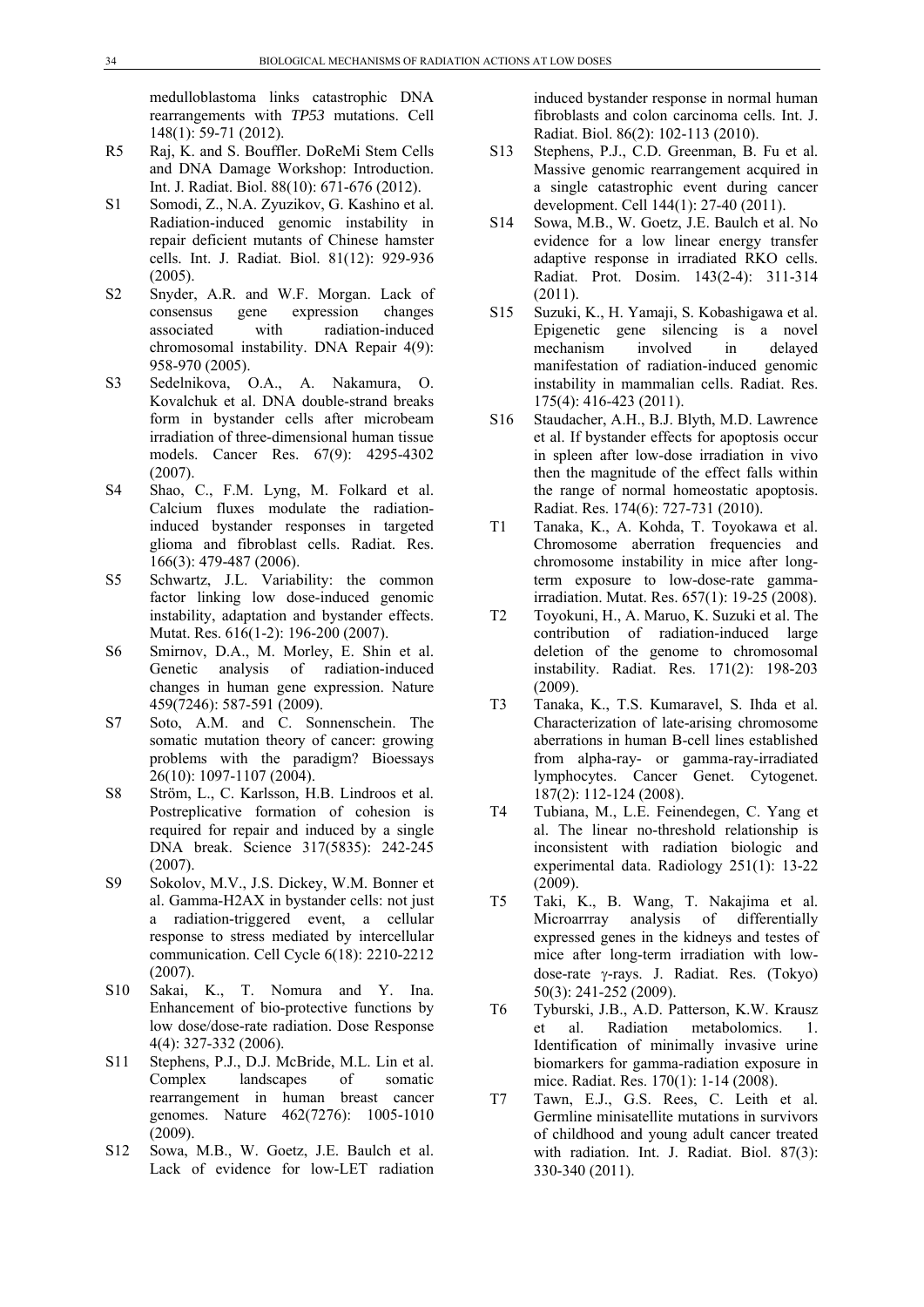- T8 Templin, T., S.A. Amundson, D.J. Brenner et al. Whole mouse blood microRNA as biomarkers for exposure to  $\gamma$ -rays and (56)Fe ion. Int. J. Radiat. Biol. 87(7): 653-662 (2011).
- U1 United Nations. Report of the United Nations Scientific Committee on the Effects of Atomic Radiation. Fifty-seventh session, includes Scientific Report: Summary of lowdose radiation effects on health. UNSCEAR 2010 Report. United Nations sales publication M.II.IX.4. United Nations, New York, 2011.
- U2 United Nations. Sources and Effects of Ionizing Radiation. Volume I: Sources; Volume II: Effects. United Nations Scientific Committee on the Effects of Atomic Radiation, UNSCEAR 2008 Report. United Nations sales publications E.10.XI.3 (2010) and E.11.IX.3 (2011). United Nations, New York.
- U3 United Nations. Effects of Ionizing Radiation. Volume I: Report to the General Assembly, Scientific Annexes A and B; Volume II: Scientific Annexes C, D and E. United Nations Scientific Committee on the Effects of Atomic Radiation, UNSCEAR 2006 Report. United Nations sales publications E.08.IX.6 (2008) and E.09.IX.5 (2009). United Nations, New York.
- U4 United Nations. Hereditary Effects of Radiation. United Nations Scientific Committee on the Effects of Atomic Radiation, 2001 Report to the General Assembly, with scientific annex. United Nations sales publication E.01.IX.2. United Nations, New York, 2001.
- U5 United Nations. Sources and Effects of Ionizing Radiation. Volume I: Sources; Volume II: Effects. United Nations Scientific Committee on the Effects of Atomic Radiation, 2000 Report to the General Assembly, with scientific annexes. United Nations sales publication E.00.IX.3 and E.00.IX.4. United Nations, New York, 2000.
- U7 United Nations. Sources and Effects of Ionizing Radiation. United Nations Scientific Committee on the Effects of Atomic Radiation, 1994 Report to the General Assembly, with scientific annexes. United Nations sales publication E.94.IX.11. United Nations, New York, 1994.
- U8 United Nations. Sources and Effects of Ionizing Radiation. United Nations Scientific Committee on the Effects of Atomic Radiation, 1993 Report to the General Assembly, with scientific annexes. United Nations sales publication E.94.IX.2. United Nations, New York, 1993.
- U19 Ünal, E., J.M. Heidinger-Pauli and D. Koshland. DNA double-strand breaks trigger

genome-wide sister-chromatid cohesion through Eco1 (Ctf7). Science 317(5835): 245-248 (2007).

- V1 Vares, G., B. Wang, Y. Shang et al. Adaptive response in embryogenesis: VI. Comparative microarray analysis of gene expressions in mouse fetuses. Int. J. Radiat. Biol. 85(1): 70- 86 (2009).
- W1 Williams, E.S., R. Klingler, B. Ponnaiya et al. Telomere dysfunction and DNA-PKcs deficiency: characterization and consequence. Cancer Res. 69(5): 2100-2107 (2009).
- W2 Weinberg, R.A. The many faces of tumor dormancy. APMIS 116(7-8): 548-551 (2008).
- W3 Wu, X., M.R. Spitz, C.I. Amos et al. Mutagen sensitivity has high heritability: evidence from a twin study. Cancer Res. 66(12): 5993-5996 (2006).
- W4 Waligórski, M.P.R. On a model-based approach to radiation protection. Radiat. Prot. Dosim. 99(1-4): 439-444 (2002).
- W5 Weidman, J.R., D.C. Dolinoy, S.K. Murphy et al. Cancer susceptibility: epigenetic manifestation of environmental exposures. Cancer J. 13(1): 9-16 (2007).
- Y1 Yang, F., D.L. Stenoien, E.F. Strittmatter et al. Phosphoproteome profiling of human skin fibroblast cells in response to low- and highdose irradiation. J. Proteome Res. 5(5): 1252- 1260 (2006).
- Y2 Yang, H., V. Anzenberg and K.D. Held. The time dependence of bystander responses induced by iron-ion radiation in normal human skin fibroblasts. Radiat. Res. 168(3): 292-298 (2007).
- Y3 Yang, F., K.M. Waters, J.H. Miller et al. Phosphoproteomics profiling of human skin fibroblast cells reveals pathways and proteins affected by low doses of ionizing radiation. PLoS One 5(11): e14152 (2010).
- Z1 Zhang, Y., J. Zhou, K.D. Held et al. Deficiencies of double-strand break repair factors and effects on mutagenesis in directly gamma-irradiated and medium-mediated bystander human lymphoblastoid cells. Radiat. Res. 169(2): 197-206 (2008).
- Z2 Zhang, F., W. Gu, M.E. Hurles et al. Copy number variation in human health, disease, and evolution. Annu. Rev. Genomics Hum. Genet. 10(1): 451-481 (2009).
- Z3 Zyuzikov, N.A., P.J. Coates, J.M. Parry et al. Lack of nontargeted effects in murine bone marrow after low-dose *in vivo* X irradiation. Radiat. Res. 175(3): 322-327 (2011).
- Z4 Zakharova, M.L., V.G. Bezlepkin, E.N. Kirillova et al. Radiobiology human tissue repository genetic material and the certain results of its study. Med. Radiol. Radiat. Safety 55(3): 27-45 (2010). (In Russian).